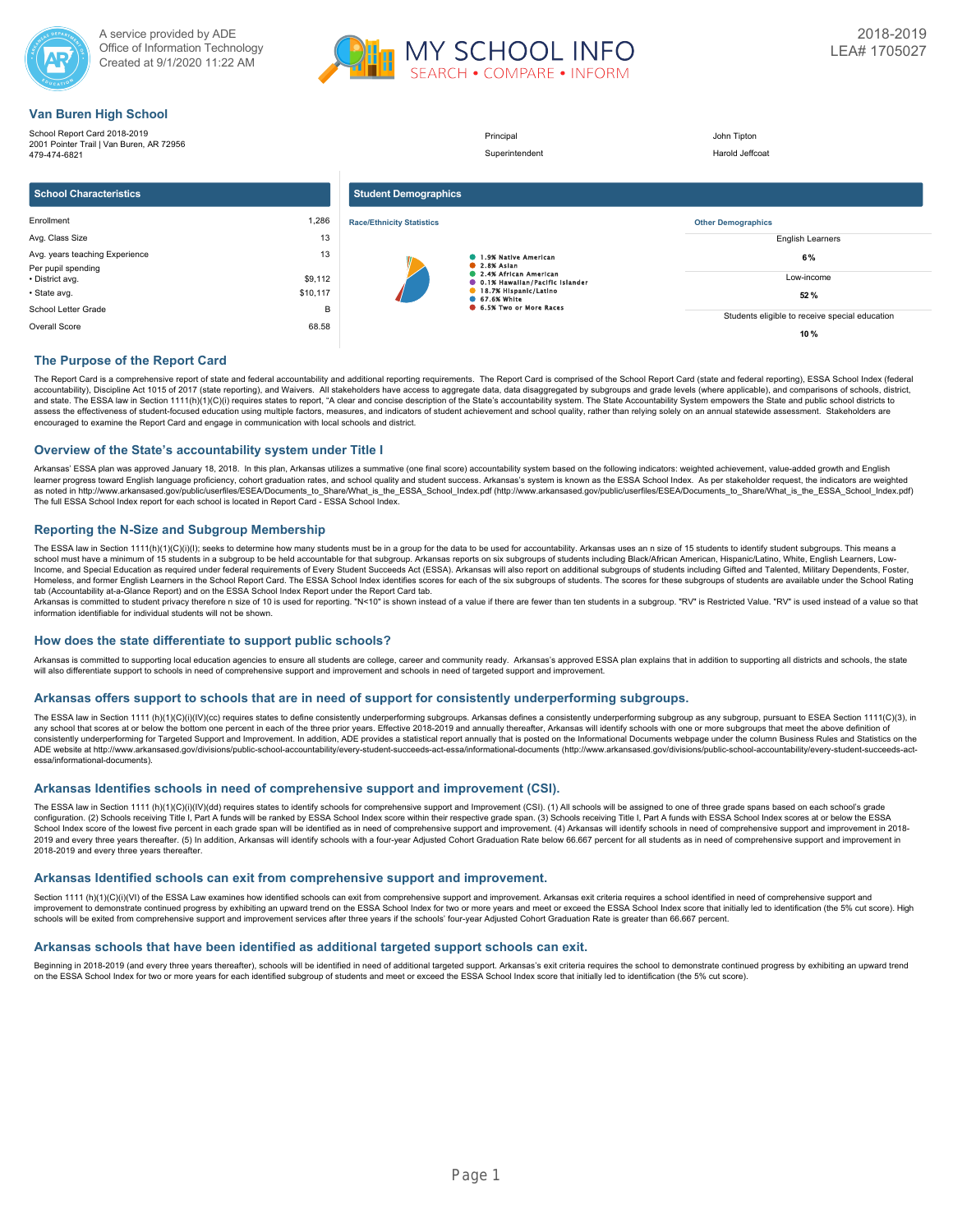



**Van Buren School District - 1705000 Van Buren High School - 1705027**

**MODULE: Achievement**

|                                                                                                                                                                                                                        | % Tested<br>2018-2019 | In Need<br>of Support | Close     | Ready     | <b>Exceeding</b> | Ready or<br><b>Exceeding</b> | <b>District</b><br>Avg<br>Ready or<br><b>Exceeding</b> | <b>State Avg</b><br>Ready or<br>Exceeding |
|------------------------------------------------------------------------------------------------------------------------------------------------------------------------------------------------------------------------|-----------------------|-----------------------|-----------|-----------|------------------|------------------------------|--------------------------------------------------------|-------------------------------------------|
| <b>All Grades All Students Reading</b>                                                                                                                                                                                 |                       |                       |           |           |                  |                              |                                                        |                                           |
| All Students Percentage of Students                                                                                                                                                                                    | $\overline{a}$        | 38.69                 | 27.89     | 23.12     | 10.30            | 33.42                        | $\overline{a}$                                         | 41.27                                     |
| 10th Grade English Language Arts (ELA)                                                                                                                                                                                 |                       |                       |           |           |                  |                              |                                                        |                                           |
| All Students Percentage of Students                                                                                                                                                                                    | >97%                  | 35.09                 | 18.30     | 21.30     | 25.31            | 46.62                        | 47.06                                                  | 41.51                                     |
| All Students Number of Students                                                                                                                                                                                        |                       | 140                   | 73        | 85        | 101              | 186                          |                                                        |                                           |
| African American                                                                                                                                                                                                       | >95%                  | <b>RV</b>             | <b>RV</b> | 10.00     | 30.00            | 40.00                        | 40.00                                                  | 19.99                                     |
| Hispanic                                                                                                                                                                                                               | >95%                  | 42.39                 | 21.74     | 22.83     | 13.04            | 35.87                        | 35.87                                                  | 32.94                                     |
| Caucasian                                                                                                                                                                                                              | >95%                  | 29.25                 | 18.58     | 22.13     | 30.04            | 52.17                        | 52.49                                                  | 49.66                                     |
| Economically Disadvantaged                                                                                                                                                                                             | >95%                  | 46.12                 | 16.89     | 19.18     | 17.81            | 36.99                        | 37.22                                                  | 30.80                                     |
| Non-Economically Disadvantaged                                                                                                                                                                                         | >95%                  | 21.67                 | 20.00     | 23.89     | 34.44            | 58.33                        | 58.92                                                  | 57.25                                     |
| Students with Disabilities                                                                                                                                                                                             | >95%                  | <b>RV</b>             | <b>RV</b> | $< 5\%$   | $< 5\%$          | $< 5\%$                      | 2.44                                                   | 8.74                                      |
| <b>Students without Disabilities</b>                                                                                                                                                                                   | >95%                  | 29.17                 | 19.44     | 23.33     | 28.06            | 51.39                        | 52.04                                                  | 46.19                                     |
| Students with the most significant cognitive disabilities who take an alternate assessment: Number (Percent)                                                                                                           |                       |                       |           |           |                  | <b>RV (RV %)</b>             |                                                        |                                           |
| Current English Learners (EL)                                                                                                                                                                                          | >95%                  | 46.94                 | 26.53     | <b>RV</b> | <b>RV</b>        | 26.53                        | 26.53                                                  | 22.99                                     |
| Non-English Learners (includes Former EL Monitored 1-4 years)                                                                                                                                                          | >95%                  | 33.43                 | 17.14     | 21.71     | 27.71            | 49.43                        | 49.86                                                  | 43.55                                     |
| Former English Learner (Monitored 1-4 years)                                                                                                                                                                           | >95%                  | <b>RV</b>             | <b>RV</b> | 30.00     | 20.00            | 50.00                        | 50.00                                                  | 66.08                                     |
| Recently Arrived English Learners (RAEL) Excluded from Accountability Indicators: Number (Percent)                                                                                                                     |                       |                       |           |           |                  | <b>RV (RV %)</b>             |                                                        |                                           |
| Homeless                                                                                                                                                                                                               | N<10                  | N < 10                | N<10      | N<10      | N<10             | N<10                         | 0.00                                                   | 26.18                                     |
| Children in Foster Care                                                                                                                                                                                                | N<10                  | N < 10                | N<10      | N<10      | N<10             | N<10                         | 100.00                                                 | 24.16                                     |
| Children with Parent that is Military Connected                                                                                                                                                                        | N<10                  | N < 10                | N<10      | N<10      | N<10             | N<10                         | 50.00                                                  | 54.91                                     |
| Gifted and Talented                                                                                                                                                                                                    | >95%                  | <b>RV</b>             | <b>RV</b> | 11.90     | 83.33            | >95%                         | 95.35                                                  | 83.35                                     |
| <b>Female Students</b>                                                                                                                                                                                                 | >95%                  | 26.26                 | 20.20     | 25.76     | 27.78            | 53.54                        | 54.41                                                  | 49.46                                     |
| Male Students                                                                                                                                                                                                          | >95%                  | 43.78                 | 16.42     | 16.92     | 22.89            | 39.80                        | 39.71                                                  | 34.00                                     |
| Migrant                                                                                                                                                                                                                | >95%                  | <b>RV</b>             | <b>RV</b> | 10.00     | $< 5\%$          | 10.00                        | 18.18                                                  | 17.70                                     |
| N<10 is shown instead of a value if there are fewer than ten students is a subgroup. RV is Restricted Value. RV is used instead of a value so that information identifiable for individual students will not be shown. |                       |                       |           |           |                  |                              |                                                        |                                           |
| <b>10th Grade Mathematics</b>                                                                                                                                                                                          |                       |                       |           |           |                  |                              |                                                        |                                           |
| All Students Percentage of Students                                                                                                                                                                                    | >97%                  | 41.10                 | 25.31     | 18.55     | 15.04            | 33.58                        | 33.82                                                  | 28.89                                     |
| All Students Number of Students                                                                                                                                                                                        |                       | 164                   | 101       | 74        | 60               | 134                          |                                                        |                                           |
| African American                                                                                                                                                                                                       | >95%                  | <b>RV</b>             | <b>RV</b> | 10.00     | $< 5\%$          | 10.00                        | 10.00                                                  | 9.22                                      |
| Hispanic                                                                                                                                                                                                               | >95%                  | 54.35                 | 22.83     | <b>RV</b> | <b>RV</b>        | 22.83                        | 22.83                                                  | 21.30                                     |
| Caucasian                                                                                                                                                                                                              | >95%                  | 36.76                 | 24.51     | 21.74     | 17.00            | 38.74                        | 38.70                                                  | 36.09                                     |
| Economically Disadvantaged                                                                                                                                                                                             | >95%                  | 50.68                 | 27.85     | 12.79     | 8.68             | 21.46                        | 21.97                                                  | 18.95                                     |
| Non-Economically Disadvantaged                                                                                                                                                                                         | >95%                  | 29.44                 | 22.22     | 25.56     | 22.78            | 48.33                        | 48.11                                                  | 43.54                                     |
| Students with Disabilities                                                                                                                                                                                             | >95%                  | RV                    | <b>RV</b> | 7.69      | $< 5\%$          | 7.69                         | 7.32                                                   | 6.19                                      |
| Students without Disabilities                                                                                                                                                                                          | >95%                  | 36.11                 | 27.50     | 19.72     | 16.67            | 36.39                        | 36.78                                                  | 32.14                                     |
| Students with the most significant cognitive disabilities who take an alternate assessment: Number (Percent)                                                                                                           |                       |                       |           |           |                  | <b>RV (RV %)</b>             |                                                        |                                           |
| Current English Learners (EL)                                                                                                                                                                                          | >95%                  | 57.14                 | 30.61     | <b>RV</b> | <b>RV</b>        | 12.24                        | 12.24                                                  | 15.24                                     |
| Non-English Learners (includes Former EL Monitored 1-4 years)                                                                                                                                                          | >95%                  | 38.86                 | 24.57     | 20.00     | 16.57            | 36.57                        | 36.77                                                  | 30.40                                     |
| Former English Learner (Monitored 1-4 years)                                                                                                                                                                           | >95%                  | <b>RV</b>             | <b>RV</b> | 15.00     | 5.00             | 20.00                        | 20.00                                                  | 45.86                                     |
| Recently Arrived English Learners (RAEL) Excluded from Accountability Indicators: Number (Percent)                                                                                                                     |                       |                       |           |           |                  | <b>RV (RV %)</b>             |                                                        |                                           |
| Homeless                                                                                                                                                                                                               | N<10                  | N<10                  | N<10      | N<10      | N<10             | N<10                         | 0.00                                                   | 15.77                                     |
| Children in Foster Care                                                                                                                                                                                                | N<10                  | N < 10                | N<10      | N<10      | N<10             | N<10                         | 0.00                                                   | 6.67                                      |
| Children with Parent that is Military Connected                                                                                                                                                                        | N<10                  | N < 10                | N<10      | N<10      | N<10             | N<10                         | 0.00                                                   | 40.17                                     |
| Gifted and Talented                                                                                                                                                                                                    | >95%                  | RV                    | <b>RV</b> | 28.57     | 57.14            | 85.71                        | 86.05                                                  | 69.66                                     |
| <b>Female Students</b>                                                                                                                                                                                                 | >95%                  | 38.38                 | 28.79     | 18.69     | 14.14            | 32.83                        | 33.82                                                  | 29.43                                     |
| <b>Male Students</b>                                                                                                                                                                                                   | >95%                  | 43.78                 | 21.89     | 18.41     | 15.92            | 34.33                        | 33.82                                                  | 28.38                                     |

N<10 is shown instead of a value if there are fewer than ten students is a subgroup. RV is Restricted Value. RV is used instead of a value so that information identifiable for individual students will not be shown.

Migrant >95% RV RV 10.00 <5% 10.00 18.18 9.57

Page 2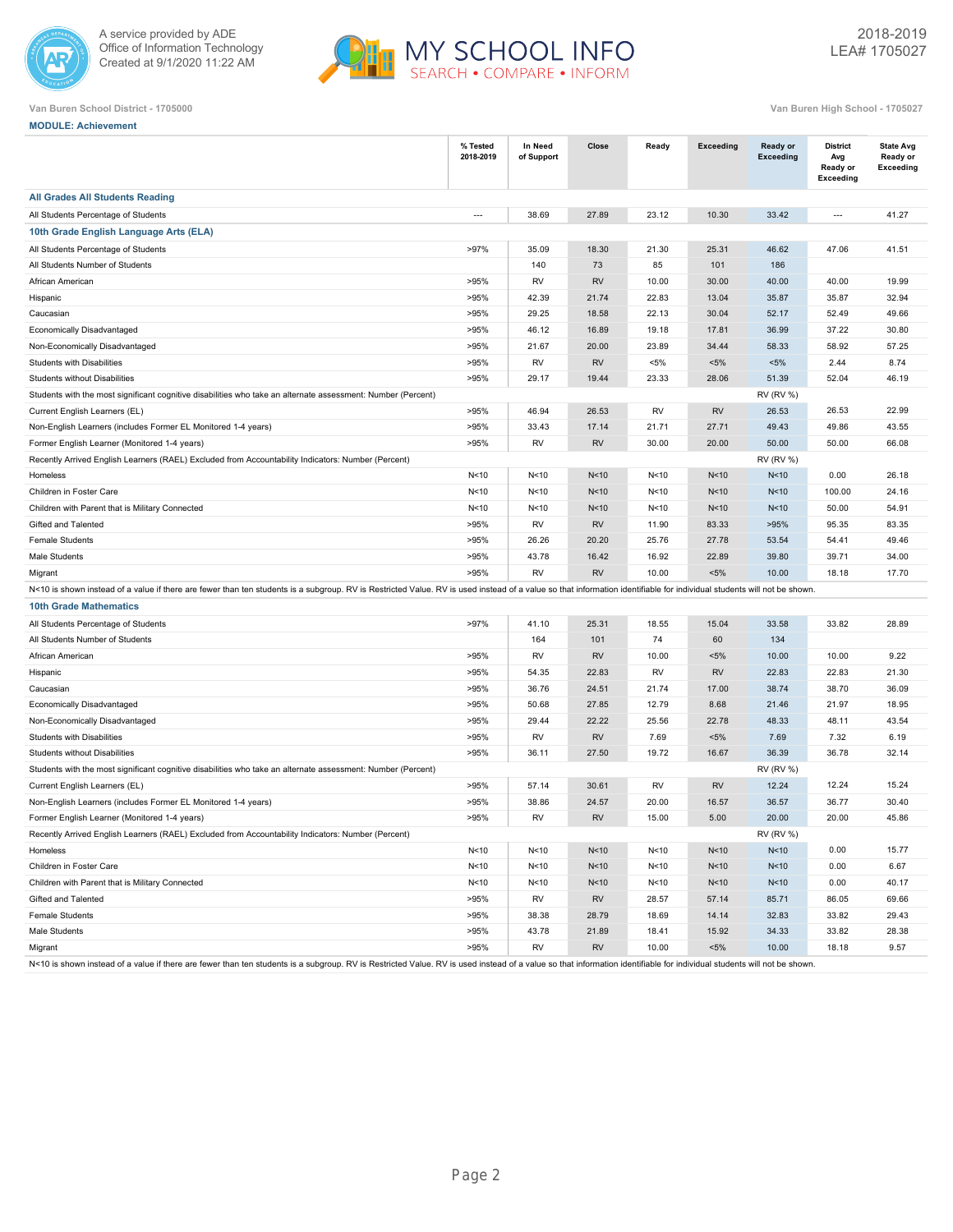



**MODULE: Achievement**

| Van Buren School District - 1705000 | Van Buren High School - 1705027 |
|-------------------------------------|---------------------------------|

|                                                                                                              | % Tested<br>2018-2019 | In Need<br>of Support | Close           | Ready | <b>Exceeding</b> | Ready or<br><b>Exceeding</b> | <b>District</b><br>Avg<br>Ready or<br>Exceeding | <b>State Avg</b><br>Ready or<br>Exceeding |
|--------------------------------------------------------------------------------------------------------------|-----------------------|-----------------------|-----------------|-------|------------------|------------------------------|-------------------------------------------------|-------------------------------------------|
| <b>10th Grade Science</b>                                                                                    |                       |                       |                 |       |                  |                              |                                                 |                                           |
| All Students Percentage of Students                                                                          | >97%                  | 37.34                 | 24.56           | 18.30 | 19.80            | 38.10                        | 38.42                                           | 32.84                                     |
| All Students Number of Students                                                                              |                       | 149                   | 98              | 73    | 79               | 152                          |                                                 |                                           |
| African American                                                                                             | >95%                  | <b>RV</b>             | <b>RV</b>       | 20.00 | 10.00            | 30.00                        | 30.00                                           | 12.02                                     |
| Hispanic                                                                                                     | >95%                  | 47.83                 | 23.91           | 17.39 | 10.87            | 28.26                        | 28.26                                           | 23.20                                     |
| Caucasian                                                                                                    | >95%                  | 32.81                 | 24.90           | 17.79 | 24.51            | 42.29                        | 42.47                                           | 40.93                                     |
| Economically Disadvantaged                                                                                   | >95%                  | 46.58                 | 25.11           | 16.44 | 11.87            | 28.31                        | 28.96                                           | 22.48                                     |
| Non-Economically Disadvantaged                                                                               | >95%                  | 26.11                 | 23.89           | 20.56 | 29.44            | 50.00                        | 49.73                                           | 47.96                                     |
| Students with Disabilities                                                                                   | >95%                  | <b>RV</b>             | <b>RV</b>       | 7.69  | $< 5\%$          | 10.26                        | 10.26                                           | 6.38                                      |
| Students without Disabilities                                                                                | >95%                  | 32.78                 | 26.11           | 19.44 | 21.67            | 41.11                        | 41.42                                           | 36.27                                     |
| Students with the most significant cognitive disabilities who take an alternate assessment: Number (Percent) |                       |                       |                 |       |                  | <b>RV (RV %)</b>             |                                                 |                                           |
| Current English Learners (EL)                                                                                | <b>RV</b>             | 53.06                 | <b>RV</b>       | 22.45 | <b>RV</b>        | 26.53                        | 26.53                                           | 16.08                                     |
| Non-English Learners (includes Former EL Monitored 1-4 years)                                                | >95%                  | 35.14                 | 25.14           | 17.71 | 22.00            | 39.71                        | 40.06                                           | 34.71                                     |
| Former English Learner (Monitored 1-4 years)                                                                 | >95%                  | <b>RV</b>             | <b>RV</b>       | 45.00 | 5.00             | 50.00                        | 50.00                                           | 46.20                                     |
| Recently Arrived English Learners (RAEL) Excluded from Accountability Indicators: Number (Percent)           |                       |                       |                 |       |                  | <b>RV (RV %)</b>             |                                                 |                                           |
| Homeless                                                                                                     | N<10                  | N<10                  | N <sub>10</sub> | N<10  | N<10             | N<10                         | 0.00                                            | 17.76                                     |
| Children in Foster Care                                                                                      | N<10                  | N <sub>10</sub>       | N <sub>10</sub> | N<10  | N<10             | N <sub>10</sub>              | 50.00                                           | 10.79                                     |
| Children with Parent that is Military Connected                                                              | N<10                  | N <sub>10</sub>       | N <sub>10</sub> | N<10  | N<10             | N <sub>10</sub>              | 0.00                                            | 45.80                                     |
| Gifted and Talented                                                                                          | >95%                  | <b>RV</b>             | <b>RV</b>       | 16.67 | 76.19            | 92.86                        | 93.02                                           | 73.34                                     |
| <b>Female Students</b>                                                                                       | >95%                  | 36.87                 | 25.76           | 19.70 | 17.68            | 37.37                        | 38.42                                           | 34.40                                     |
| Male Students                                                                                                | >95%                  | 37.81                 | 23.38           | 16.92 | 21.89            | 38.81                        | 38.42                                           | 31.36                                     |
| Migrant                                                                                                      | >95%                  | <b>RV</b>             | <b>RV</b>       | 20.00 | $< 5\%$          | 20.00                        | 27.27                                           | 11.54                                     |
|                                                                                                              |                       |                       |                 |       |                  |                              |                                                 |                                           |

N<10 is shown instead of a value if there are fewer than ten students is a subgroup. RV is Restricted Value. RV is used instead of a value so that information identifiable for individual students will not be shown.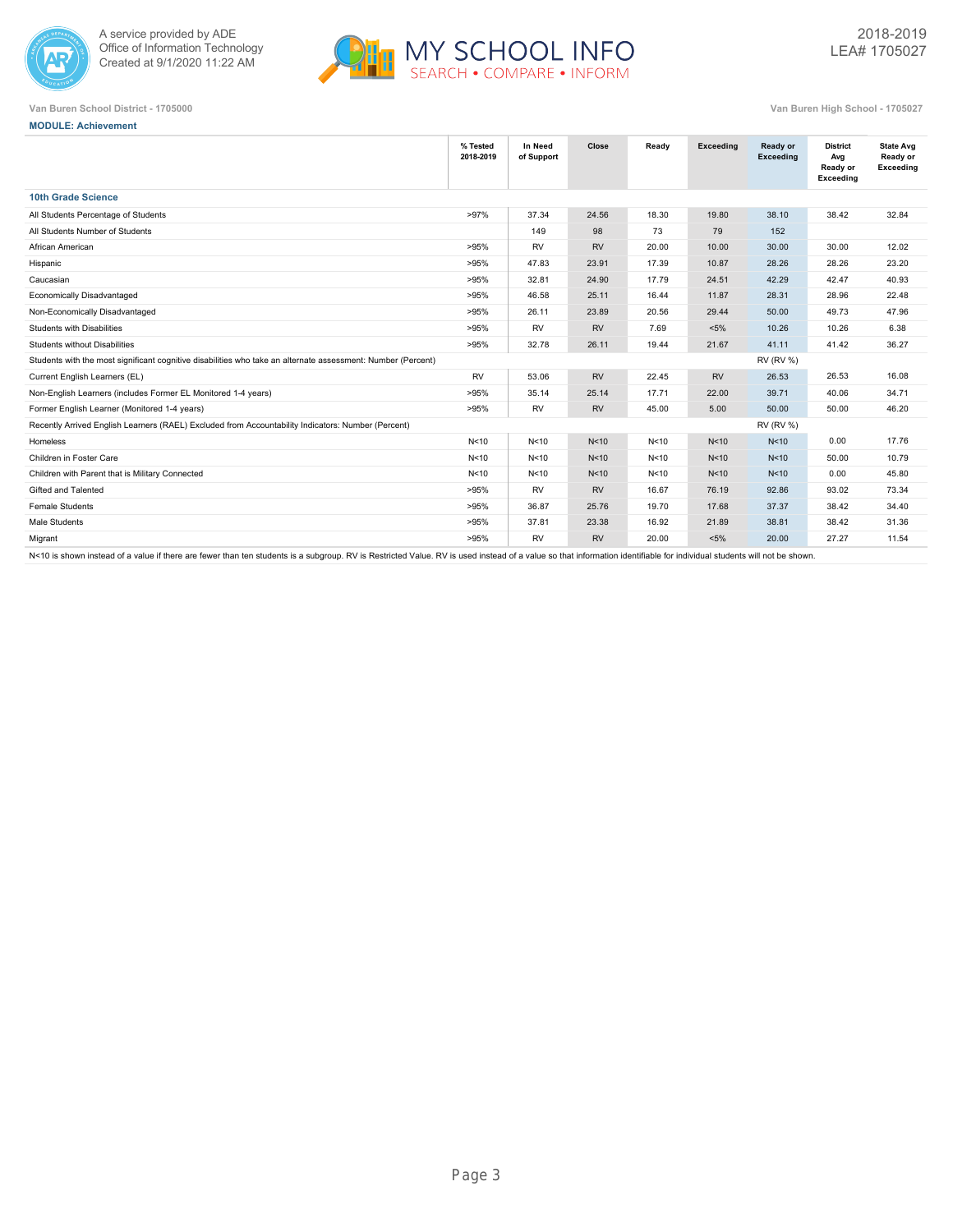



|                                                                                                                                                                                                                                | English<br><b>Language Arts</b><br>(ELA) | Math    | Average ELA +<br>Math (Content) | Science | ELP*    | Content** with<br><b>ELP</b> |
|--------------------------------------------------------------------------------------------------------------------------------------------------------------------------------------------------------------------------------|------------------------------------------|---------|---------------------------------|---------|---------|------------------------------|
| Grade 10                                                                                                                                                                                                                       |                                          |         |                                 |         |         |                              |
| All Students                                                                                                                                                                                                                   | 78,8300                                  | 80.1505 | 79.4902                         | 80.6331 | 95.3788 | 80.4638                      |
| African-American                                                                                                                                                                                                               | 75.9390                                  | 82.1268 | 79.0329                         | 81.3110 | N<10    | $\cdots$                     |
| Hispanic                                                                                                                                                                                                                       | 80.1549                                  | 79,5530 | 79.8540                         | 80.2044 | 96.2609 | 83.1058                      |
| Caucasian                                                                                                                                                                                                                      | 78.6702                                  | 80.1338 | 79.4020                         | 80.6339 | N<10    | $\cdots$                     |
| Economically Disadvantaged                                                                                                                                                                                                     | 78.4830                                  | 80.4736 | 79.4783                         | 79.7450 | 96.1169 | 81.0561                      |
| Non-Economically Disadvantaged                                                                                                                                                                                                 | 79.2511                                  | 79.7582 | 79.5047                         | 81.7061 | N<10    | 79.6830                      |
| Students with Disabilities                                                                                                                                                                                                     | 79.6242                                  | 76.7670 | 78.1956                         | 82.0418 | N<10    | $\cdots$                     |
| Students without Disabilities                                                                                                                                                                                                  | 78.7476                                  | 80.5015 | 79.6245                         | 80.4911 | 95.3788 | 80.6833                      |
| Current English Learners (EL)                                                                                                                                                                                                  | 80.5903                                  | 82.3354 | 81.4629                         | 80.3333 | 95.3788 | 88,4208                      |
| Non-English Learners (includes Former EL Monitored 1-4 years)                                                                                                                                                                  | 78.7070                                  | 79,9979 | 79.3525                         | 80.6541 | N<10    | $\cdots$                     |
| Former English Learner (Monitored 1-4 years)                                                                                                                                                                                   | 79.6122                                  | 78,7552 | 79.1837                         | 80.0332 | N<10    | $\cdots$                     |
| Homeless                                                                                                                                                                                                                       | N < 10                                   | N<10    | N<10                            | N<10    | N<10    | $\cdots$                     |
| Children in Foster Care                                                                                                                                                                                                        | N<10                                     | N<10    | N<10                            | N<10    | N<10    | $\cdots$                     |
| Children with Parent that is Military Connected                                                                                                                                                                                | N < 10                                   | N<10    | N<10                            | N<10    | N<10    | $\cdots$                     |
| Gifted and Talented                                                                                                                                                                                                            | 78.8546                                  | 79.3697 | 79.1121                         | 82.0028 | N<10    | $\cdots$                     |
| Female Students                                                                                                                                                                                                                | 79.7905                                  | 81.1920 | 80.4912                         | 80.9441 | 95.7024 | 81.4900                      |
| Male Students                                                                                                                                                                                                                  | 77.9325                                  | 79.1773 | 78.5549                         | 80.3412 | 95.0281 | 79.4962                      |
| Migrant                                                                                                                                                                                                                        | N < 10                                   | N<10    | N < 10                          | N<10    | N<10    | 85.4931                      |
| *ELP is English Learner Progress toward English language proficiency from ELPA21. Content with ELP is the school growth score. ELP is proportionately weighted in school growth depending on the percentage of students with E |                                          |         |                                 |         |         |                              |

**English Language Arts (ELA) Math Average ELA + Math (Content) Science ELP\* Content\*\* with ELP Grade 11** All Students N<10 N<10 N<10 N<10 80.3562 ---African-American --- --- --- --- --- --- Hispanic N<10 N<10 N<10 N<10 80.3562 ---Caucasian --- --- --- --- --- --- Economically Disadvantaged N<10 N<10 N<10 N<10 80.1807 --- Non-Economically Disadvantaged N<10 N<10 N<10 N<10 N<10 --- Students with Disabilities --- --- --- --- --- --- Students without Disabilities N<10 N<10 N<10 N<10 80.3562 --- Current English Learners (EL) N<10 80.3562 ---<br>Non-English Learners (includes Former EL Monitored 1-4 years) Non-English Learners (includes Former EL Monitored 1-4 years) --- --- --- --- --- --- Former English Learner (Monitored 1-4 years) --- --- --- --- --- --- Homeless --- --- --- --- --- --- Children in Foster Care --- --- --- --- --- --- Children with Parent that is Military Connected --- --- --- --- --- --- Gifted and Talented --- --- --- --- --- --- Female Students N<10 N<10 N<10 N<10 78.4867 --- Male Students N<10 N<10 N<10 N<10 N<10 ----Migrant N<10 N<10 N<10 N<10 N<10 ---

"ELP is English Learner Progress toward English language proficiency from ELPA21. Content with ELP is the school growth score. ELP is proportionately weighted in school growth depending on the percentage of students with E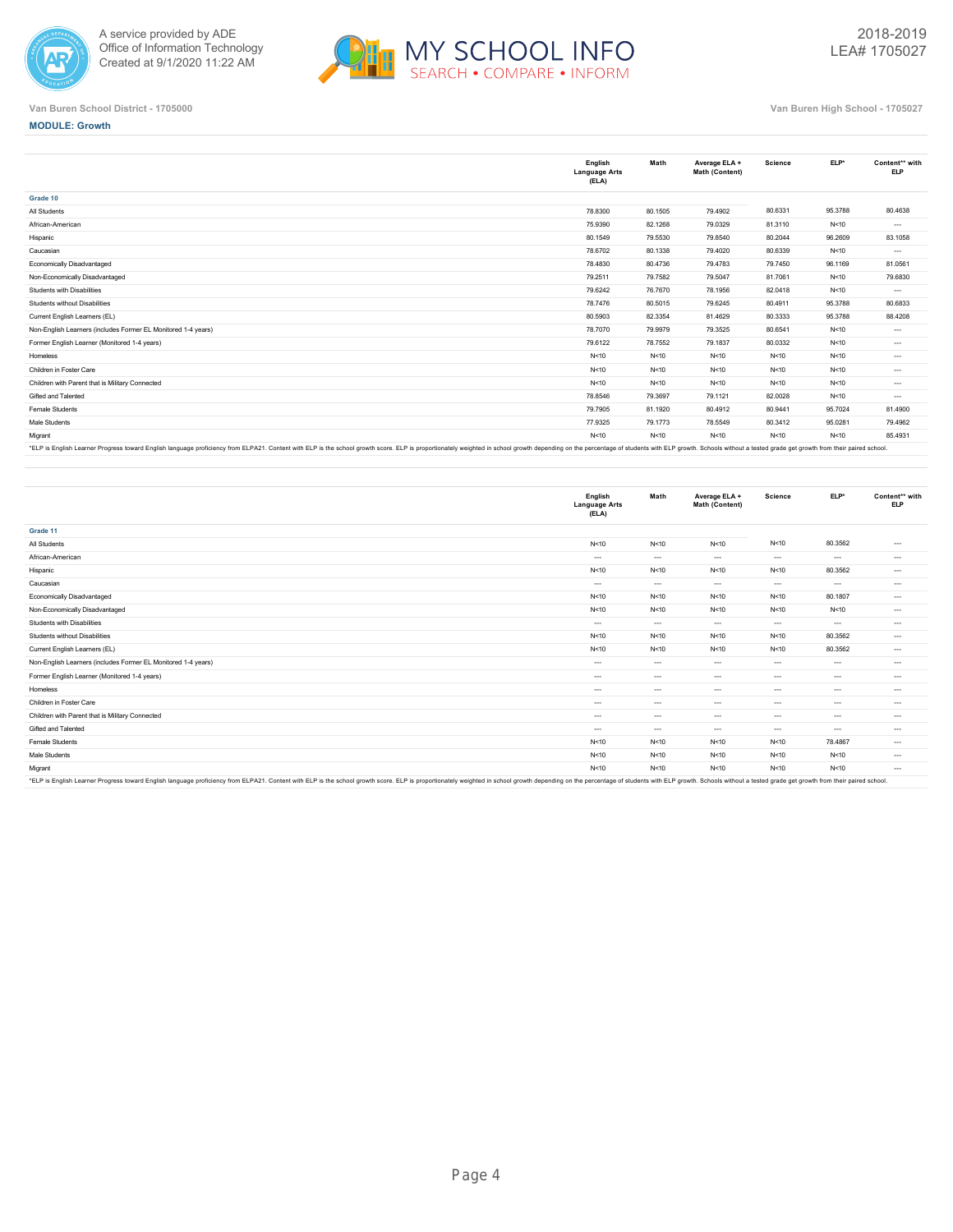



|                                                                                                                                                                                                                                | English<br><b>Language Arts</b><br>(ELA) | Math | Average ELA +<br>Math (Content) | Science | ELP*     | Content** with<br><b>ELP</b> |
|--------------------------------------------------------------------------------------------------------------------------------------------------------------------------------------------------------------------------------|------------------------------------------|------|---------------------------------|---------|----------|------------------------------|
| Grade 12                                                                                                                                                                                                                       |                                          |      |                                 |         |          |                              |
| All Students                                                                                                                                                                                                                   | N/A                                      | N/A  | N/A                             | N/A     | 83.0486  | $\cdots$                     |
| African-American                                                                                                                                                                                                               | N/A                                      | N/A  | N/A                             | N/A     | $---$    | $\cdots$                     |
| Hispanic                                                                                                                                                                                                                       | N/A                                      | N/A  | N/A                             | N/A     | 82.6165  | $\cdots$                     |
| Caucasian                                                                                                                                                                                                                      | N/A                                      | N/A  | N/A                             | N/A     | $\cdots$ | $\cdots$                     |
| Economically Disadvantaged                                                                                                                                                                                                     | N/A                                      | N/A  | N/A                             | N/A     | 82.0795  | $-1$                         |
| Non-Economically Disadvantaged                                                                                                                                                                                                 | N/A                                      | N/A  | N/A                             | N/A     | N<10     | $-1$                         |
| Students with Disabilities                                                                                                                                                                                                     | N/A                                      | N/A  | N/A                             | N/A     | $---$    | $\cdots$                     |
| Students without Disabilities                                                                                                                                                                                                  | N/A                                      | N/A  | N/A                             | N/A     | 83.0486  | $\cdots$                     |
| Current English Learners (EL)                                                                                                                                                                                                  | N/A                                      | N/A  | N/A                             | N/A     | 83.0486  | $\cdots$                     |
| Non-English Learners (includes Former EL Monitored 1-4 years)                                                                                                                                                                  | N/A                                      | N/A  | N/A                             | N/A     | $\cdots$ | $\cdots$                     |
| Former English Learner (Monitored 1-4 years)                                                                                                                                                                                   | N/A                                      | N/A  | N/A                             | N/A     | $---$    | $\cdots$                     |
| Homeless                                                                                                                                                                                                                       | N/A                                      | N/A  | N/A                             | N/A     | N<10     | $\cdots$                     |
| Children in Foster Care                                                                                                                                                                                                        | N/A                                      | N/A  | N/A                             | N/A     | $---$    | $\cdots$                     |
| Children with Parent that is Military Connected                                                                                                                                                                                | N/A                                      | N/A  | N/A                             | N/A     | $\cdots$ | $\cdots$                     |
| Gifted and Talented                                                                                                                                                                                                            | N/A                                      | N/A  | N/A                             | N/A     | $\cdots$ | $\cdots$                     |
| Female Students                                                                                                                                                                                                                | N/A                                      | N/A  | N/A                             | N/A     | N<10     | $\cdots$                     |
| Male Students                                                                                                                                                                                                                  | N/A                                      | N/A  | N/A                             | N/A     | 80.4142  | $\cdots$                     |
| Migrant                                                                                                                                                                                                                        | N/A                                      | N/A  | N/A                             | N/A     | N < 10   | $\cdots$                     |
| FRING POSITION CONTROLL POSITIONS ON THE COLOR PLANE ACTIVITIES PLANE ON THE RESIDENT PLANE ON THE RESIDENCE ON THE RESIDENCE ON THE PLANE OF A STREET AND A FOR THE PLANE OF A STREET OF THE RESIDENCE OF A STREET OF A STREE |                                          |      |                                 |         |          |                              |

"ELP is English Learner Progress toward English language proficiency from ELPA21. Content with ELP is the school growth score. ELP is proportionately weighted in school growth depending on the percentage of students with E

|                                                                                                                                                                                                                                | English<br><b>Language Arts</b><br>(ELA) | Math    | Average ELA +<br>Math (Content) | Science | ELP*    | Content** with<br><b>ELP</b> |
|--------------------------------------------------------------------------------------------------------------------------------------------------------------------------------------------------------------------------------|------------------------------------------|---------|---------------------------------|---------|---------|------------------------------|
| <b>All Grades</b>                                                                                                                                                                                                              |                                          |         |                                 |         |         |                              |
| All Students                                                                                                                                                                                                                   | 78.8300                                  | 80.1505 | 79.4902                         | 80.6331 | 86.5676 | 80.5838                      |
| African-American                                                                                                                                                                                                               | 75.9390                                  | 82.1268 | 79.0329                         | 81.3110 | N<10    | $\cdots$                     |
| Hispanic                                                                                                                                                                                                                       | 80.1549                                  | 79.5530 | 79.8540                         | 80.2044 | 86.4945 | 82.6317                      |
| Caucasian                                                                                                                                                                                                                      | 78.6702                                  | 80.1338 | 79.4020                         | 80.6339 | N<10    | $\cdots$                     |
| Economically Disadvantaged                                                                                                                                                                                                     | 78.4830                                  | 80.4736 | 79.4783                         | 79.7450 | 86.4173 | 81.0600                      |
| Non-Economically Disadvantaged                                                                                                                                                                                                 | 79.2511                                  | 79.7582 | 79.5047                         | 81.7061 | N < 10  | 79.8683                      |
| Students with Disabilities                                                                                                                                                                                                     | 79.6242                                  | 76.7670 | 78.1956                         | 82.0418 | N<10    | $\cdots$                     |
| Students without Disabilities                                                                                                                                                                                                  | 78.7476                                  | 80.5015 | 79.6245                         | 80.4911 | 86.5676 | 80.7900                      |
| Current English Learners (EL)                                                                                                                                                                                                  | 80.5903                                  | 82.3354 | 81.4629                         | 80.3333 | 86.5676 | 85.2242                      |
| Non-English Learners (includes Former EL Monitored 1-4 years)                                                                                                                                                                  | 78.7070                                  | 79.9979 | 79.3525                         | 80.6541 | N<10    | $\cdots$                     |
| Former English Learner (Monitored 1-4 years)                                                                                                                                                                                   | 79.6122                                  | 78.7552 | 79.1837                         | 80.0332 | N<10    | $\cdots$                     |
| Homeless                                                                                                                                                                                                                       | N < 10                                   | N < 10  | N<10                            | N < 10  | N<10    | N<10                         |
| Children in Foster Care                                                                                                                                                                                                        | N < 10                                   | N<10    | N<10                            | N < 10  | N<10    | $\cdots$                     |
| Children with Parent that is Military Connected                                                                                                                                                                                | N < 10                                   | N < 10  | N<10                            | N < 10  | N<10    | $\cdots$                     |
| Gifted and Talented                                                                                                                                                                                                            | 78.8546                                  | 79.3697 | 79.1121                         | 82.0028 | N<10    | $\cdots$                     |
| Female Students                                                                                                                                                                                                                | 79.7905                                  | 81.1920 | 80.4912                         | 80.9441 | 87.1706 | 81.5282                      |
| Male Students                                                                                                                                                                                                                  | 77,9325                                  | 79.1773 | 78.5549                         | 80.3412 | 85.9981 | 79,7000                      |
| Migrant                                                                                                                                                                                                                        | N < 10                                   | N<10    | N<10                            | N<10    | 83.5376 | 82.6764                      |
| *FLP is English Learner Progress toward English language proficiency from ELPA?1. Content with ELP is the school growth score. ELP is proportionately weighted in school growth depending on the perceptage of students with E |                                          |         |                                 |         |         |                              |

\*ELP is English Learner Progress toward English language proficiency from ELPA21. Content with ELP is the school growth score. ELP is proportionately weighted in school growth depending on the percentage of students with E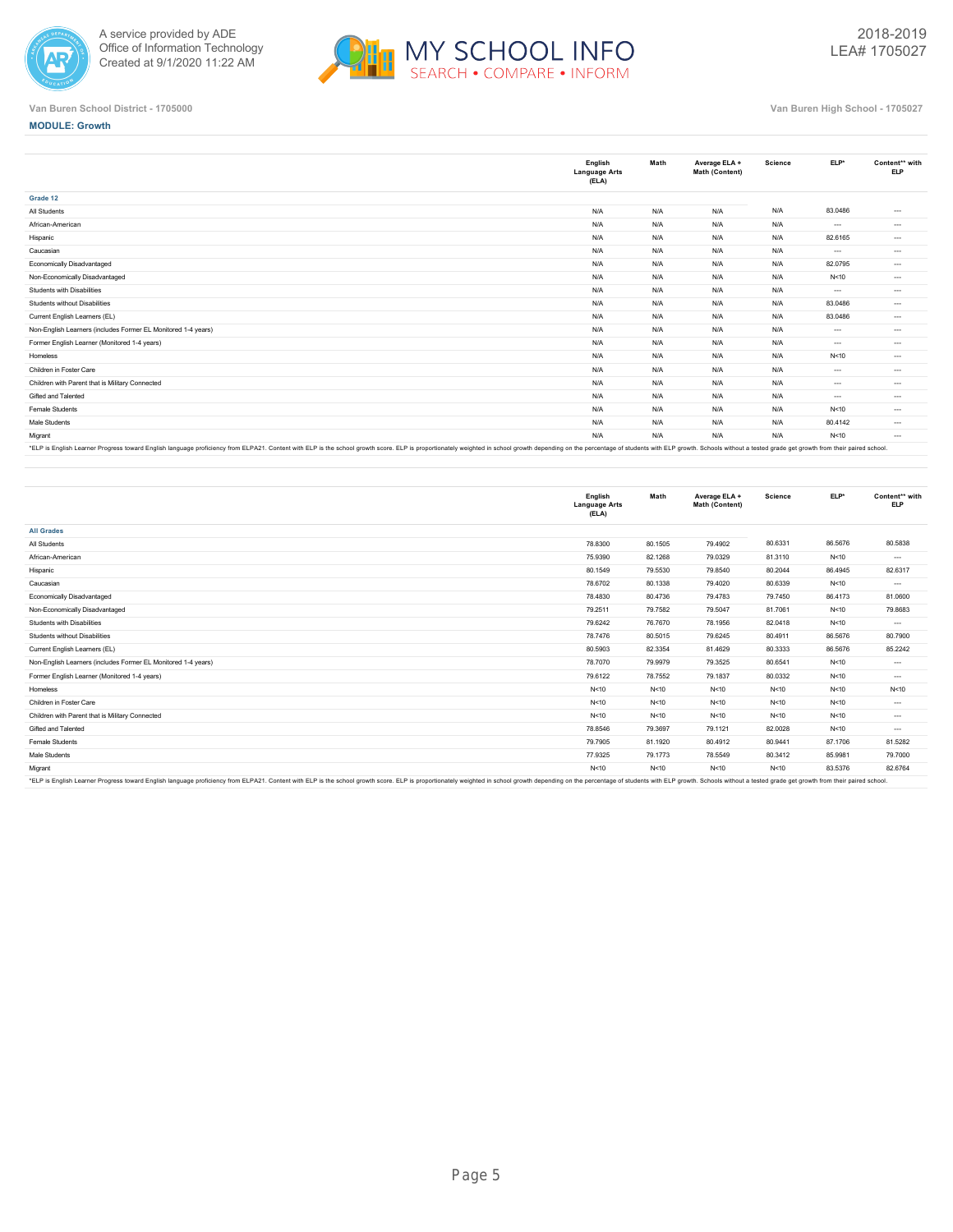



**MODULE: English Language Proficiency of English Learners on English Language Proficiency Exam (ELPA21)**

|           | <b>Tested</b> | Number ELs Number ELs Percent ELs<br>Proficient | Proficient |
|-----------|---------------|-------------------------------------------------|------------|
| Grade All | 70            | 12                                              | 17.14 %    |
| Grade 10  | RV            | <b>RV</b>                                       | $< 5\%$    |
| Grade 11  | 28            | 6                                               | 21.43 %    |
| Grade 12  | 18            | -5                                              | 27.78 %    |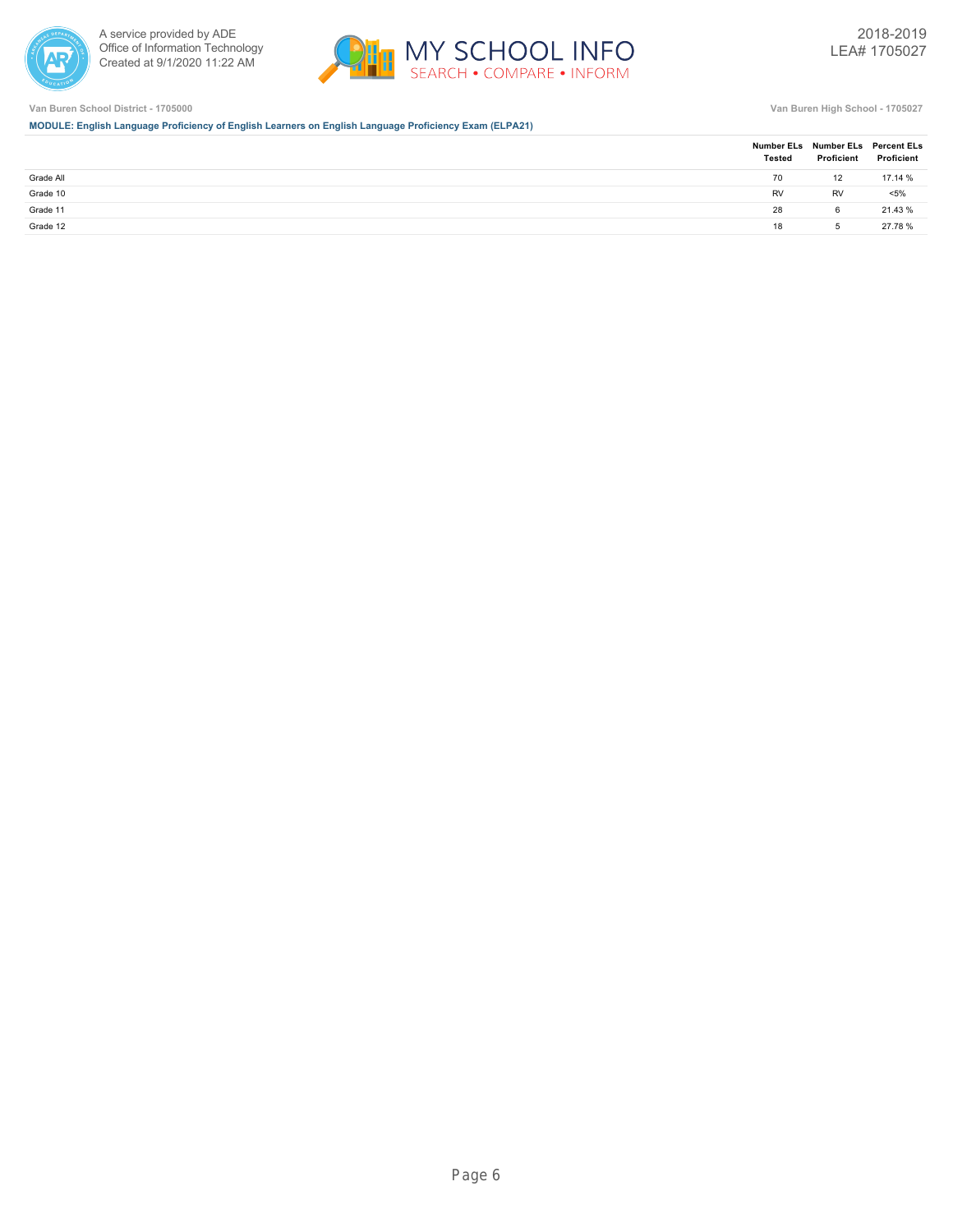



### **MODULE: SQSS**

|                                                                  | <b>Student</b><br>Engagement | Science<br>Achievement | Reading At<br><b>Grade Level</b> | Science<br>Growth | <b>ACT</b><br>Composite<br>$>=19$ | Final GPA >=2.8 | Community<br>Service<br>Learning | Computer<br>Science<br>Credits | On-Time<br>Credits | <b>ACT Readiness</b><br><b>Benchmark</b> | AP/IB/Concurrent<br>Credit | Total  |
|------------------------------------------------------------------|------------------------------|------------------------|----------------------------------|-------------------|-----------------------------------|-----------------|----------------------------------|--------------------------------|--------------------|------------------------------------------|----------------------------|--------|
| Grade 10                                                         |                              |                        |                                  |                   |                                   |                 |                                  |                                |                    |                                          |                            |        |
| All Students                                                     | 75.24                        | 39.68                  | 34.68                            | 54.79             | N < 10                            | N < 10          | N<10                             | N<10                           | 96.27              | N<10                                     | N<10                       | 60.55  |
| African-American                                                 | 87.50                        | 30.00                  | 20.00                            | 60.00             | N<10                              | N < 10          | N<10                             | N<10                           | 100.00             | N<10                                     | N<10                       | 60.58  |
| Hispanic                                                         | 74.74                        | 29.89                  | 25.29                            | 54.60             | N<10                              | N < 10          | N<10                             | N<10                           | 95.45              | N<10                                     | N<10                       | 56.42  |
| Caucasian                                                        | 73.31                        | 44.12                  | 37.97                            | 54.55             | N<10                              | N < 10          | N<10                             | N<10                           | 95.82              | N<10                                     | N<10                       | 61.52  |
| Economically Disadvantaged                                       | 68.81                        | 29.70                  | 26.24                            | 54.06             | N<10                              | N < 10          | N<10                             | N<10                           | 95.54              | N<10                                     | N<10                       | 55.09  |
| Non-Economically Disadvantaged                                   | 82.32                        | 51.46                  | 44.71                            | 55.65             | N<10                              | N < 10          | N<10                             | N<10                           | 97.11              | N<10                                     | N<10                       | 66.88  |
| Students with Disabilities                                       | 63.75                        | 11.76                  | 0.00                             | 64.52             | N<10                              | N < 10          | N<10                             | N<10                           | 94.12              | N<10                                     | N<10                       | 47.38  |
| Students without Disabilities                                    | 76.46                        | 42.48                  | 38.05                            | 53.89             | N<10                              | N < 10          | N<10                             | N<10                           | 96.48              | N<10                                     | N<10                       | 61.86  |
| Current English Learners (EL)                                    | 74.14                        | 8.00                   | 0.00                             | 50.00             | N<10                              | N < 10          | N<10                             | N<10                           | 96.15              | N<10                                     | N<10                       | 46.92  |
| Non-English Learners (includes Former EL Monitored 1-4<br>years) | 75.32                        | 41.95                  | 37.18                            | 55.15             | N<10                              | N < 10          | N<10                             | N<10                           | 96.28              | N<10                                     | N<10                       | 61.55  |
| Former English Learner (Monitored 1-4 years)                     | 81.58                        | 50.00                  | 35.00                            | 55.26             | N<10                              | N<10            | N<10                             | N<10                           | 100.00             | N<10                                     | N<10                       | 63.92  |
| Homeless                                                         | N<10                         | N<10                   | N<10                             | N<10              | N<10                              | N < 10          | N<10                             | N<10                           | N<10               | N<10                                     | N<10                       | N < 10 |
| Children in Foster Care                                          | N < 10                       | N<10                   | N<10                             | N<10              | N<10                              | N < 10          | N<10                             | N<10                           | N<10               | N<10                                     | N<10                       | N < 10 |
| Children with Parent that is Military Connected                  | N<10                         | N<10                   | N < 10                           | N<10              | N<10                              | N<10            | N<10                             | N<10                           | N<10               | N<10                                     | N<10                       | N < 10 |
| Gifted and Talented                                              | 90.48                        | 92.86                  | 90.48                            | 57.14             | N<10                              | N < 10          | N<10                             | N<10                           | 100.00             | N<10                                     | N<10                       | 86.19  |
| Female Students                                                  | 76.96                        | 38.17                  | 32.43                            | 55.00             | N<10                              | N < 10          | N<10                             | N<10                           | 96.79              | N<10                                     | N<10                       | 60.30  |
| Male Students                                                    | 73.58                        | 41.18                  | 36.90                            | 54.59             | N < 10                            | N < 10          | N<10                             | N<10                           | 95.74              | N<10                                     | N<10                       | 60.79  |
| Migrant                                                          | 72.73                        | N<10                   | N<10                             | N<10              | N < 10                            | N < 10          | N<10                             | N<10                           | N<10               | N<10                                     | N<10                       | 52.27  |
|                                                                  |                              |                        |                                  |                   |                                   |                 |                                  |                                |                    |                                          |                            |        |

|                                                                  | <b>Student</b><br>Engagement | Science<br>Achievement | Reading At<br><b>Grade Level</b> | Science<br>Growth | <b>ACT</b><br>Composite<br>$>=19$ | Final GPA >=2.8 | Community<br>Service<br>Learning | Computer<br><b>Science</b><br><b>Credits</b> | On-Time<br>Credits | <b>ACT Readiness</b><br>Benchmark | AP/IB/Concurrent<br>Credit | Total    |
|------------------------------------------------------------------|------------------------------|------------------------|----------------------------------|-------------------|-----------------------------------|-----------------|----------------------------------|----------------------------------------------|--------------------|-----------------------------------|----------------------------|----------|
| Grade 11                                                         |                              |                        |                                  |                   |                                   |                 |                                  |                                              |                    |                                   |                            |          |
| All Students                                                     | 72.79                        | N<10                   | N<10                             | N<10              | N<10                              | N < 10          | N<10                             | N<10                                         | 95.09              | N<10                              | N<10                       | 83.63    |
| African-American                                                 | N<10                         | N<10                   | N < 10                           | N<10              | N<10                              | N < 10          | N<10                             | N<10                                         | N<10               | N<10                              | N<10                       | N<10     |
| Hispanic                                                         | 73.38                        | N<10                   | N < 10                           | N<10              | N<10                              | N < 10          | N<10                             | N<10                                         | 98.63              | N < 10                            | N<10                       | 85.67    |
| Caucasian                                                        | 71.90                        | N<10                   | N < 10                           | N<10              | N<10                              | N < 10          | N < 10                           | N<10                                         | 94.51              | N<10                              | N<10                       | 82.86    |
| Economically Disadvantaged                                       | 66.74                        | N<10                   | N < 10                           | N<10              | N<10                              | N < 10          | N<10                             | N<10                                         | 94.79              | N<10                              | N<10                       | 80.34    |
| Non-Economically Disadvantaged                                   | 79.37                        | N<10                   | N<10                             | N<10              | N<10                              | N < 10          | N<10                             | N<10                                         | 95.41              | N < 10                            | N<10                       | 87.19    |
| Students with Disabilities                                       | 56.58                        | N<10                   | N < 10                           | N<10              | N<10                              | N<10            | N<10                             | N<10                                         | 86.49              | N<10                              | N<10                       | 71.33    |
| Students without Disabilities                                    | 74.36                        | N<10                   | N<10                             | N<10              | N<10                              | N < 10          | N<10                             | N<10                                         | 95.95              | N < 10                            | N<10                       | 84.84    |
| Current English Learners (EL)                                    | 74.07                        | N<10                   | N < 10                           | N<10              | N<10                              | N < 10          | N<10                             | N<10                                         | 100.00             | N < 10                            | N<10                       | 86.27    |
| Non-English Learners (includes Former EL Monitored 1-4<br>years) | 72.70                        | N<10                   | N < 10                           | N<10              | N<10                              | N<10            | N<10                             | N<10                                         | 94.78              | N<10                              | N<10                       | 83.46    |
| Former English Learner (Monitored 1-4 years)                     | 81.82                        | N<10                   | N<10                             | N<10              | N<10                              | N < 10          | N < 10                           | N<10                                         | 100.00             | N<10                              | N<10                       | 90.91    |
| Homeless                                                         | N<10                         | N<10                   | N < 10                           | N<10              | N<10                              | N<10            | N<10                             | N<10                                         | N<10               | N<10                              | N<10                       | N<10     |
| Children in Foster Care                                          | $\cdots$                     | $\cdots$               | $\sim$                           | $\cdots$          | $\cdots$                          | $---$           | $- - -$                          | $- - -$                                      | $\sim$             | $\cdots$                          | $\cdots$                   | $\cdots$ |
| Children with Parent that is Military Connected                  | $---$                        | $\cdots$               | $\sim$                           | $\cdots$          | $\cdots$                          | $---$           | $\cdots$                         | $\cdots$                                     | $\cdots$           | $\cdots$                          | $\cdots$                   | $\cdots$ |
| Gifted and Talented                                              | 81.71                        | N<10                   | N < 10                           | N<10              | N<10                              | N<10            | N<10                             | N<10                                         | 97.44              | N < 10                            | N < 10                     | 89.38    |
| Female Students                                                  | 72.51                        | N<10                   | N < 10                           | N<10              | N<10                              | N < 10          | N<10                             | N<10                                         | 96.35              | N<10                              | N<10                       | 84.11    |
| Male Students                                                    | 73.12                        | N<10                   | N < 10                           | N<10              | N<10                              | N < 10          | N < 10                           | N<10                                         | 93.62              | N < 10                            | N < 10                     | 83.07    |
| Migrant                                                          | N < 10                       | N<10                   | N < 10                           | N<10              | N<10                              | N < 10          | N<10                             | N<10                                         | N < 10             | N < 10                            | N < 10                     | N < 10   |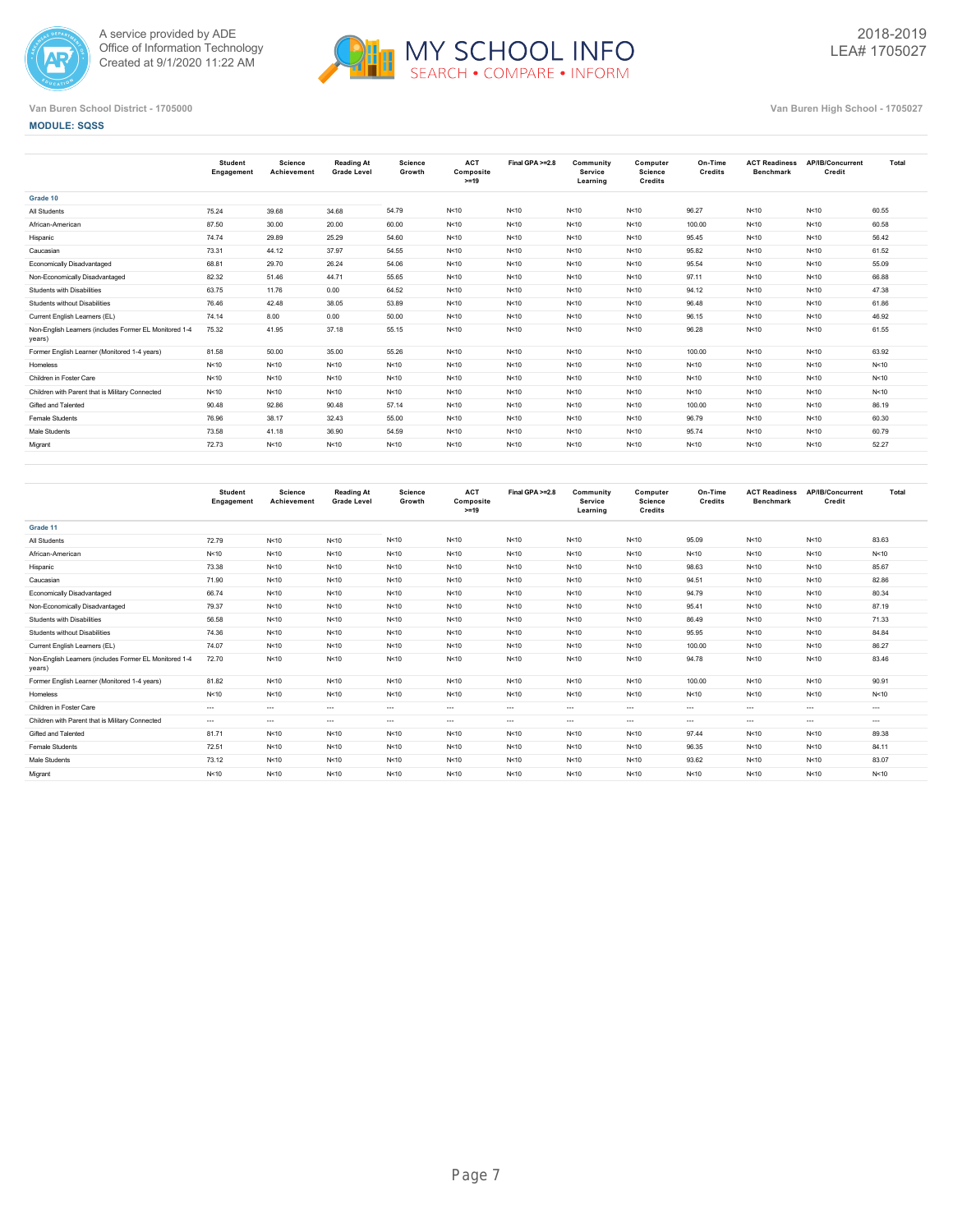



**MODULE: SQSS**

|                                                                  | Student<br>Engagement | Science<br>Achievement | <b>Reading At</b><br><b>Grade Level</b> | Science<br>Growth | <b>ACT</b><br>Composite<br>$>=19$ | Final GPA >=2.8 | Community<br>Service<br>Learning | Computer<br><b>Science</b><br>Credits | On-Time<br>Credits | <b>ACT Readiness</b><br><b>Benchmark</b> | AP/IB/Concurrent<br>Credit | Total    |
|------------------------------------------------------------------|-----------------------|------------------------|-----------------------------------------|-------------------|-----------------------------------|-----------------|----------------------------------|---------------------------------------|--------------------|------------------------------------------|----------------------------|----------|
| Grade 12                                                         |                       |                        |                                         |                   |                                   |                 |                                  |                                       |                    |                                          |                            |          |
| All Students                                                     | N<10                  | N < 10                 | N<10                                    | N<10              | 56.89                             | 65.74           | 1.25                             | 1.50                                  | N<10               | 51.88                                    | 57.64                      | 39.13    |
| African-American                                                 | N<10                  | N<10                   | N<10                                    | N<10              | 36.36                             | 72.73           | 0.00                             | 0.00                                  | N < 10             | 4.55                                     | 45.45                      | 26.52    |
| Hispanic                                                         | N<10                  | N < 10                 | N<10                                    | N<10              | 37.50                             | 52.78           | 0.00                             | 0.00                                  | N < 10             | 29.86                                    | 43.06                      | 27.20    |
| Caucasian                                                        | N<10                  | N < 10                 | N<10                                    | N<10              | 61.17                             | 69.37           | 1.47                             | 1.47                                  | N < 10             | 58.42                                    | 61.17                      | 42.15    |
| Economically Disadvantaged                                       | N<10                  | N < 10                 | N<10                                    | N<10              | 43.62                             | 54.79           | 1.06                             | 1.60                                  | N < 10             | 31.65                                    | 43.62                      | 29.39    |
| Non-Economically Disadvantaged                                   | N<10                  | N < 10                 | N<10                                    | N<10              | 68.72                             | 75.60           | 1.42                             | 1.42                                  | N<10               | 69.91                                    | 70.14                      | 47.82    |
| Students with Disabilities                                       | N<10                  | N<10                   | N<10                                    | N<10              | 3.45                              | 41.38           | 0.00                             | 0.00                                  | N<10               | 0.00                                     | 3.45                       | 8.05     |
| Students without Disabilities                                    | N<10                  | N < 10                 | N<10                                    | N<10              | 61.08                             | 67.66           | 1.35                             | 1.62                                  | N<10               | 55.95                                    | 61.89                      | 41.57    |
| Current English Learners (EL)                                    | N<10                  | N < 10                 | N<10                                    | N<10              | 0.00                              | 25.00           | 0.00                             | 0.00                                  | N<10               | 0.00                                     | 29.17                      | 9.03     |
| Non-English Learners (includes Former EL Monitored 1-4<br>years) | N<10                  | N < 10                 | N<10                                    | N<10              | 60.53                             | 68.36           | 1.33                             | 1.60                                  | N<10               | 55.20                                    | 59.47                      | 41.06    |
| Former English Learner (Monitored 1-4 years)                     | N<10                  | N < 10                 | N<10                                    | N<10              | N < 10                            | N<10            | N<10                             | N < 10                                | N < 10             | N<10                                     | N<10                       | N < 10   |
| Homeless                                                         | N<10                  | N<10                   | N<10                                    | N<10              | N<10                              | N<10            | N<10                             | N<10                                  | N<10               | N < 10                                   | N<10                       | N<10     |
| Children in Foster Care                                          | N<10                  | N < 10                 | N < 10                                  | N<10              | N < 10                            | N<10            | N<10                             | N < 10                                | N<10               | N < 10                                   | N<10                       | N<10     |
| Children with Parent that is Military Connected                  | $\cdots$              | $\cdots$               | $\cdots$                                | $\cdots$          | $\cdots$                          | $---$           | $\cdots$                         | $\cdots$                              | $\cdots$           | $\cdots$                                 | $\cdots$                   | $\cdots$ |
| Gifted and Talented                                              | N<10                  | N < 10                 | N<10                                    | N<10              | 100.00                            | 90.91           | 0.00                             | 3.03                                  | N < 10             | 134.85                                   | 90.91                      | 69.95    |
| Female Students                                                  | N<10                  | N<10                   | N<10                                    | N<10              | 59.38                             | 75.52           | 1.56                             | 1.04                                  | N<10               | 49.48                                    | 60.42                      | 41.23    |
| Male Students                                                    | N<10                  | N<10                   | N<10                                    | N<10              | 54.59                             | 56.59           | 0.97                             | 1.93                                  | N<10               | 54.11                                    | 55.07                      | 37.18    |
| Migrant                                                          | N<10                  | N < 10                 | N<10                                    | N<10              | 25.00                             | 35.00           | 0.00                             | 0.00                                  | N < 10             | 15.00                                    | 35.00                      | 18.33    |
|                                                                  |                       |                        |                                         |                   |                                   |                 |                                  |                                       |                    |                                          |                            |          |

|                                                                  | <b>Student</b><br>Engagement | Science<br>Achievement | Reading At<br><b>Grade Level</b> | <b>Science</b><br>Growth | <b>ACT</b><br>Composite<br>$>=19$ | Final GPA >=2.8 | Community<br>Service<br>Learning | Computer<br><b>Science</b><br><b>Credits</b> | On-Time<br><b>Credits</b> | <b>ACT Readiness</b><br><b>Benchmark</b> | AP/IB/Concurrent<br>Credit | Total  |
|------------------------------------------------------------------|------------------------------|------------------------|----------------------------------|--------------------------|-----------------------------------|-----------------|----------------------------------|----------------------------------------------|---------------------------|------------------------------------------|----------------------------|--------|
| <b>All Grades</b>                                                |                              |                        |                                  |                          |                                   |                 |                                  |                                              |                           |                                          |                            |        |
| All Students                                                     | 74.00                        | 39.68                  | 34.68                            | 54.79                    | 56.89                             | 65.74           | 1.25                             | 1.50                                         | 95.65                     | 51.88                                    | 57.64                      | 54.33  |
| African-American                                                 | 85.00                        | 30.00                  | 20.00                            | 60.00                    | 36.36                             | 72.73           | 0.00                             | 0.00                                         | 100.00                    | 4.55                                     | 45.45                      | 47.39  |
| Hispanic                                                         | 74.13                        | 29.89                  | 25.29                            | 54.60                    | 37.50                             | 52.78           | 0.00                             | 0.00                                         | 96.89                     | 29.86                                    | 43.06                      | 48.39  |
| Caucasian                                                        | 72.57                        | 44.12                  | 37.97                            | 54.55                    | 61.17                             | 69.37           | 1.47                             | 1.47                                         | 95.12                     | 58.42                                    | 61.17                      | 55.75  |
| Economically Disadvantaged                                       | 67.76                        | 29.70                  | 26.24                            | 54.06                    | 43.62                             | 54.79           | 1.06                             | 1.60                                         | 95.16                     | 31.65                                    | 43.62                      | 48.12  |
| Non-Economically Disadvantaged                                   | 80.82                        | 51.46                  | 44.71                            | 55.65                    | 68.72                             | 75.60           | 1.42                             | 1.42                                         | 96.21                     | 69.91                                    | 70.14                      | 60.62  |
| Students with Disabilities                                       | 60.26                        | 11.76                  | 0.00                             | 64.52                    | 3.45                              | 41.38           | 0.00                             | 0.00                                         | 90.14                     | 0.00                                     | 3.45                       | 35.39  |
| Students without Disabilities                                    | 75.39                        | 42.48                  | 38.05                            | 53.89                    | 61.08                             | 67.66           | 1.35                             | 1.62                                         | 96.20                     | 55.95                                    | 61.89                      | 56.02  |
| Current English Learners (EL)                                    | 74.11                        | 8.00                   | 0.00                             | 50.00                    | 0.00                              | 25.00           | 0.00                             | 0.00                                         | 98.00                     | 0.00                                     | 29.17                      | 36.31  |
| Non-English Learners (includes Former EL Monitored 1-4<br>years) | 73.99                        | 41.95                  | 37.18                            | 55.15                    | 60.53                             | 68.36           | 1.33                             | 1.60                                         | 95.49                     | 55.20                                    | 59.47                      | 55.55  |
| Former English Learner (Monitored 1-4 years)                     | 81.67                        | 50.00                  | 35.00                            | 55.26                    | N < 10                            | N<10            | N < 10                           | N<10                                         | 100.00                    | N < 10                                   | N < 10                     | 55.49  |
| Homeless                                                         | N<10                         | N<10                   | N < 10                           | N<10                     | N < 10                            | N<10            | N < 10                           | N<10                                         | N<10                      | N<10                                     | N < 10                     | N < 10 |
| Children in Foster Care                                          | N<10                         | N < 10                 | N<10                             | N<10                     | N < 10                            | N<10            | N < 10                           | N<10                                         | N<10                      | N<10                                     | N<10                       | N < 10 |
| Children with Parent that is Military Connected                  | N<10                         | N<10                   | N < 10                           | N<10                     | N<10                              | N<10            | N < 10                           | N<10                                         | N<10                      | N<10                                     | N < 10                     | N < 10 |
| Gifted and Talented                                              | 86.14                        | 92.86                  | 90.48                            | 57.14                    | 100.00                            | 90.91           | 0.00                             | 3.03                                         | 98.77                     | 134.85                                   | 90.91                      | 80.12  |
| Female Students                                                  | 74.60                        | 38.17                  | 32.43                            | 55.00                    | 59.38                             | 75.52           | 1.56                             | 1.04                                         | 96.55                     | 49.48                                    | 60.42                      | 55.88  |
| Male Students                                                    | 73.36                        | 41.18                  | 36.90                            | 54.59                    | 54.59                             | 56.59           | 0.97                             | 1.93                                         | 94.68                     | 54.11                                    | 55.07                      | 52.80  |
| Migrant                                                          | 71.05                        | N<10                   | N<10                             | N < 10                   | 25.00                             | 35.00           | 0.00                             | 0.00                                         | 88.24                     | 15.00                                    | 35.00                      | 31.94  |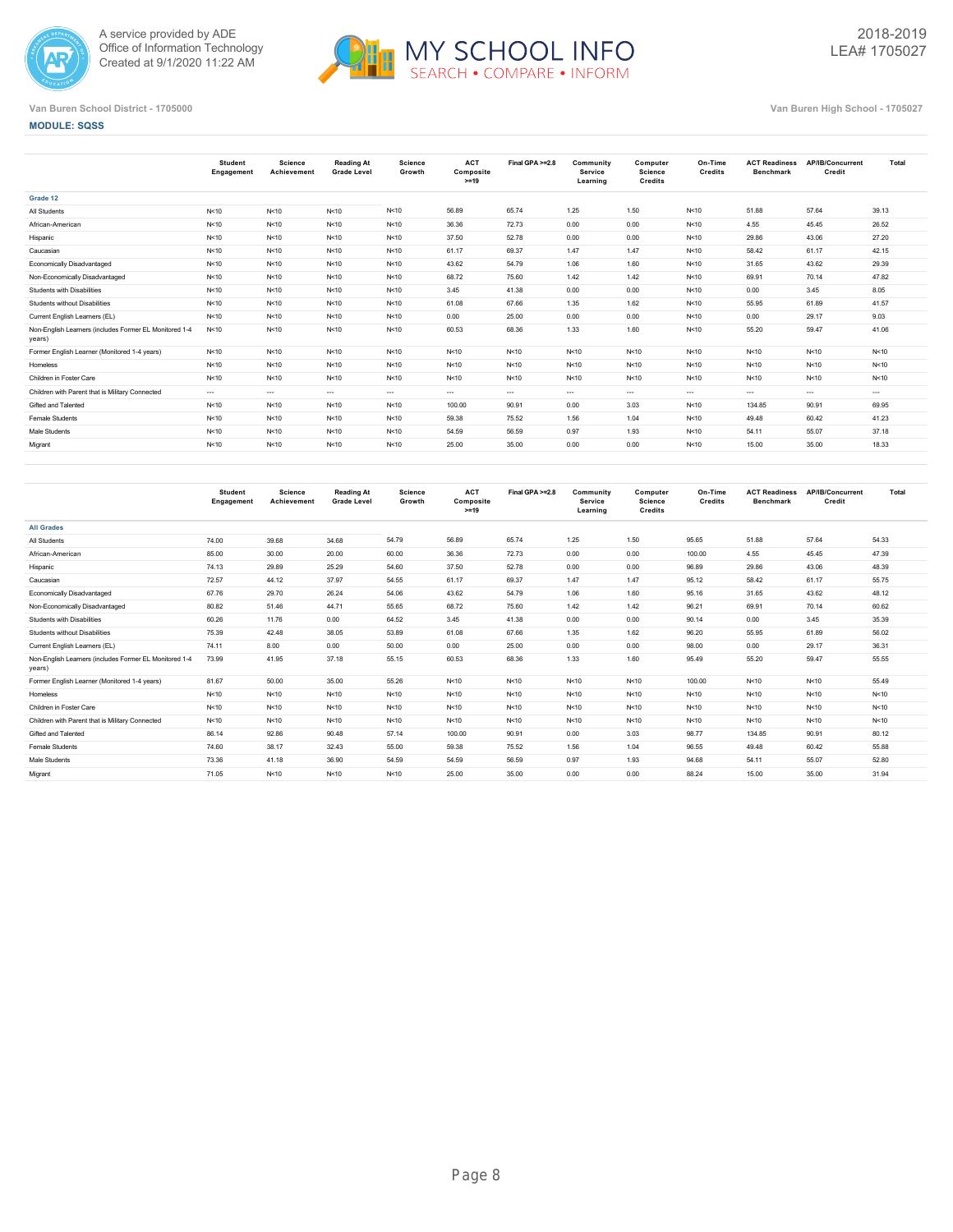



**MODULE: Graduation Rates**



|                                                                                         | School | <b>District</b> | <b>State</b> |
|-----------------------------------------------------------------------------------------|--------|-----------------|--------------|
| <b>Four-Year Graduation Rate</b>                                                        |        |                 |              |
| Four-Year Graduation Rate All Students                                                  | 90.0%  | 89.1%           | 87.6%        |
| Four-Year Graduation Rate African-American                                              | 91.7%  | 91.7%           | 83.4 %       |
| Four-Year Graduation Rate Asian                                                         | >95%   | >95%            | 93.9%        |
| Four-Year Graduation Rate Caucasian                                                     | 88.3%  | 87.3%           | 89.6%        |
| Four-Year Graduation Rate Hawaiian/Pacific Islander                                     | N<10   | N<10            | 76.1%        |
| Four-Year Graduation Rate Hispanic                                                      | >95%   | >95%            | 84.7%        |
| Four-Year Graduation Rate Native American                                               | N<10   | N<10            | 78.6%        |
| Four-Year Graduation Rate Two or More Races                                             | 88.5%  | 88.5%           | 87.1%        |
| Four-Year Graduation Rate Economically Disadvantaged                                    | 88.0%  | 86.2%           | 84.8%        |
| Four-Year Graduation Rate Non-Economically Disadvantaged                                | N/A    | N/A             | N/A          |
| Four-Year Graduation Rate Students with Disabilities                                    | 87.5%  | 85.4 %          | 82.6%        |
| Four-Year Graduation Rate Students without Disabilities                                 | N/A    | N/A             | N/A          |
| Four-Year Graduation Rate Current English Learners (EL)                                 | 94.1%  | 94.3%           | 82.8%        |
| Four-Year Graduation Rate Non-English Learners (includes Former EL Monitored 1-4 years) | N/A    | N/A             | N/A          |
| Four-Year Graduation Rate Homeless                                                      | N < 10 | N<10            | 75.6%        |
| Four-Year Graduation Rate Children in Foster Care                                       | N<10   | N<10            | 68.0%        |
| Four-Year Graduation Rate Children with Parent that is Military Connected               | N < 10 | N<10            | 95.3%        |
| Four-Year Graduation Rate Gifted and Talented                                           | N<10   | N<10            | 97.3%        |
| Four-Year Graduation Rate Female Students                                               | 92.2%  | 91.0%           | 90.0%        |
| Four-Year Graduation Rate Male Students                                                 | 88.1%  | 87.3%           | 85.2%        |
| Four-Year Graduation Rate Migrant                                                       | >95%   | >95%            | 82.6%        |

|                                                                                         | School | <b>District</b> | <b>State</b> |
|-----------------------------------------------------------------------------------------|--------|-----------------|--------------|
| <b>Five-Year Graduation Rate</b>                                                        |        |                 |              |
| Five-Year Graduation Rate All Students                                                  | 90.9%  | 88.5%           | 90.2%        |
| Five-Year Graduation Rate African-American                                              | >95%   | >95%            | 86.8%        |
| Five-Year Graduation Rate Asian                                                         | >95%   | >95%            | 96.3%        |
| Five-Year Graduation Rate Caucasian                                                     | 89.6%  | 87.1%           | 91.8%        |
| Five-Year Graduation Rate Hawaiian/Pacific Islander                                     | N<10   | N<10            | 77.1%        |
| Five-Year Graduation Rate Hispanic                                                      | 92.4%  | 89.2%           | 87.5%        |
| Five-Year Graduation Rate Native American                                               | N<10   | N<10            | 85.7%        |
| Five-Year Graduation Rate Two or More Races                                             | >95%   | >95%            | 90.5%        |
| Five-Year Graduation Rate Economically Disadvantaged                                    | 88.9%  | 87.4 %          | 87.9%        |
| Five-Year Graduation Rate Non-Economically Disadvantaged                                | N/A    | N/A             | N/A          |
| Five-Year Graduation Rate Students with Disabilities                                    | 85.2%  | 83.9%           | 86.7%        |
| Five-Year Graduation Rate Students without Disabilities                                 | N/A    | N/A             | N/A          |
| Five-Year Graduation Rate Current English Learners (EL)                                 | 94.1%  | 92.1%           | 85.3%        |
| Five-Year Graduation Rate Non-English Learners (includes Former EL Monitored 1-4 years) | N/A    | N/A             | N/A          |
| Five-Year Graduation Rate Homeless                                                      | N<10   | N<10            | 82.7%        |
| Five-Year Graduation Rate Children in Foster Care                                       | N<10   | N<10            | 77.3%        |
| Five-Year Graduation Rate Children with Parent that is Military Connected               | N < 10 | N<10            | 94.7%        |
| Five-Year Graduation Rate Gifted and Talented                                           | N<10   | N<10            | 97.8%        |
| Five-Year Graduation Rate Female Students                                               | 91.7%  | 90.0%           | 92.7%        |
| Five-Year Graduation Rate Male Students                                                 | 90.0%  | 86.9%           | 87.8%        |
| Five-Year Graduation Rate Migrant                                                       | 94.7%  | >95%            | 86.2%        |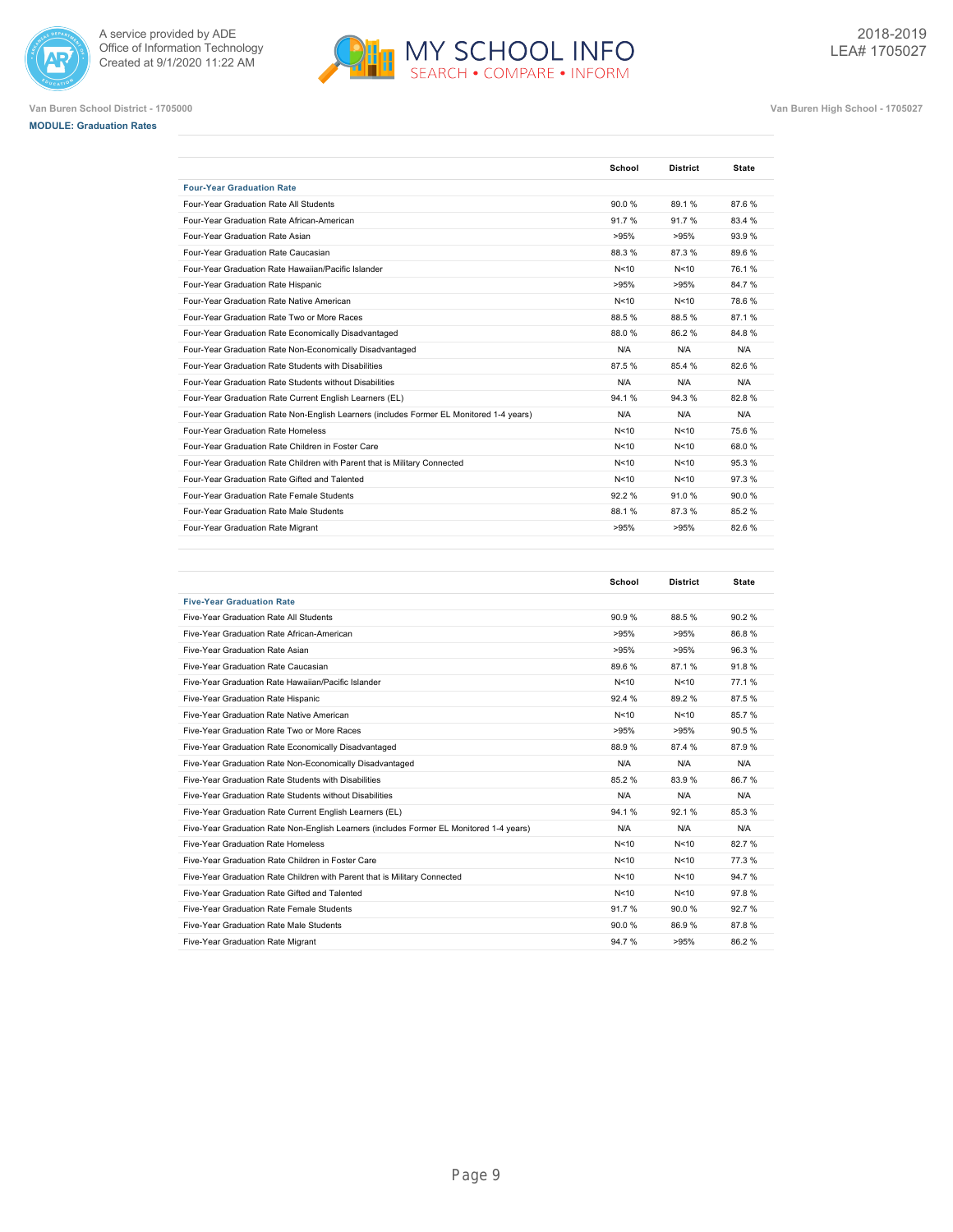



**Van Buren School District - 1705000 Van Buren High School - 1705027**

|  | <b>MODULE: College Readiness</b> |
|--|----------------------------------|
|  |                                  |

|                                                                                                                                                                                                                                                                                                             | School         | <b>District</b> | <b>State</b> |
|-------------------------------------------------------------------------------------------------------------------------------------------------------------------------------------------------------------------------------------------------------------------------------------------------------------|----------------|-----------------|--------------|
| <b>American College Test (ACT)</b>                                                                                                                                                                                                                                                                          |                |                 |              |
| Participation in Grade 11 Statewide ACT Administration                                                                                                                                                                                                                                                      | 420            | 424             | 31,568       |
| District Provided Remediation for Students Taking ACT                                                                                                                                                                                                                                                       |                |                 |              |
| Number of Students Taking ACT in Grades 9-11                                                                                                                                                                                                                                                                | 556            | 560             | 39,377       |
| Number of Graduates that have taken ACT in High School                                                                                                                                                                                                                                                      | 385            | 390             | 29,631       |
| <b>ACT Reading Average</b>                                                                                                                                                                                                                                                                                  | 20.26          | 20.26           | 20.18        |
| <b>ACT English Average</b>                                                                                                                                                                                                                                                                                  | 19.81          | 19.79           | 19.28        |
| <b>ACT Math Average</b>                                                                                                                                                                                                                                                                                     | 19.70          | 19.66           | 18.91        |
| <b>ACT Science Average</b>                                                                                                                                                                                                                                                                                  | 20.16          | 20.13           | 19.74        |
| <b>ACT Composite Average</b>                                                                                                                                                                                                                                                                                | 20.13          | 20.11           | 19.68        |
| The School Performance website at the following link has comparison of state and national ACT scores: http://www.arkansased.gov/divisions/public-school-accountability/school-<br>performance/report-card (http://www.arkansased.gov/divisions/public-school-accountability/school-performance/report-card) |                |                 |              |
| <b>SAT® by College Board</b>                                                                                                                                                                                                                                                                                |                |                 |              |
| Number of Students Taking SAT College Admission Test                                                                                                                                                                                                                                                        | 9              | 8               | 1,351        |
| SAT Critical Reading Mean                                                                                                                                                                                                                                                                                   | 542            | 545             | 591          |
| SAT Math Mean                                                                                                                                                                                                                                                                                               | 558            | 555             | 569          |
| <b>SAT Writing Mean</b>                                                                                                                                                                                                                                                                                     |                |                 |              |
| <b>Advanced Placement Courses (AP)</b>                                                                                                                                                                                                                                                                      |                |                 |              |
| Number of Students Taking Advanced Placement (AP) Courses                                                                                                                                                                                                                                                   | 375            | 375             | 28,163       |
| Number of AP Exams Taken                                                                                                                                                                                                                                                                                    | 593            | 593             | 46,500       |
| Number of AP Exams Scored 3, 4, or 5                                                                                                                                                                                                                                                                        | 255            | 255             | 16,863       |
| <b>International Baccalaureate Courses</b>                                                                                                                                                                                                                                                                  |                |                 |              |
| Number of Students Taking International Baccalaureate Courses                                                                                                                                                                                                                                               | $\overline{a}$ | $\overline{a}$  | 367          |
| <b>College Going Rates</b>                                                                                                                                                                                                                                                                                  |                |                 |              |
| All Students                                                                                                                                                                                                                                                                                                | 45.6%          | 45.3%           | 48.8%        |
| African-American                                                                                                                                                                                                                                                                                            | 45.5 %         | 45.5 %          | 43.8%        |
| Hispanic                                                                                                                                                                                                                                                                                                    | 46.7%          | 46.1%           | 39.8%        |
| Caucasian                                                                                                                                                                                                                                                                                                   | 44.2%          | 44.0%           | 52.3%        |
| Economically Disadvantaged                                                                                                                                                                                                                                                                                  | 37.7 %         | 37.7 %          | 41.2%        |
| <b>Students with Disabilities</b>                                                                                                                                                                                                                                                                           | 9.1%           | 9.1%            | 18.3%        |
| Current English Learners (EL)                                                                                                                                                                                                                                                                               | 32.1 %         | 31.0%           | 25.9%        |
| Homeless                                                                                                                                                                                                                                                                                                    | 25.0%          | 25.0%           | 32.7%        |
| Children in Foster Care                                                                                                                                                                                                                                                                                     | 100.0%         | 100.0%          | 40.5%        |
| Children with Parent that is Military Connected                                                                                                                                                                                                                                                             | 0.0%           | 0.0%            | 54.1%        |
| Gifted and Talented                                                                                                                                                                                                                                                                                         | 62.9%          | 62.9%           | 71.8%        |
| <b>College Credit Accumulation Rates</b>                                                                                                                                                                                                                                                                    |                |                 |              |
| All Students                                                                                                                                                                                                                                                                                                | 59.2%          | 59.4 %          | 56.1%        |
| African-American                                                                                                                                                                                                                                                                                            | 20.0%          | 20.0%           | 39.4 %       |
| Hispanic                                                                                                                                                                                                                                                                                                    | 54.8%          | 54.8%           | 47.5%        |
| Caucasian                                                                                                                                                                                                                                                                                                   | 61.1%          | 61.4 %          | 61.4%        |
| Economically Disadvantaged                                                                                                                                                                                                                                                                                  | 53.4 %         | 53.4 %          | 44.9%        |
| Students with Disabilities                                                                                                                                                                                                                                                                                  | 40.0%          | 40.0%           | 23.5%        |
| Current English Learners (EL)                                                                                                                                                                                                                                                                               | 55.6 %         | 55.6 %          | 38.1%        |
| Homeless                                                                                                                                                                                                                                                                                                    | 50.0%          | 28.6%           | 35.5%        |
| Children in Foster Care                                                                                                                                                                                                                                                                                     | 0.0%           | 0.0%            | 42.0%        |
| Children with Parent that is Military Connected                                                                                                                                                                                                                                                             | 0.0%           | 0.0%            | 60.8%        |
| Gifted and Talented                                                                                                                                                                                                                                                                                         | 86.1%          | 86.1%           | 71.2%        |

\* The College Credit Accumulation Rate definition from the U.S. Department of Education gives high school graduates two years at an institution of higher education to complete at least one year's worth of college credit th a degree. Students graduating in the last school year listed have not yet had two years to complete a year of college credit. Only a basic level of suppression had been applied to CGR and CCAR datasets.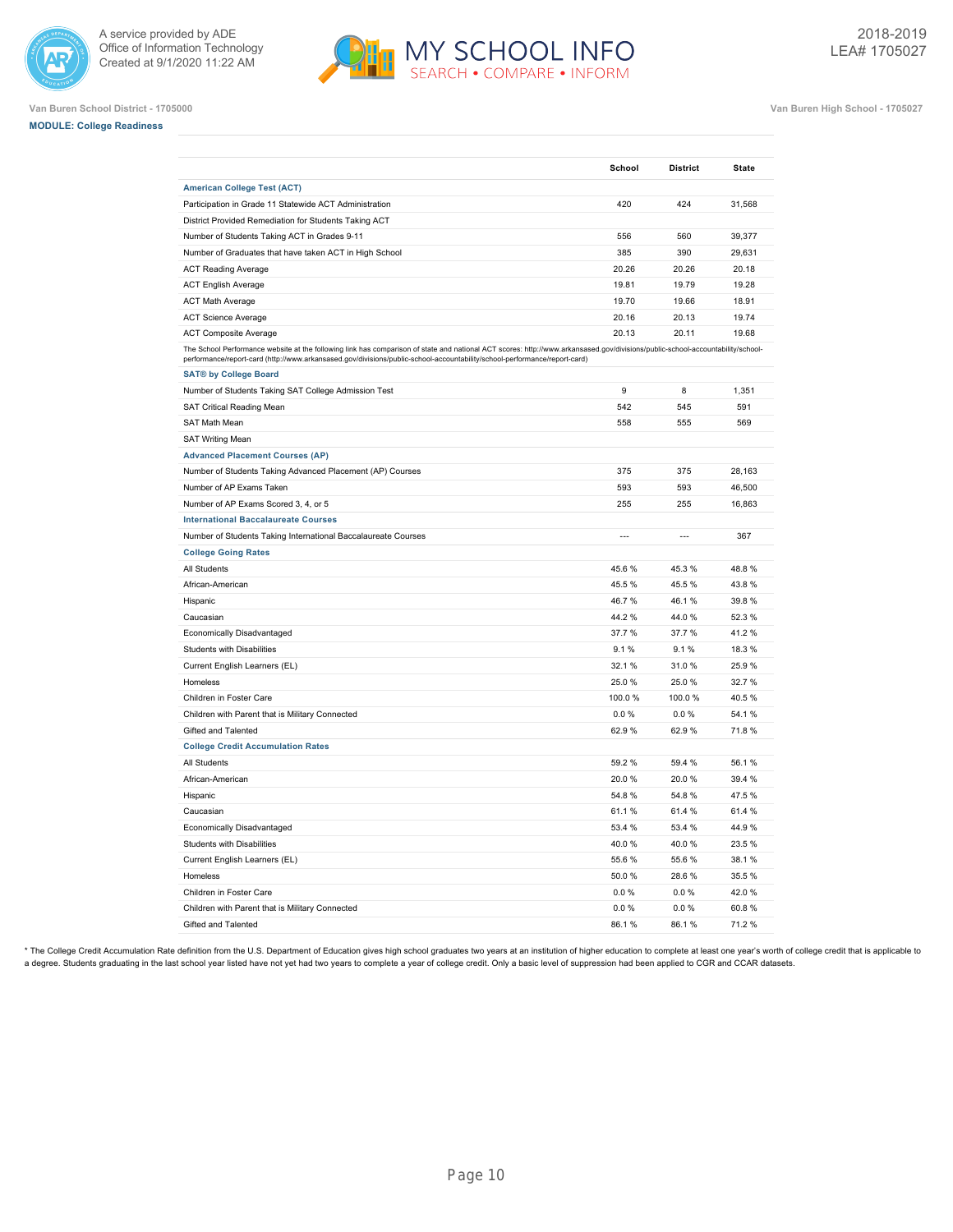





|                                                                                                                                                                                                                                                                    | School  | <b>District</b> | <b>State</b> |
|--------------------------------------------------------------------------------------------------------------------------------------------------------------------------------------------------------------------------------------------------------------------|---------|-----------------|--------------|
| <b>School Performance Rating</b>                                                                                                                                                                                                                                   | в       | N/A             | N/A          |
| Overall ESSA Index Score                                                                                                                                                                                                                                           | 68.58   | N/A             | N/A          |
| The following link has more information about school rating: http://www.arkansased.gov/divisions/public-school-accountability/school-<br>performance/report-card (http://www.arkansased.gov/divisions/public-school-accountability/school-performance/report-card) |         |                 |              |
| Count of Schools with Rating = A                                                                                                                                                                                                                                   |         | 3               | 169          |
| Count of Schools with Rating = B                                                                                                                                                                                                                                   |         | 3               | 311          |
| Count of Schools with Rating = C                                                                                                                                                                                                                                   |         | 5               | 358          |
| Count of Schools with Rating = D                                                                                                                                                                                                                                   |         | 0               | 150          |
| Count of Schools with Rating = F                                                                                                                                                                                                                                   |         | $\Omega$        | 38           |
| District Provides Textbooks or Digital Resources for all Pupils                                                                                                                                                                                                    |         |                 |              |
| District Provides Textbooks or Digital Resources for all Pupils                                                                                                                                                                                                    |         | Υ               | 100 %        |
| <b>Annual Accreditation Status</b>                                                                                                                                                                                                                                 |         |                 |              |
| Accredited                                                                                                                                                                                                                                                         | Υ       | 11              | 1,053        |
| <b>Accredited Cited</b>                                                                                                                                                                                                                                            | N       | 0               | 0            |
| <b>Accredited Probationary</b>                                                                                                                                                                                                                                     | N       | 0               | 1            |
| <b>Attendance Rate</b>                                                                                                                                                                                                                                             |         |                 |              |
| Attendance Rate All Students                                                                                                                                                                                                                                       | 95.3%   | 95.1%           | 94.11%       |
| Attendance Rate African American                                                                                                                                                                                                                                   | 97.17%  | 94.7%           | 93.87%       |
| Attendance Rate Hispanic                                                                                                                                                                                                                                           | 95.06 % | 95.92%          | 94.25 %      |
| Attendance Rate Caucasian                                                                                                                                                                                                                                          | 95.03%  | 94.68%          | 93.68 %      |
| Attendance Rate Economically Disadvantaged                                                                                                                                                                                                                         | 94.64 % | 94.85%          | 93.83 %      |
| Attendance Rate Non-Economically Disadvantaged                                                                                                                                                                                                                     | 96.45%  | 95.68%          | 93.67%       |
| Attendance Rate Students with Disabilities                                                                                                                                                                                                                         | 92.93%  | 94.96%          | 93.91 %      |
| Attendance Rate Students without Disabilities                                                                                                                                                                                                                      | 95.67%  | 95.17%          | 94.16%       |
| Attendance Rate English Learners (EL)                                                                                                                                                                                                                              | 95.25 % | 96.12%          | 94.72%       |
| Attendance Rate Non-EL (includes Former EL Monitored 1-4 years)                                                                                                                                                                                                    | 95.72%  | 96.29%          | 95.05 %      |
| Attendance Rate Former EL (Monitored 1-4 years)                                                                                                                                                                                                                    | 96.6%   | 96.98%          | 95.75%       |
| Attendance Rate Homeless                                                                                                                                                                                                                                           | N<10    | 88.16%          | 90.33 %      |
| Attendance Rate Children in Foster Care                                                                                                                                                                                                                            | N<10    | 94.96%          | 92.7%        |
| Attendance Rate Children with Parent on Active Military Duty                                                                                                                                                                                                       | N<10    | 95.47%          | 94.92 %      |
| Attendance Rate Gifted and Talented                                                                                                                                                                                                                                | 96.67%  | 95.95%          | 95.95 %      |
| Attendance Rate Female Students                                                                                                                                                                                                                                    | 94.99%  | 95.1%           | 94.06%       |
| Attendance Rate Male Students                                                                                                                                                                                                                                      | 95.61%  | 95.06%          | 94.15%       |
| Attendance Rate Migrant                                                                                                                                                                                                                                            | 94.66 % | 95.33 %         | 91.92 %      |
| <b>Dropout Rate</b>                                                                                                                                                                                                                                                |         |                 |              |
| Dropout Rate                                                                                                                                                                                                                                                       | 3.03%   | 2.10 %          | 2.00%        |
| <b>College Remediation Rate</b>                                                                                                                                                                                                                                    |         |                 |              |
| <b>College Remediation Rate</b>                                                                                                                                                                                                                                    | 57.1%   | 57.7%           | 64.9%        |
| <b>Enrollment</b>                                                                                                                                                                                                                                                  |         |                 |              |
| October 1 Enrollment                                                                                                                                                                                                                                               | 1,286   | 5,732           | 478,318      |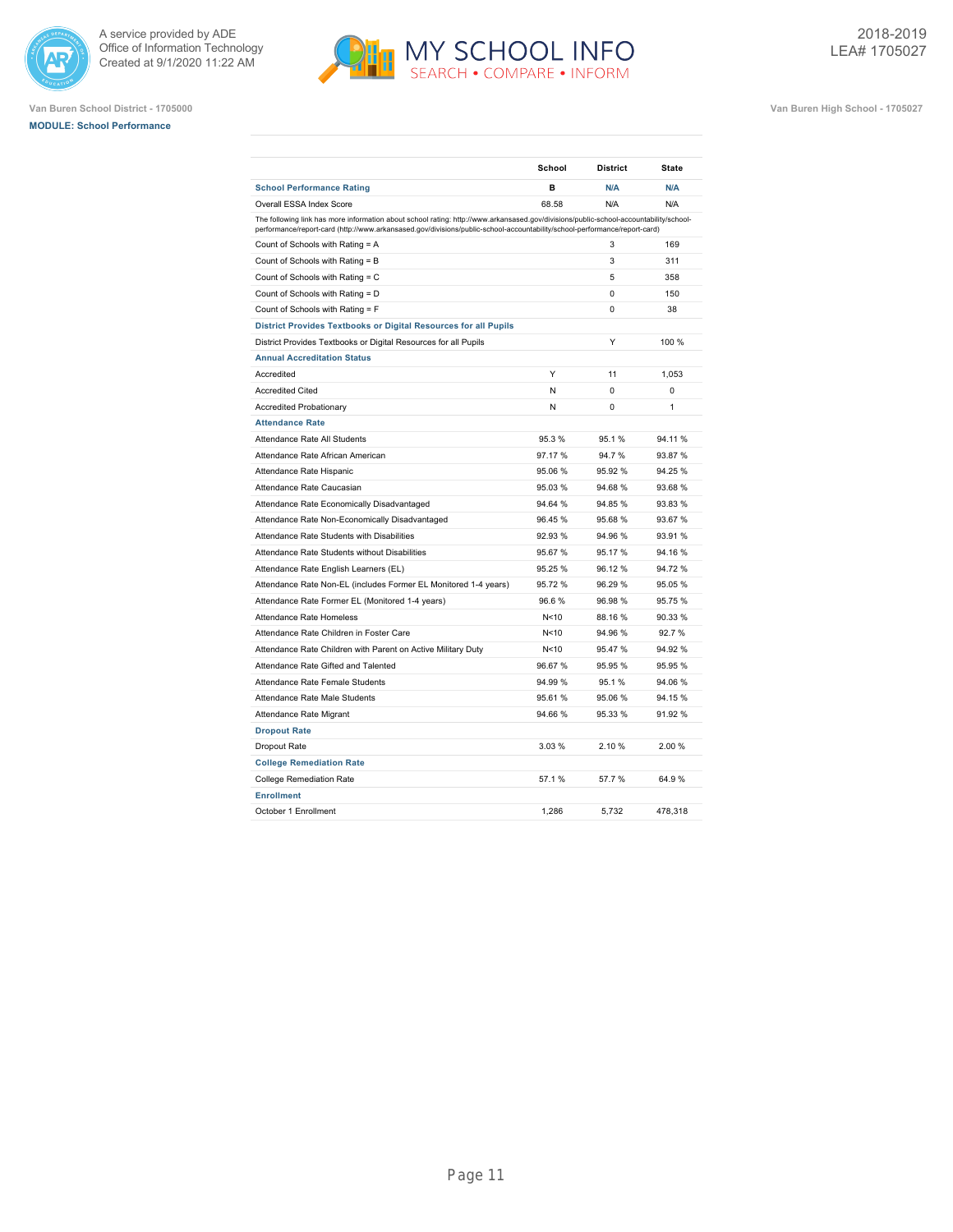

# **Van Buren School District - 1705000 Van Buren High School - 1705027**



2018-2019 LEA# 1705027

**MODULE: School Environment**

|                                                      | School         | <b>District</b> | <b>State</b> |
|------------------------------------------------------|----------------|-----------------|--------------|
| Discipline Policies Distributed to Parents           | Υ              | 100%            | 100%         |
| Discipline Training Provided to Staff                | Υ              | 100%            | 100%         |
| Parental Involvement Plan Adopted                    | Υ              | 100 %           | 100 %        |
| District Alternative Learning Environment Compliance |                | Υ               | 100 %        |
| Expulsions                                           | 7              | 15              | 926          |
| Weapons Incidents                                    | $\overline{2}$ | 20              | 787          |
| <b>Staff Assaults</b>                                |                | $\overline{2}$  | 744          |
| <b>Student Assaults</b>                              | 3              | 8               | 2.761        |
| Referrals to Law Enforcement                         |                | $\Omega$        | 95           |
| School-related Arrests                               |                | $\Omega$        | 30           |

### **Civil Rights Data Collection (CRDC) 2015-2016**

|                                      | Chronic<br>Absences | In-School<br><b>Suspensions</b> | Out-of-<br>School<br><b>Suspensions</b> | <b>Expulsions</b> | Incidents<br>of<br>Violence | <b>Referrals to</b><br>Law<br>Enforcement | School-<br>Related<br><b>Arrests</b> |
|--------------------------------------|---------------------|---------------------------------|-----------------------------------------|-------------------|-----------------------------|-------------------------------------------|--------------------------------------|
| All Students                         | 185                 | 238                             | 124                                     | <b>RV</b>         | 36                          | <b>RV</b>                                 | <b>RV</b>                            |
| African-<br>American                 | <b>RV</b>           | 17                              | <b>RV</b>                               | <b>RV</b>         | $- - -$                     | <b>RV</b>                                 | <b>RV</b>                            |
| Hispanic                             | 22                  | 41                              | 19                                      | <b>RV</b>         | $- - -$                     | <b>RV</b>                                 | <b>RV</b>                            |
| Caucasian                            | 139                 | 161                             | 87                                      | <b>RV</b>         | $- - -$                     | <b>RV</b>                                 | <b>RV</b>                            |
| Economically<br>Disadvantaged        | ---                 | ---                             | $- - -$                                 | ---               | ---                         | ---                                       | $- - -$                              |
| Students with<br><b>Disabilities</b> | 13                  | 54                              | 18                                      | <b>RV</b>         | $- - -$                     | <b>RV</b>                                 | <b>RV</b>                            |
| English<br>Learner                   | <b>RV</b>           | <b>RV</b>                       | <b>RV</b>                               | <b>RV</b>         | $- - -$                     | <b>RV</b>                                 | <b>RV</b>                            |
| Male                                 | 81                  | 148                             | 92                                      | <b>RV</b>         | $- - -$                     | <b>RV</b>                                 | <b>RV</b>                            |
| Female                               | 104                 | 90                              | 32                                      | <b>RV</b>         | $- - -$                     | <b>RV</b>                                 | <b>RV</b>                            |
|                                      |                     |                                 |                                         |                   |                             |                                           |                                      |

# **Civil Rights Data Collection (CRDC) 2015-2016**

|                                      | Pre-K<br>Enrollment | Percentage<br>in Pre-K | AΡ<br><b>Enrollment</b> | IB<br>Enrollment | Concurrent<br>Enrollment | Percentage in<br><b>AP/IB/Concurrent</b> |
|--------------------------------------|---------------------|------------------------|-------------------------|------------------|--------------------------|------------------------------------------|
| All Students                         | <b>RV</b>           | 0.00%                  | 524                     | <b>RV</b>        | 438                      | 68.62%                                   |
| African-American                     | <b>RV</b>           | 0.00%                  | 13                      | <b>RV</b>        | 16                       | 2.07%                                    |
| Hispanic                             | <b>RV</b>           | 0.00%                  | 76                      | <b>RV</b>        | 49                       | 8.92 %                                   |
| Caucasian                            | <b>RV</b>           | 0.00%                  | 373                     | <b>RV</b>        | 325                      | 49.79%                                   |
| Economically<br>Disadvantaged        | ---                 |                        | ---                     | ---              | ---                      | ---                                      |
| Students with<br><b>Disabilities</b> | <b>RV</b>           | 0.00 %                 | <b>RV</b>               | <b>RV</b>        | 19                       | 1.85 %                                   |
| English Learner                      | <b>RV</b>           | 0.00 %                 | 13                      | <b>RV</b>        | <b>RV</b>                | 1.43%                                    |
| Male                                 | <b>RV</b>           | 0.00%                  | 317                     | <b>RV</b>        | 180                      | 27.60 %                                  |
| Female                               | <b>RV</b>           | 0.00%                  | 207                     | RV               | 258                      | 41.01 %                                  |

Link for Civil Rights Data Collection: [https://ocrdata.ed.gov/ \(https://ocrdata.ed.gov/\)](https://ocrdata.ed.gov/)

The CRDC is required by the Office for Civil Rights. CRDC collects data on key education and civil rights issues in the nation's public schools. It collects a variety of information on enrollment, programs, and services, m disaggregated into the subgroups of race/ethnicity, sex, limited English proficiency, and disability. The latest CRDS data is from year 2015-2016.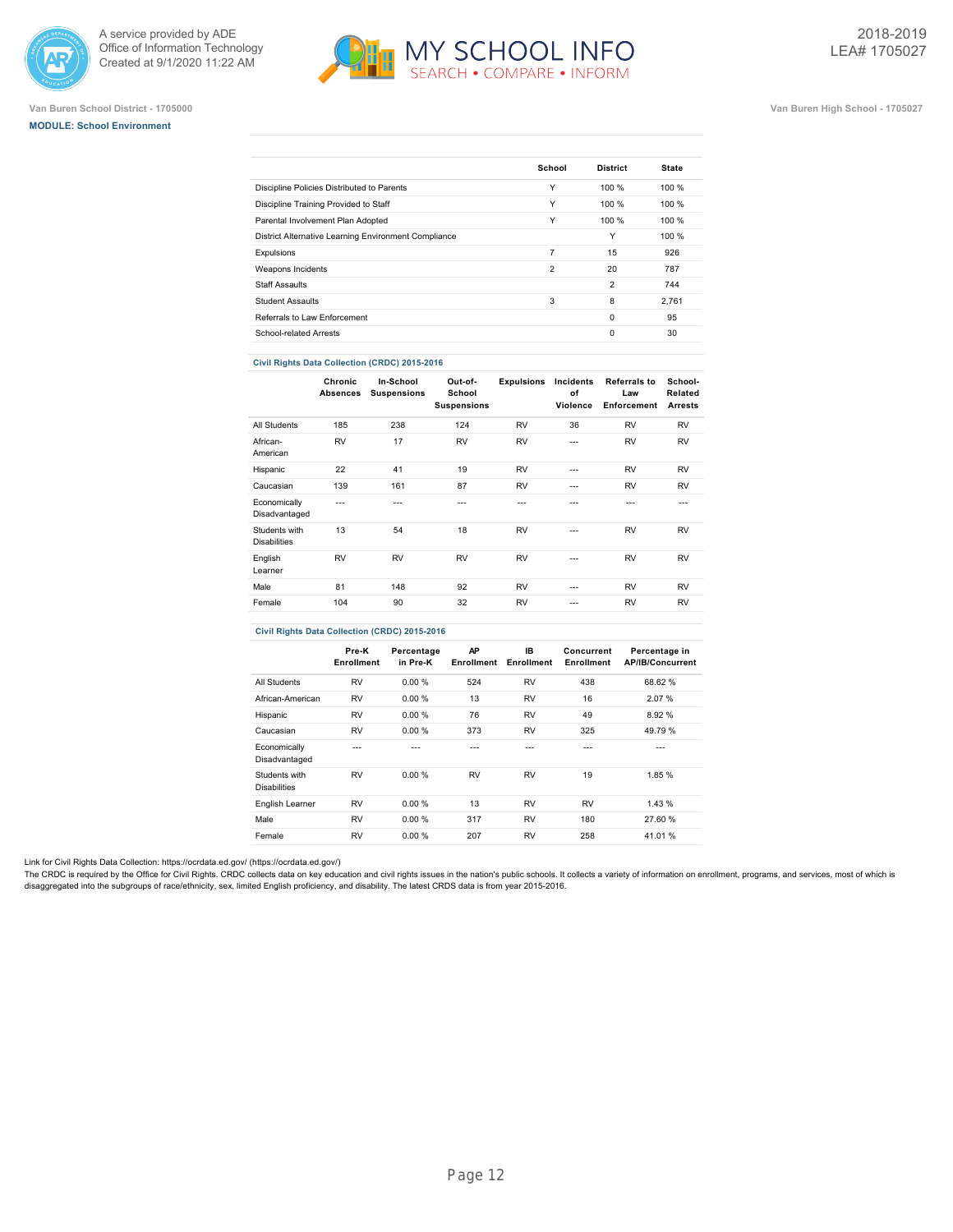





|                                         | School | <b>District</b> | <b>State</b> |
|-----------------------------------------|--------|-----------------|--------------|
| Number of Students Retained at Grade 1  |        | 1               | 948          |
| Percent of Students Retained at Grade 1 |        | 0.25%           | 2.58%        |
| Number of Students Retained at Grade 2  |        | $\Omega$        | 338          |
| Percent of Students Retained at Grade 2 |        | 0.00%           | 0.94%        |
| Number of Students Retained at Grade 3  |        | $\mathbf 0$     | 133          |
| Percent of Students Retained at Grade 3 |        | 0.00%           | 0.36%        |
| Number of Students Retained at Grade 4  |        | $\Omega$        | 59           |
| Percent of Students Retained at Grade 4 |        | 0.00%           | 0.16%        |
| Number of Students Retained at Grade 5  |        | $\Omega$        | 53           |
| Percent of Students Retained at Grade 5 |        | 0.00%           | 0.14%        |
| Number of Students Retained at Grade 6  |        | 1               | 129          |
| Percent of Students Retained at Grade 6 |        | 0.22%           | 0.33%        |
| Number of Students Retained at Grade 7  |        | $\Omega$        | 208          |
| Percent of Students Retained at Grade 7 |        | 0.00%           | 0.57%        |
| Number of Students Retained at Grade 8  |        | $\Omega$        | 169          |
| Percent of Students Retained at Grade 8 |        | 0.00%           | 0.46%        |
|                                         |        |                 |              |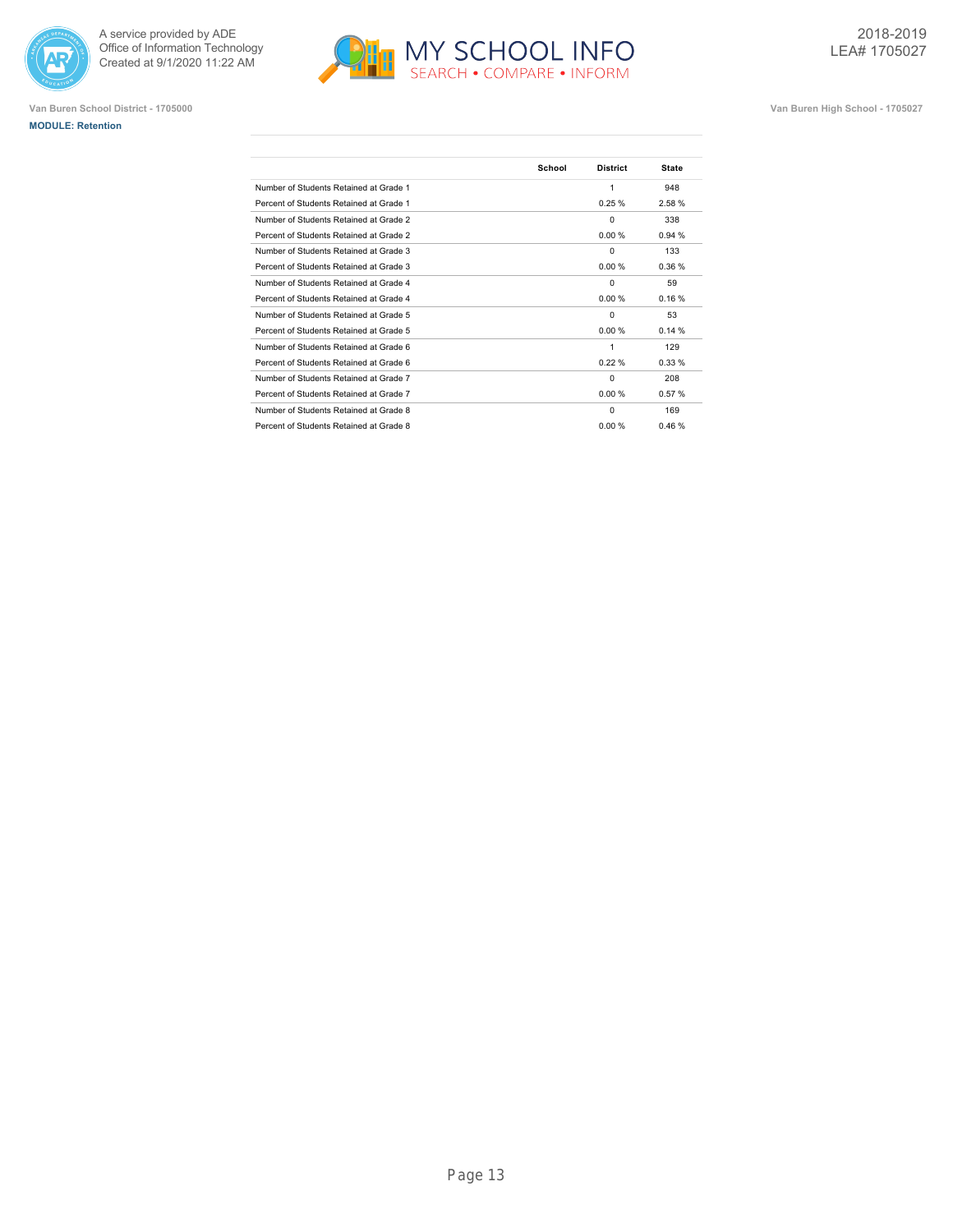







**Van Buren School District - 1705000 Van Buren High School - 1705027**

|                                                                                                                                                              | School                | <b>District</b> | <b>State</b>                               |
|--------------------------------------------------------------------------------------------------------------------------------------------------------------|-----------------------|-----------------|--------------------------------------------|
| Percentage of Teachers Certified (Licensed)                                                                                                                  | 99.1%                 | 92.1%           | 95.9%                                      |
| Percentage of Teachers having Bachelor's Degree as Highest Degree Awarded                                                                                    | 64.0%                 | 74.0%           | 52.0%                                      |
| Percentage of Teachers having Master's Degree as Highest Degree Awarded                                                                                      | 34.0 %                | 25.0%           | 43.0%                                      |
| Percentage of Teachers with Advanced Degree                                                                                                                  | 1.0%                  | 1.0%            | 1.0%                                       |
|                                                                                                                                                              | School                | <b>District</b> | <b>State</b>                               |
| All Economic Levels (All Quartiles All Schools)                                                                                                              |                       |                 |                                            |
| Number of Teachers (Certified Teachers)                                                                                                                      | 110                   | 488             | 42,200                                     |
| Number of Teachers Required to Receive a Summative Evaluation this year under Teacher Excellence and<br>Support System                                       | $\overline{a}$        | $\overline{a}$  | 6,952                                      |
| Number of Teachers Effective or Above under Teacher Excellence and Support System                                                                            | $\overline{a}$        | $\overline{a}$  | 6,731                                      |
| Number Certified by National Board for Professional Teaching Standards                                                                                       | 6                     | 44              | 2,377                                      |
| Number of Teachers Teaching with Licensure Exceptions (AWL, CWL or SOI) *                                                                                    | $\overline{2}$        | 6               | 1,142                                      |
| Percentage of Teachers Teaching with Licensure Exceptions (AWL, CWL or SOI)                                                                                  | 1.8%                  | 1.2%            | 2.7%                                       |
| Number of Teachers Teaching Out-of-field on Additional Licensure Plan (ALP)                                                                                  | $\overline{2}$        | 6               | 867                                        |
| Percentage of Teachers Teaching Out-of-field on Additional Licensure Plan (ALP)                                                                              | 1.8%                  | 1.2%            | 2.1%                                       |
| Number of Inexperienced Teachers                                                                                                                             | 8                     | 61              | 7,348                                      |
| Percentage of Teachers who are Inexperienced                                                                                                                 | 7.3%                  | 12.5 %          | 17.4 %                                     |
| Number of Teachers, Principals, and Assistant Principals                                                                                                     | 114                   | 510             | 1,862                                      |
| Number of Inexperienced Teachers, Principals, and Assistant Principals                                                                                       |                       | $\overline{a}$  | $\overline{a}$                             |
| Percentage of Teachers, Principals, and Assistant Principals who are Inexperienced                                                                           | $\overline{a}$        | $\overline{a}$  | $\overline{a}$                             |
| * AWL - Act 1240 Waive Licensure, CWL - Charter School Waive Licensure, SOI - Schools of Innovation                                                          |                       |                 |                                            |
|                                                                                                                                                              | School                | <b>District</b> | <b>State</b>                               |
| High Poverty (Highest Quartile of Schools Free and Reduced Lunch Percentage)                                                                                 |                       |                 |                                            |
| Number of Teachers (Certified Teachers)                                                                                                                      | $\overline{a}$        | $---$           | 6,990                                      |
| Number of Teachers Required to Receive a Summative Evaluation this year under Teacher Excellence and<br>Support System                                       | $\overline{a}$        | $\overline{a}$  | 875                                        |
| Number of Teachers Effective or Above under Teacher Excellence and Support System                                                                            | ---                   | $\overline{a}$  | 819                                        |
| Number Certified by National Board for Professional Teaching Standards                                                                                       | $\overline{a}$        | $\overline{a}$  | 251                                        |
| Number of Teachers Teaching with Licensure Exceptions (AWL, CWL or SOI) *                                                                                    | $\overline{a}$        | $\overline{a}$  | 328                                        |
| Percentage of Teachers Teaching with Licensure Exceptions (AWL, CWL or SOI)                                                                                  | $\overline{a}$        | $---$           | 4.7%                                       |
| Number of Teachers Teaching Out-of-field on Additional Licensure Plan (ALP)                                                                                  | $---$                 | $---$           | 162                                        |
| Percentage of Teachers Teaching Out-of-field on Additional Licensure Plan (ALP)                                                                              | $---$                 | $---$           | 2.3%                                       |
| Number of Inexperienced Teachers                                                                                                                             | $\overline{a}$        | $---$           | 1,367                                      |
| Percentage of Teachers who are Inexperienced                                                                                                                 | $\overline{a}$        | $\overline{a}$  | 19.6 %                                     |
| Number of Teachers, Principals, and Assistant Principals                                                                                                     |                       | $\overline{a}$  | 302                                        |
| Number of Inexperienced Teachers, Principals, and Assistant Principals                                                                                       | $\overline{a}$        | $\overline{a}$  | $\overline{a}$                             |
| Percentage of Teachers, Principals, and Assistant Principals who are Inexperienced                                                                           | $\overline{a}$        | $\overline{a}$  | $\overline{a}$                             |
| * AWL - Act 1240 Waive Licensure, CWL - Charter School Waive Licensure, SOI - Schools of Innovation                                                          |                       |                 |                                            |
|                                                                                                                                                              | School                | <b>District</b> | <b>State</b>                               |
| Low Poverty (Lowest Quartile of Schools Free and Reduced Lunch Percentage)                                                                                   |                       |                 |                                            |
| Number of Teachers (Certified Teachers)                                                                                                                      | ---                   | 73              | 14,212                                     |
| Number of Teachers Required to Receive a Summative Evaluation this year under Teacher Excellence and<br>Support System                                       | $\overline{a}$        | ---             | 2,466                                      |
| Number of Teachers Effective or Above under Teacher Excellence and Support System                                                                            | $\overline{a}$        | $\overline{a}$  | 2,407                                      |
| Number Certified by National Board for Professional Teaching Standards                                                                                       | ---                   | 13              | 1,085                                      |
| Number of Teachers Teaching with Licensure Exceptions (AWL, CWL or SOI) *                                                                                    | $\overline{a}$        | 0               | 261                                        |
| Percentage of Teachers Teaching with Licensure Exceptions (AWL, CWL or SOI)                                                                                  | $---$                 | 0.0 %           | 1.8%                                       |
| Number of Teachers Teaching Out-of-field on Additional Licensure Plan (ALP)                                                                                  | $---$                 | 0               | 265                                        |
| Percentage of Teachers Teaching Out-of-field on Additional Licensure Plan (ALP)                                                                              | $\overline{a}$        | 0.0 %           | 1.9%                                       |
|                                                                                                                                                              | ---                   | 11              | 2,422                                      |
|                                                                                                                                                              | $\overline{a}$        | 15.1 %          | 17.0%                                      |
|                                                                                                                                                              |                       |                 |                                            |
| Number of Inexperienced Teachers<br>Percentage of Teachers who are Inexperienced<br>Number of Teachers, Principals, and Assistant Principals                 | $\overline{a}$        | 77              | 643                                        |
| Number of Inexperienced Teachers, Principals, and Assistant Principals<br>Percentage of Teachers, Principals, and Assistant Principals who are Inexperienced | $\overline{a}$<br>--- | ---<br>---      | $\overline{a}$<br>$\overline{\phantom{a}}$ |

**School Board Training**

**District**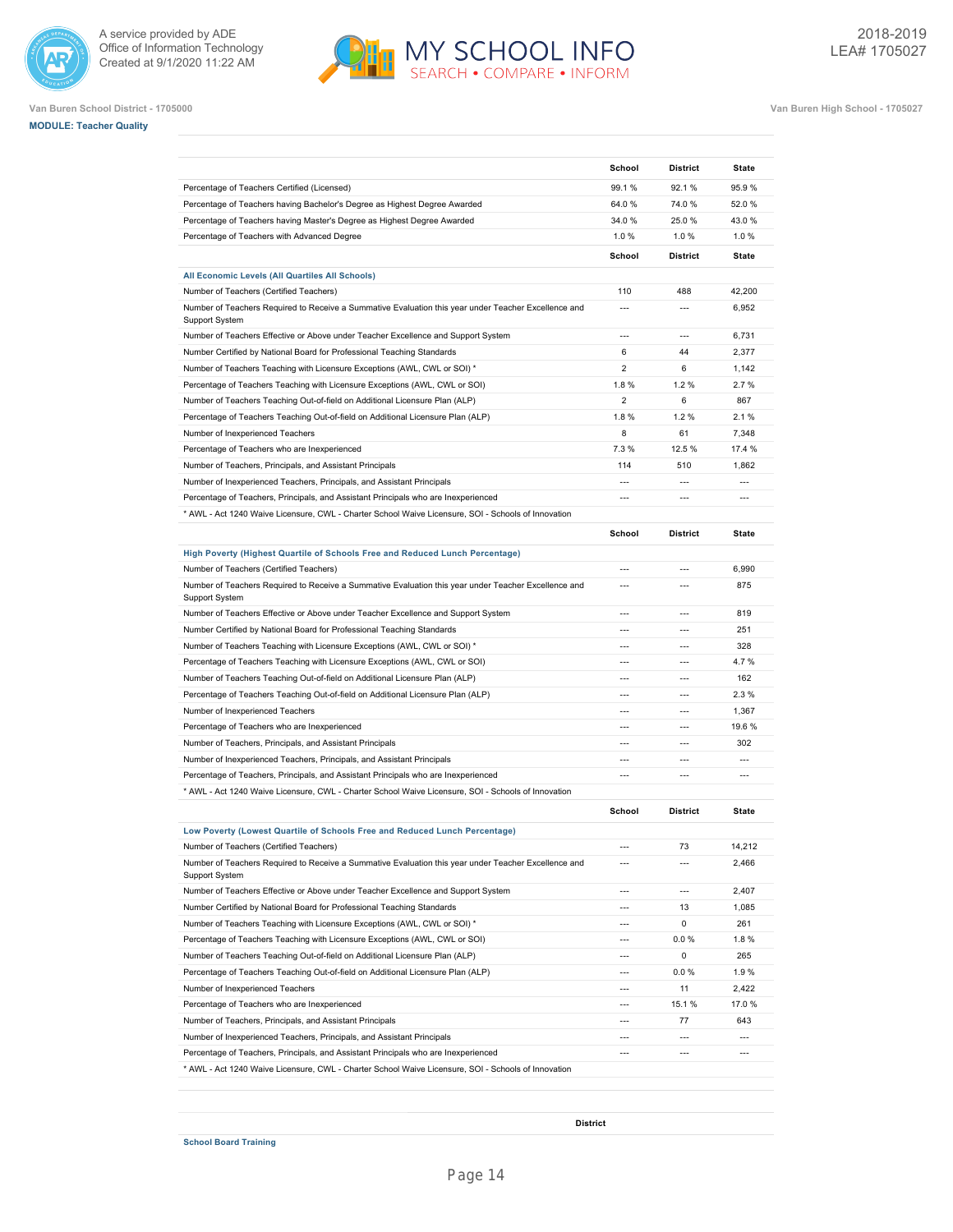



| <b>School Board Member</b>     | <b>Hours of Training</b> |
|--------------------------------|--------------------------|
| Kevin Bell                     | 10.50                    |
| Theresa Bell                   | 17.75                    |
| Bob Freeman                    | 34.50                    |
| Lance Lanier                   | 33.75                    |
| Christy Mayo                   | 23.25                    |
| <b>Candice Settle-Beshears</b> | 16.50                    |
| Carman Young                   | 23.25                    |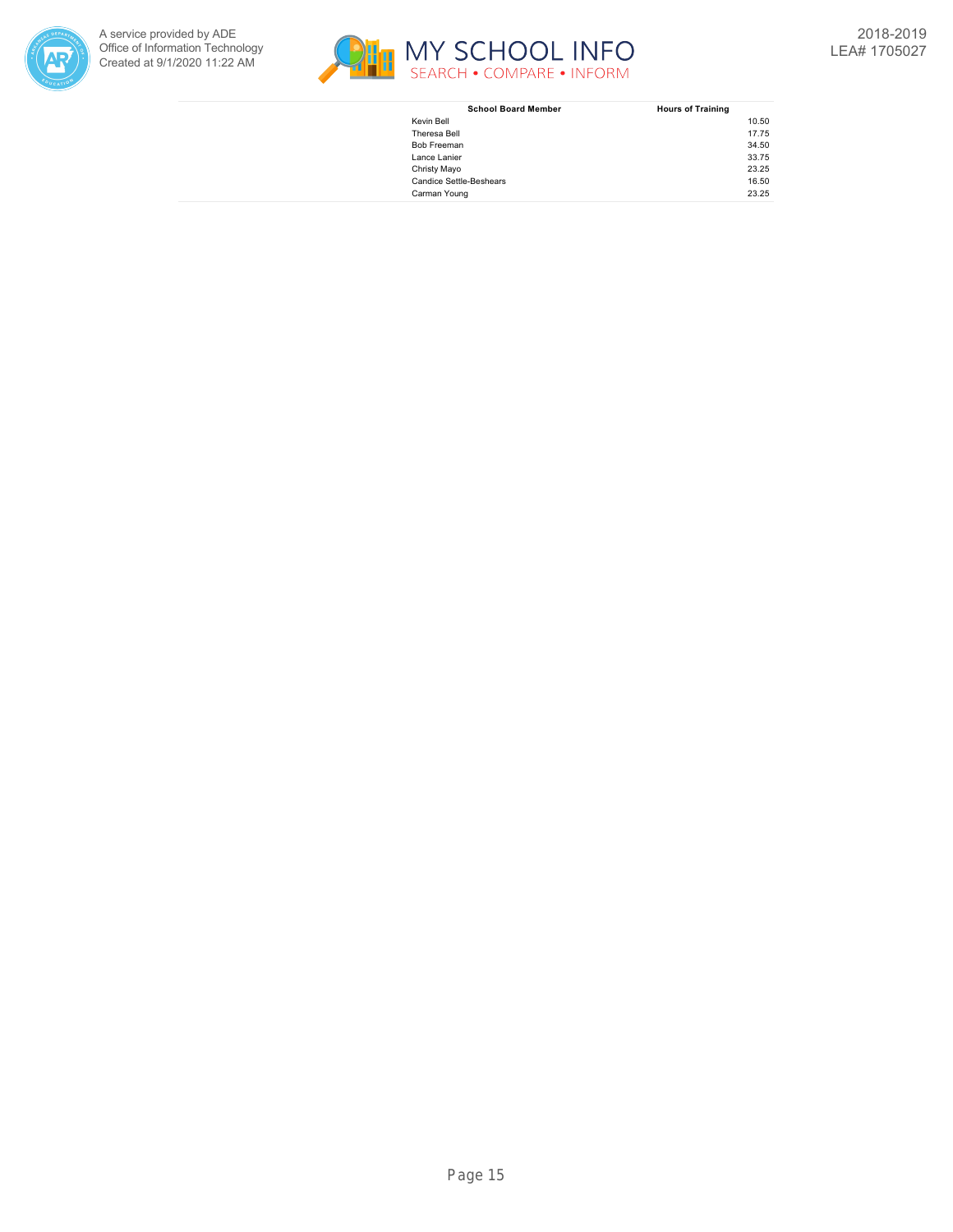



**Van Buren School District - 1705000 Van Buren High School - 1705027**

**School District State**

# **MODULE: School Expenditures**

| <b>State and Local Expenditures</b>                  |              |                 |                 |
|------------------------------------------------------|--------------|-----------------|-----------------|
| State and Local Personnel Expenditures               | \$8,628,793  | \$35,428,484    | \$3,000,419,199 |
| State and Local Non-Personnel Expenditures           | \$3,606,567  | \$9,510,709     | \$1,026,560,444 |
| State and Local Grand Total Expenditures             | \$12,235,360 | \$44,939,193    | \$4,026,979,643 |
| State and Local Personnel Per-pupil Expenditures     | \$6,848      | \$6,201         | \$6,316         |
| State and Local Non-Personnel Per-pupil Expenditures | \$2,862      | \$1,665         | \$2,161         |
| State and Local Per-pupil Expenditures               | \$9.710      | \$7,866         | \$8,477         |
|                                                      | School       | <b>District</b> | <b>State</b>    |
| <b>Federal Expenditures</b>                          |              |                 |                 |
| <b>Federal Personnel Expenditures</b>                | \$734,145    | \$5,240,337     | \$622,312,827   |
| Federal Non-Personnel Expenditures                   | \$332,402    | \$1,880,982     | \$157,024,285   |
| <b>Federal Grand Total Expenditures</b>              | \$1,066,547  | \$7,121,319     | \$779,337,112   |
| Federal Personnel Per-pupil Expenditures             | \$583        | \$917           | \$1,310         |
| Federal Non-Personnel Per-pupil Expenditures         | \$264        | \$329           | \$331           |
| Federal Per-pupil Expenditures                       | \$846        | \$1,246         | \$1,641         |
|                                                      | School       | <b>District</b> | <b>State</b>    |
| <b>Total Expenditures</b>                            |              |                 |                 |
| <b>Total Personnel Expenditures</b>                  | \$9,362,938  | \$40,668,821    | \$3,622,732,026 |
| <b>Total Non-Personnel Expenditures</b>              | \$3,938,968  | \$11,391,691    | \$1,183,584,728 |
| <b>Total Grand Total Expenditures</b>                | \$13,301,907 | \$52,060,512    | \$4,806,316,754 |
| <b>Total Personnel Per-pupil Expenditures</b>        | \$7,431      | \$7,118         | \$7,626         |
| Total Non-Personnel Per-pupil Expenditures           | \$3,126      | \$1,994         | \$2,491         |
| <b>Total Per-pupil Expenditures</b>                  | \$10.557     | \$9,112         | \$10.117        |

\* Personnel Expenditures Salaries and Employee Benefits (Object Series 100 and 200)

\*\* Non-Personnel Expenditures = Personnel Expenditures subtracted from Total Expenditures.

|                                                         | School | <b>District</b> | <b>State</b>  |
|---------------------------------------------------------|--------|-----------------|---------------|
| Mills Voted                                             |        | 42.6            | 38.5          |
|                                                         |        |                 |               |
| Average Teacher Salary                                  |        | \$51.731        | \$50,295      |
| <b>Extracurricular Expenditures</b>                     |        | \$4,608,569     | \$188,643,761 |
| Capital Expenditures                                    |        | \$11.580.875    | \$728,022,446 |
| Debt Service Expenditures                               |        | \$5,082,321     | \$317.051.272 |
| <b>Free and Reduced Meals</b>                           |        |                 |               |
| Percent of Students Eligible for Free and Reduced Meals | 52.4 % | 59.4 %          | 59.6 %        |
| State Free and Reduced-Price Meal Rate++                |        |                 | 59.7 %        |
| National Free and Reduced-Price Meal Rate+              |        |                 | 56.9%         |

† Source: FNS National databank.

†† State Free and Reduced Meal Rate includes preschool and adult education students.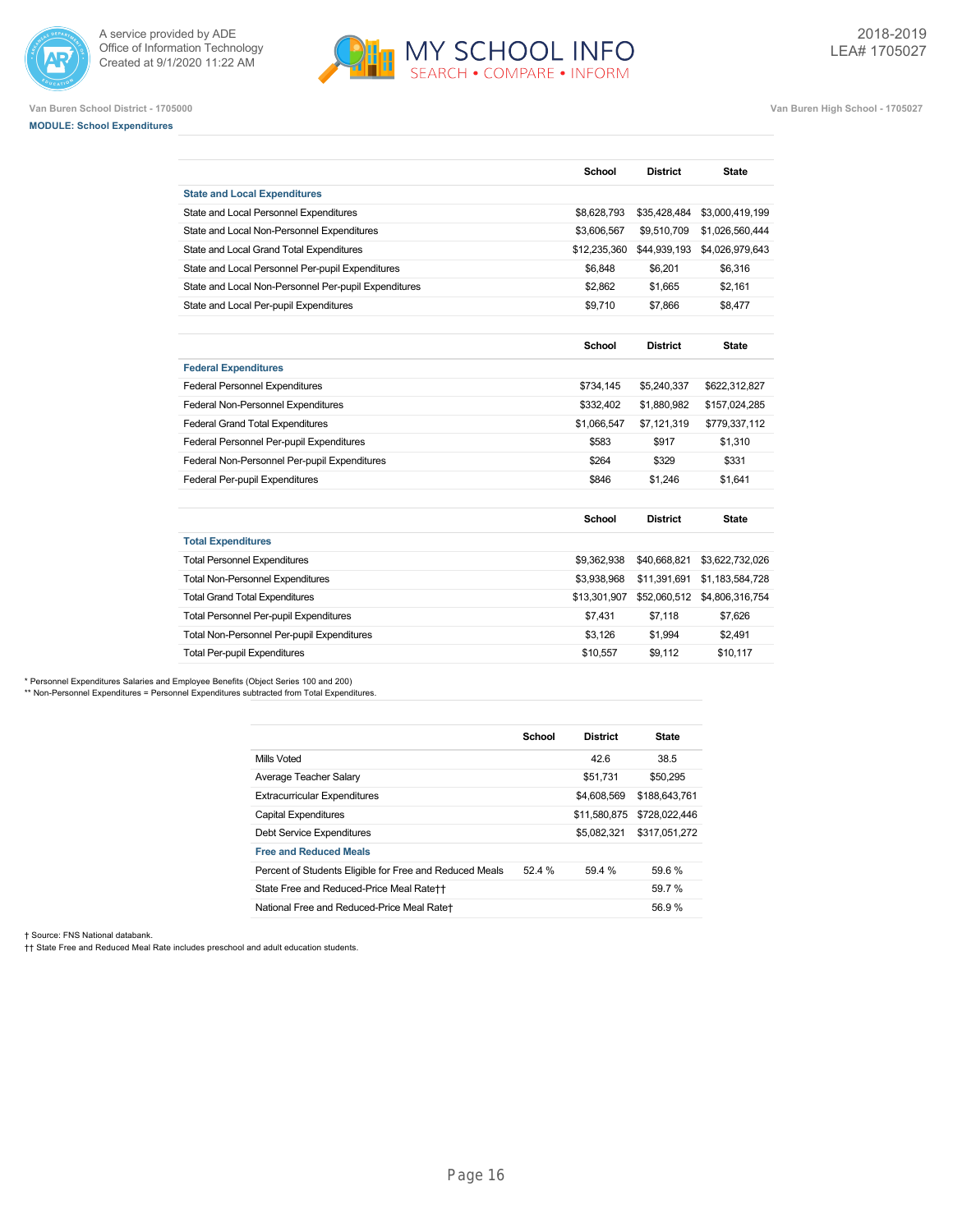







|          | <b>ELA</b> | Math      | <b>Science</b> |
|----------|------------|-----------|----------------|
| Grade 10 | <b>RV</b>  | <b>RV</b> | <b>RV</b>      |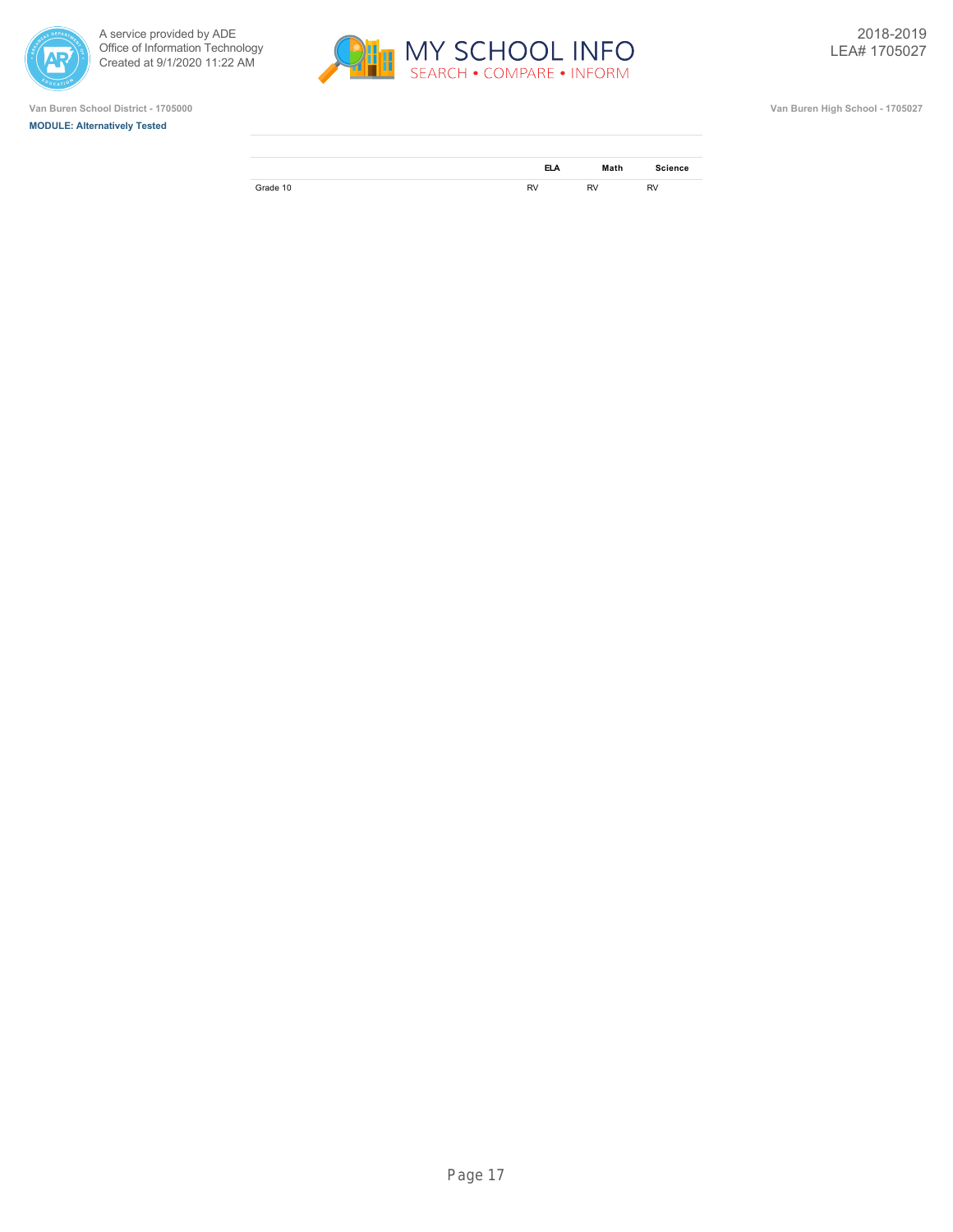





|                                                                      | % Tested        | % In Need<br>of Support | % Close         | % Ready         | % Exceeds |
|----------------------------------------------------------------------|-----------------|-------------------------|-----------------|-----------------|-----------|
| Grade 10 English Language Arts (ELA)                                 |                 |                         |                 |                 |           |
| All                                                                  | >97%            | 35.09                   | 18.3            | 21.3            | 25.31     |
| <b>Students with Disabilities</b>                                    | >95%            | <b>RV</b>               | <b>RV</b>       | $< 5\%$         | $< 5\%$   |
| <b>Students without Disabilities</b>                                 | >95%            | 29.17                   | 19.44           | 23.33           | 28.06     |
| English Learner                                                      | >95%            | 46.94                   | 26.53           | <b>RV</b>       | <b>RV</b> |
| Non-English Learner                                                  | >95%            | 33.43                   | 17.14           | 21.71           | 27.71     |
| English Learner Students with<br><b>Disabilities</b>                 | N<10            | N<10                    | N<10            | N<10            | N<10      |
| English Learner Students without<br><b>Disabilities</b>              | >95%            | 44.68                   | 27.66           | <b>RV</b>       | <b>RV</b> |
| Non-English Learner Students with<br><b>Disabilities</b>             | >95%            | RV                      | <b>RV</b>       | <5%             | $< 5\%$   |
| Non-English Learner Students<br>without Disabilities                 | >95%            | 26.84                   | 18.21           | 23.96           | 30.99     |
| Female                                                               | >95%            | 26.26                   | 20.2            | 25.76           | 27.78     |
| Female Students with Disabilities                                    | >95%            | <b>RV</b>               | <b>RV</b>       | $< 5\%$         | $< 5\%$   |
| Female Students without Disabilities                                 | >95%            | 22.28                   | 20.11           | 27.72           | 29.89     |
| Female English Learner                                               | >95%            | <b>RV</b>               | <b>RV</b>       | 28              | 8         |
| Female Non-English Learner                                           | >95%            | 24.86                   | 19.08           | 25.43           | 30.64     |
| Female English Learner without<br><b>Disabilities</b>                | >95%            | <b>RV</b>               | RV              | 28              | 8         |
| Female Non-English Learner with<br><b>Disabilities</b>               | >95%            | RV                      | RV              | $< 5\%$         | $< 5\%$   |
| Female Non-English Learner without<br><b>Disabilities</b>            | >95%            | 20.13                   | 18.87           | 27.67           | 33.33     |
| Male                                                                 | >95%            | 43.78                   | 16.42           | 16.92           | 22.89     |
| Male Students with Disabilities                                      | >95%            | <b>RV</b>               | <b>RV</b>       | $< 5\%$         | $< 5\%$   |
| Male Students without Disabilities                                   | >95%            | 36.36                   | 18.75           | 18.75           | 26.14     |
| Male English Learner                                                 | >95%            | 58.33                   | <b>RV</b>       | <b>RV</b>       | 8.33      |
| Male Non-English Learner                                             | >95%            | 41.81                   | 15.25           | 18.08           | 24.86     |
| Male English Learner with Disabilities                               | N<10            | N<10                    | N <sub>10</sub> | N <sub>10</sub> | N<10      |
| Male English Learner without<br><b>Disabilities</b>                  | >95%            | 54.55                   | <b>RV</b>       | RV              | 9.09      |
| Male Non-English Learner with<br><b>Disabilities</b>                 | >95%            | <b>RV</b>               | <b>RV</b>       | $< 5\%$         | $< 5\%$   |
| Male Non-English Learner without<br><b>Disabilities</b>              | >95%            | 33.77                   | 17.53           | 20.13           | 28.57     |
| African-American                                                     | >95%            | <b>RV</b>               | <b>RV</b>       | 10              | 30        |
| African-American Students with<br><b>Disabilities</b>                | N<10            | N<10                    | N<10            | N<10            | N<10      |
| African-American Students without<br><b>Disabilities</b>             | N<10            | N < 10                  | N<10            | N <sub>10</sub> | N<10      |
| African-American Non-English<br>Learner                              | >95%            | RV                      | RV              | 10              | 30        |
| African-American Non-English<br>Learner with Disabilities            | N<10            | N<10                    | N<10            | N<10            | N<10      |
| African-American Non-English<br>Learner without Disabilities         | N<10            | N<10                    | N<10            | N<10            | N<10      |
| African-American Female                                              | N<10            | N<10                    | N<10            | N<10            | N<10      |
| African-American Female without<br><b>Disabilities</b>               | N<10            | N<10                    | N<10            | N<10            | N<10      |
| African-American Female Non-<br>English Learner                      | N<10            | N<10                    | N<10            | N<10            | N<10      |
| African-American Female Non-<br>English Learner without Disabilities | N<10            | N<10                    | N<10            | N<10            | N<10      |
| African-American Male                                                | N<10            | N<10                    | N<10            | N<10            | N<10      |
| African-American Male with<br><b>Disabilities</b>                    | N<10            | N<10                    | N <sub>10</sub> | N<10            | N<10      |
| African-American Male without<br><b>Disabilities</b>                 | N<10            | N<10                    | N<10            | N<10            | N<10      |
| African-American Male Non-English<br>Learner                         | N<10            | N<10                    | N<10            | N<10            | N<10      |
| African-American Male Non-English<br>Learner with Disabilities       | N<10            | N<10                    | N<10            | N<10            | N<10      |
| African-American Male Non-English<br>Learner without Disabilities    | N <sub>10</sub> | N <sub>10</sub>         | N<10            | N<10            | N<10      |
| Hispanic                                                             | >95%            | 42.39                   | 21.74           | 22.83           | 13.04     |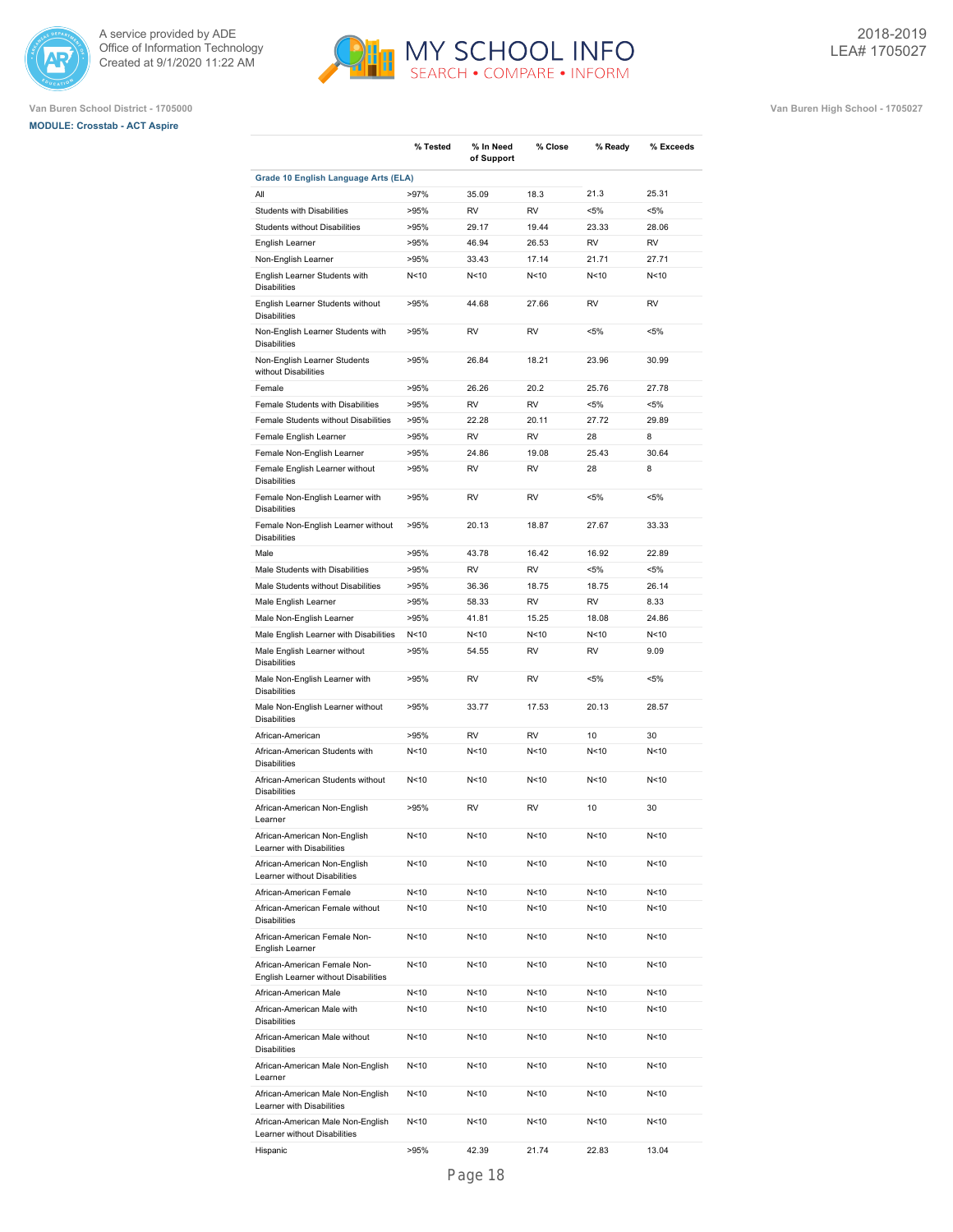



| Hispanic Students with Disabilities                         | >95% | RV        | <b>RV</b>       | $< 5\%$         | $< 5\%$   |
|-------------------------------------------------------------|------|-----------|-----------------|-----------------|-----------|
| Hispanic Students without Disabilities                      | >95% | 35.37     | 24.39           | 25.61           | 14.63     |
| Hispanic English Learner                                    | >95% | 47.62     | 28.57           | RV              | <b>RV</b> |
| Hispanic Non-English Learner                                | >95% | 38        | <b>RV</b>       | 26              | <b>RV</b> |
| Hispanic English Learner with<br><b>Disabilities</b>        | N<10 | N<10      | N<10            | N<10            | N<10      |
| Hispanic English Learner without<br><b>Disabilities</b>     | >95% | 45        | 30              | RV              | <b>RV</b> |
| Hispanic Non-English Learner with<br><b>Disabilities</b>    | N<10 | N<10      | N<10            | N <sub>10</sub> | N<10      |
| Hispanic Non-English Learner without<br><b>Disabilities</b> | >95% | 26.19     | <b>RV</b>       | 30.95           | <b>RV</b> |
| Hispanic Female                                             | >95% | 39.13     | <b>RV</b>       | 34.78           | <b>RV</b> |
| Hispanic Female with Disabilities                           | N<10 | N<10      | N <sub>10</sub> | N <sub>10</sub> | N<10      |
| Hispanic Female without Disabilities                        | >95% | 34.88     | <b>RV</b>       | 37.21           | <b>RV</b> |
| Hispanic Female English Learner                             | >95% | RV        | <b>RV</b>       | 27.27           | $< 5\%$   |
| Hispanic Female Non-English                                 | >95% | <b>RV</b> | <b>RV</b>       | 41.67           | 8.33      |
| Learner                                                     |      |           |                 |                 |           |
| Hispanic Female English Learner<br>without Disabilities     | >95% | <b>RV</b> | RV              | 27.27           | <5%       |
| Hispanic Female Non-English<br>Learner with Disabilities    | N<10 | N<10      | N<10            | N <sub>10</sub> | N<10      |
| Hispanic Female Non-English<br>Learner without Disabilities | >95% | <b>RV</b> | <b>RV</b>       | 47.62           | 9.52      |
| Hispanic Male                                               | >95% | 45.65     | 23.91           | <b>RV</b>       | <b>RV</b> |
| Hispanic Male with Disabilities                             | N<10 | N<10      | N <sub>10</sub> | N <sub>10</sub> | N<10      |
| Hispanic Male without Disabilities                          | >95% | 35.9      | 28.21           | <b>RV</b>       | <b>RV</b> |
| Hispanic Male English Learner                               | >95% | <b>RV</b> | <b>RV</b>       | 10              | 5         |
| Hispanic Male Non-English Learner                           | >95% | 38.46     | <b>RV</b>       | RV              | 30.77     |
| Hispanic Male English Learner with<br><b>Disabilities</b>   | N<10 | N<10      | N<10            | N<10            | N<10      |
| Hispanic Male English Learner<br>without Disabilities       | >95% | RV        | RV              | 11.11           | 5.56      |
| Hispanic Male Non-English Learner<br>with Disabilities      | N<10 | N<10      | N<10            | N <sub>10</sub> | N<10      |
| Hispanic Male Non-English Learner<br>without Disabilities   | >95% | <b>RV</b> | <b>RV</b>       | 14.29           | 38.1      |
| Caucasian                                                   | >95% | 29.25     | 18.58           | 22.13           | 30.04     |
| Caucasian Students with Disabilities                        | >95% | <b>RV</b> | <b>RV</b>       | $< 5\%$         | $< 5\%$   |
| Caucasian Students without<br><b>Disabilities</b>           | >95% | 23.14     | 19.21           | 24.45           | 33.19     |
| Caucasian English Learner                                   | N<10 | N<10      | N <sub>10</sub> | N <sub>10</sub> | N<10      |
| Caucasian Non-English Learner                               | >95% | 29.37     | 18.25           | 22.22           | 30.16     |
| Caucasian English Learner without<br><b>Disabilities</b>    | N<10 | N<10      | N <sub>10</sub> | N <sub>10</sub> | N<10      |
| Caucasian Non-English Learner with<br>Disabilities          | >95% | <b>RV</b> | <b>RV</b>       | $< 5\%$         | $< 5\%$   |
| Caucasian Non-English Learner<br>without Disabilities       | >95% | 23.25     | 18.86           | 24.56           | 33.33     |
| Caucasian Female                                            | >95% | 19.2      | 22.4            | 24              | 34.4      |
| Caucasian Female with Disabilities                          | N<10 | N<10      | N<10            | N<10            | N<10      |
| Caucasian Female without Disabilities                       | >95% | 16.24     | 21.37           | 25.64           | 36.75     |
| Caucasian Female English Learner                            | N<10 | N<10      | N<10            | N<10            | N<10      |
| Caucasian Female Non-English                                | >95% | 19.35     | 21.77           | 24.19           | 34.68     |
| Learner<br>Caucasian Female English Learner                 | N<10 | N<10      | N <sub>10</sub> | N <sub>10</sub> | N<10      |
| without Disabilities<br>Caucasian Female Non-English        | N<10 | N<10      | N<10            | N <sub>10</sub> | N<10      |
| Learner with Disabilities<br>Caucasian Female Non-English   | >95% | 16.38     | 20.69           | 25.86           | 37.07     |
| Learner without Disabilities                                |      |           |                 |                 |           |
| Caucasian Male                                              | >95% | 39.06     | 14.84           | 20.31           | 25.78     |
| Caucasian Male with Disabilities                            | >95% | RV        | RV              | <5%             | <5%       |
| Caucasian Male without Disabilities                         | >95% | 30.36     | 16.96           | 23.21           | 29.46     |
| Caucasian Male Non-English Learner                          | >95% | 39.06     | 14.84           | 20.31           | 25.78     |
| Caucasian Male Non-English Learner<br>with Disabilities     | >95% | RV        | RV              | <5%             | $< 5\%$   |
| Caucasian Male Non-English Learner<br>without Disabilities  | >95% | 30.36     | 16.96           | 23.21           | 29.46     |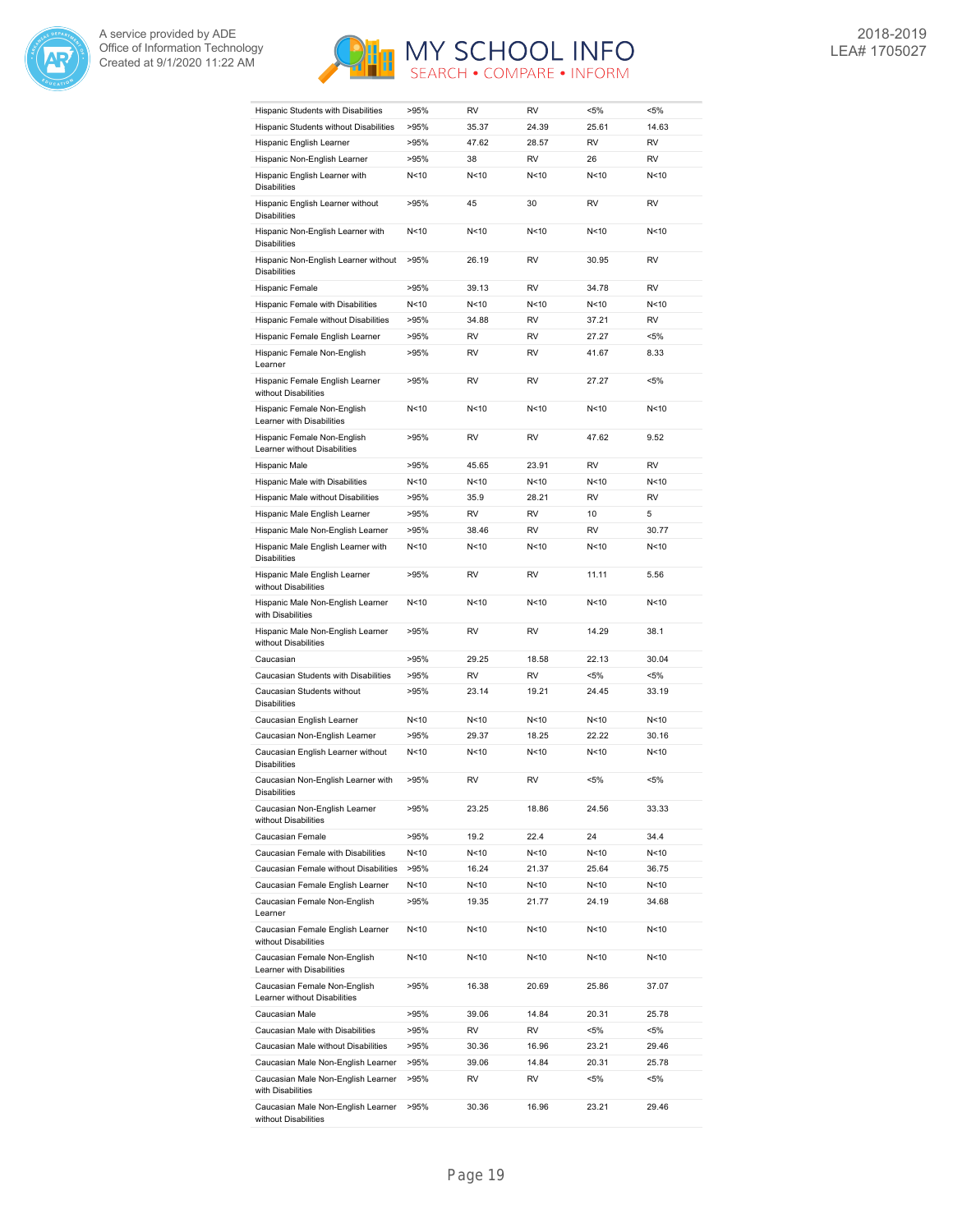





|                                                                      | % Tested        | % In Need<br>of Support | % Close         | % Ready         | % Exceeds |
|----------------------------------------------------------------------|-----------------|-------------------------|-----------------|-----------------|-----------|
| <b>Grade 10 Mathematics</b>                                          |                 |                         |                 |                 |           |
| All                                                                  | >97%            | 41.1                    | 25.31           | 18.55           | 15.04     |
| <b>Students with Disabilities</b>                                    | >95%            | <b>RV</b>               | <b>RV</b>       | 7.69            | $< 5\%$   |
| <b>Students without Disabilities</b>                                 | >95%            | 36.11                   | 27.5            | 19.72           | 16.67     |
| English Learner                                                      | >95%            | 57.14                   | 30.61           | <b>RV</b>       | <b>RV</b> |
| Non-English Learner                                                  | >95%            | 38.86                   | 24.57           | 20              | 16.57     |
| English Learner Students with<br><b>Disabilities</b>                 | N <sub>10</sub> | N<10                    | N<10            | N<10            | N<10      |
| English Learner Students without<br><b>Disabilities</b>              | >95%            | 55.32                   | 31.91           | <b>RV</b>       | <b>RV</b> |
| Non-English Learner Students with<br><b>Disabilities</b>             | >95%            | <b>RV</b>               | <b>RV</b>       | 8.11            | $< 5\%$   |
| Non-English Learner Students<br>without Disabilities                 | >95%            | 33.23                   | 26.84           | 21.41           | 18.53     |
| Female                                                               | >95%            | 38.38                   | 28.79           | 18.69           | 14.14     |
| Female Students with Disabilities                                    | >95%            | <b>RV</b>               | <b>RV</b>       | 14.29           | $< 5\%$   |
| Female Students without Disabilities                                 | >95%            | 35.33                   | 30.43           | 19.02           | 15.22     |
| Female English Learner                                               | >95%            | 56                      | <b>RV</b>       | <b>RV</b>       | 8         |
| Female Non-English Learner                                           | >95%            | 35.84                   | 27.75           | 21.39           | 15.03     |
| Female English Learner without<br><b>Disabilities</b>                | >95%            | 56                      | <b>RV</b>       | <b>RV</b>       | 8         |
| Female Non-English Learner with<br><b>Disabilities</b>               | >95%            | <b>RV</b>               | <b>RV</b>       | 14.29           | <5%       |
| Female Non-English Learner without<br><b>Disabilities</b>            | >95%            | 32.08                   | 29.56           | 22.01           | 16.35     |
| Male                                                                 | >95%            | 43.78                   | 21.89           | 18.41           | 15.92     |
| Male Students with Disabilities                                      | >95%            | <b>RV</b>               | <b>RV</b>       | $< 5\%$         | $< 5\%$   |
| Male Students without Disabilities                                   | >95%            | 36.93                   | 24.43           | 20.45           | 18.18     |
| Male English Learner                                                 | >95%            | 58.33                   | <b>RV</b>       | <b>RV</b>       | $< 5\%$   |
| Male Non-English Learner                                             | >95%            | 41.81                   | 21.47           | 18.64           | 18.08     |
| Male English Learner with Disabilities                               | N <sub>10</sub> | N<10                    | N <sub>10</sub> | N <sub>10</sub> | N<10      |
| Male English Learner without<br><b>Disabilities</b>                  | >95%            | 54.55                   | <b>RV</b>       | <b>RV</b>       | $< 5\%$   |
| Male Non-English Learner with<br><b>Disabilities</b>                 | >95%            | <b>RV</b>               | <b>RV</b>       | $< 5\%$         | $< 5\%$   |
| Male Non-English Learner without<br><b>Disabilities</b>              | >95%            | 34.42                   | 24.03           | 20.78           | 20.78     |
| African-American                                                     | >95%            | <b>RV</b>               | <b>RV</b>       | 10              | $< 5\%$   |
| African-American Students with<br><b>Disabilities</b>                | N <sub>10</sub> | N<10                    | N<10            | N <sub>10</sub> | N<10      |
| African-American Students without<br><b>Disabilities</b>             | N<10            | N<10                    | N<10            | N<10            | N<10      |
| African-American Non-English<br>Learner                              | >95%            | <b>RV</b>               | <b>RV</b>       | 10              | $< 5\%$   |
| African-American Non-English<br>Learner with Disabilities            | N<10            | N<10                    | N<10            | N<10            | N < 10    |
| African-American Non-English<br>Learner without Disabilities         | N<10            | N<10                    | N<10            | N<10            | N<10      |
| African-American Female                                              | N<10            | N<10                    | N<10            | N<10            | N<10      |
| African-American Female without<br><b>Disabilities</b>               | N<10            | N<10                    | N<10            | N<10            | N<10      |
| African-American Female Non-<br>English Learner                      | N<10            | N<10                    | N<10            | N<10            | N<10      |
| African-American Female Non-<br>English Learner without Disabilities | N<10            | N <sub>10</sub>         | N<10            | N<10            | N<10      |
| African-American Male                                                | N<10            | N<10                    | N<10            | N<10            | N<10      |
| African-American Male with<br><b>Disabilities</b>                    | N<10            | N<10                    | N<10            | N <sub>10</sub> | N<10      |
| African-American Male without<br><b>Disabilities</b>                 | N<10            | N<10                    | N<10            | N<10            | N<10      |
| African-American Male Non-English<br>Learner                         | N<10            | N<10                    | N<10            | N<10            | N<10      |
| African-American Male Non-English<br>Learner with Disabilities       | N<10            | N<10                    | N<10            | N<10            | N<10      |
| African-American Male Non-English<br>Learner without Disabilities    | N<10            | N<10                    | N<10            | N<10            | N<10      |

MY SCHOOL INFO

Hispanic >95% 54.35 22.83 RV RV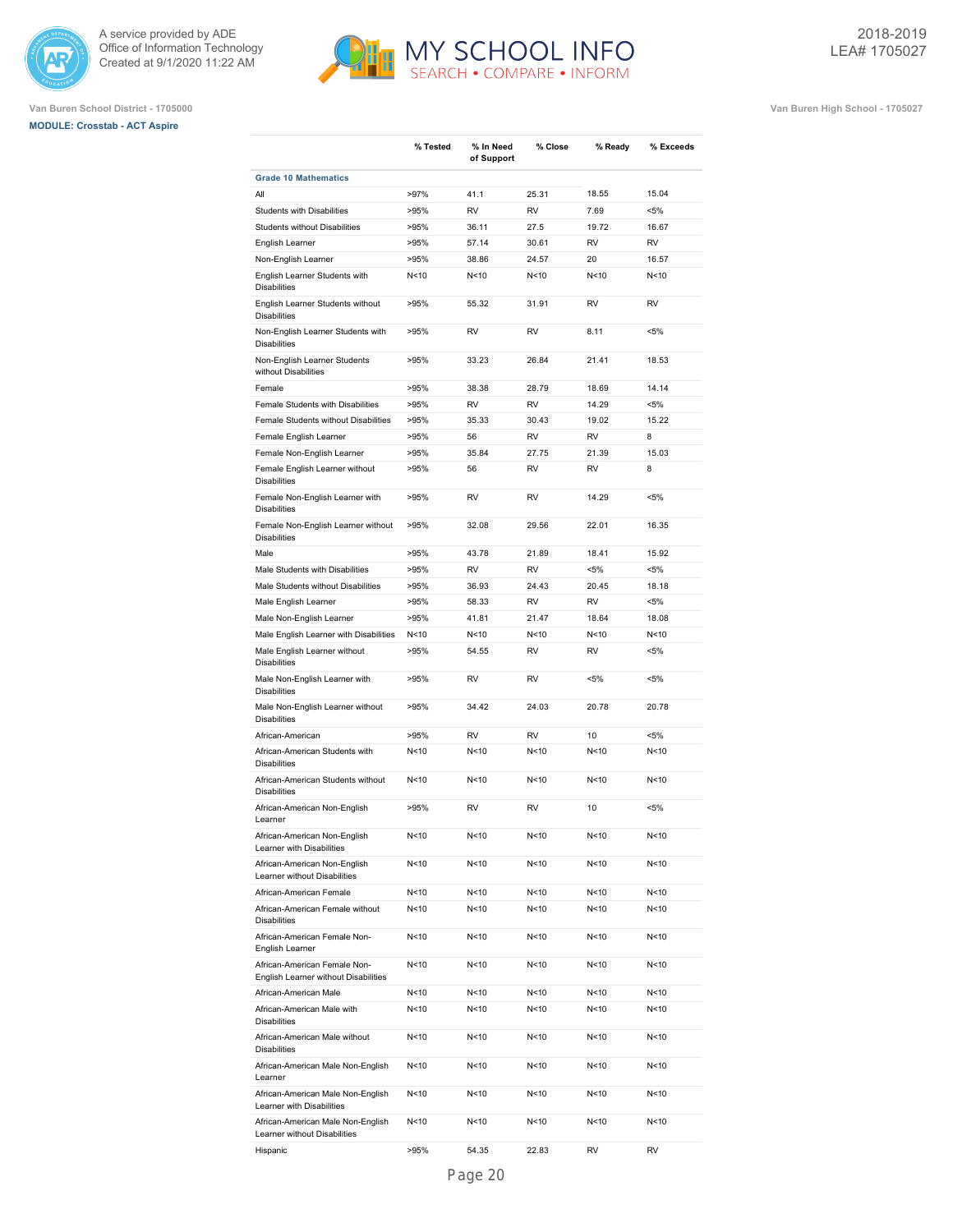



| Hispanic Students with Disabilities                          | >95%            | <b>RV</b> | <b>RV</b> | 10              | $< 5\%$   |
|--------------------------------------------------------------|-----------------|-----------|-----------|-----------------|-----------|
| Hispanic Students without Disabilities                       | >95%            | 50        | 25.61     | RV              | RV        |
| Hispanic English Learner                                     | >95%            | 64.29     | 26.19     | <b>RV</b>       | <b>RV</b> |
| Hispanic Non-English Learner                                 | >95%            | 46        | <b>RV</b> | 20              | <b>RV</b> |
| Hispanic English Learner with<br><b>Disabilities</b>         | N<10            | N<10      | N < 10    | N <sub>10</sub> | N<10      |
| Hispanic English Learner without<br><b>Disabilities</b>      | >95%            | 62.5      | 27.5      | RV              | <b>RV</b> |
| Hispanic Non-English Learner with<br><b>Disabilities</b>     | N <sub>10</sub> | N<10      | N<10      | N < 10          | N<10      |
| Hispanic Non-English Learner without<br><b>Disabilities</b>  | >95%            | 38.1      | 23.81     | RV              | <b>RV</b> |
| Hispanic Female                                              | >95%            | 50        | 28.26     | <b>RV</b>       | <b>RV</b> |
| Hispanic Female with Disabilities                            | N<10            | N<10      | N<10      | N < 10          | N<10      |
| Hispanic Female without Disabilities                         | >95%            | 48.84     | 30.23     | <b>RV</b>       | <b>RV</b> |
| Hispanic Female English Learner                              | >95%            | RV        | RV        | $< 5\%$         | $< 5\%$   |
| Hispanic Female Non-English<br>Learner                       | >95%            | 41.67     | RV        | RV              | 8.33      |
| Hispanic Female English Learner<br>without Disabilities      | >95%            | <b>RV</b> | <b>RV</b> | <5%             | $< 5\%$   |
| Hispanic Female Non-English<br>Learner with Disabilities     | N<10            | N<10      | N < 10    | N<10            | N<10      |
| Hispanic Female Non-English<br>Learner without Disabilities  | >95%            | <b>RV</b> | <b>RV</b> | 28.57           | 9.52      |
| Hispanic Male                                                | >95%            | 58.7      | <b>RV</b> | RV              | 10.87     |
| Hispanic Male with Disabilities                              | N<10            | N<10      | N<10      | N<10            | N<10      |
| Hispanic Male without Disabilities                           | >95%            | 51.28     | <b>RV</b> | RV              | 12.82     |
| Hispanic Male English Learner                                | >95%            | <b>RV</b> | <b>RV</b> | 15              | $< 5\%$   |
| Hispanic Male Non-English Learner                            | >95%            | 50        | <b>RV</b> | <b>RV</b>       | 19.23     |
| Hispanic Male English Learner with<br><b>Disabilities</b>    | N<10            | N<10      | N < 10    | N<10            | N<10      |
| Hispanic Male English Learner<br>without Disabilities        | >95%            | RV        | RV        | 16.67           | $< 5\%$   |
| Hispanic Male Non-English Learner<br>with Disabilities       | N<10            | N < 10    | N < 10    | N < 10          | N<10      |
|                                                              |                 |           |           |                 |           |
| Hispanic Male Non-English Learner<br>without Disabilities    | >95%            | <b>RV</b> | <b>RV</b> | 14.29           | 23.81     |
| Caucasian                                                    | >95%            | 36.76     | 24.51     | 21.74           | 17        |
| Caucasian Students with Disabilities                         | >95%            | <b>RV</b> | <b>RV</b> | 8.33            | $< 5\%$   |
| Caucasian Students without<br><b>Disabilities</b>            | >95%            | 31.44     | 26.64     | 23.14           | 18.78     |
| Caucasian English Learner                                    | N<10            | N < 10    | N < 10    | N < 10          | N<10      |
| Caucasian Non-English Learner                                | >95%            | 36.51     | 24.6      | 21.83           | 17.06     |
| Caucasian English Learner without<br><b>Disabilities</b>     | N <sub>10</sub> | N<10      | N < 10    | N<10            | N<10      |
| Caucasian Non-English Learner with<br>Disabilities           | >95%            | RV        | <b>RV</b> | 8.33            | <5%       |
| Caucasian Non-English Learner<br>without Disabilities        | >95%            | 31.14     | 26.75     | 23.25           | 18.86     |
| Caucasian Female                                             | >95%            | 35.2      | 28.8      | 21.6            | 14.4      |
| Caucasian Female with Disabilities                           | N<10            | N<10      | N<10      | N<10            | N<10      |
| Caucasian Female without Disabilities                        | >95%            | 32.48     | 29.91     | 22.22           | 15.38     |
| Caucasian Female English Learner                             | N<10            | N<10      | N<10      | N<10            | N<10      |
| Caucasian Female Non-English<br>Learner                      | >95%            | 34.68     | 29.03     | 21.77           | 14.52     |
| Caucasian Female English Learner<br>without Disabilities     | N<10            | N<10      | N<10      | N<10            | N<10      |
| Caucasian Female Non-English<br>Learner with Disabilities    | N<10            | N<10      | N<10      | N <sub>10</sub> | N<10      |
| Caucasian Female Non-English<br>Learner without Disabilities | >95%            | 31.9      | 30.17     | 22.41           | 15.52     |
| Caucasian Male                                               | >95%            | 38.28     | 20.31     | 21.88           | 19.53     |
| Caucasian Male with Disabilities                             | >95%            | RV        | RV        | 6.25            | $< 5\%$   |
| Caucasian Male without Disabilities                          | >95%            | 30.36     | 23.21     | 24.11           | 22.32     |
| Caucasian Male Non-English Learner                           | >95%            | 38.28     | 20.31     | 21.88           | 19.53     |
| Caucasian Male Non-English Learner<br>with Disabilities      | >95%            | RV        | RV        | 6.25            | <5%       |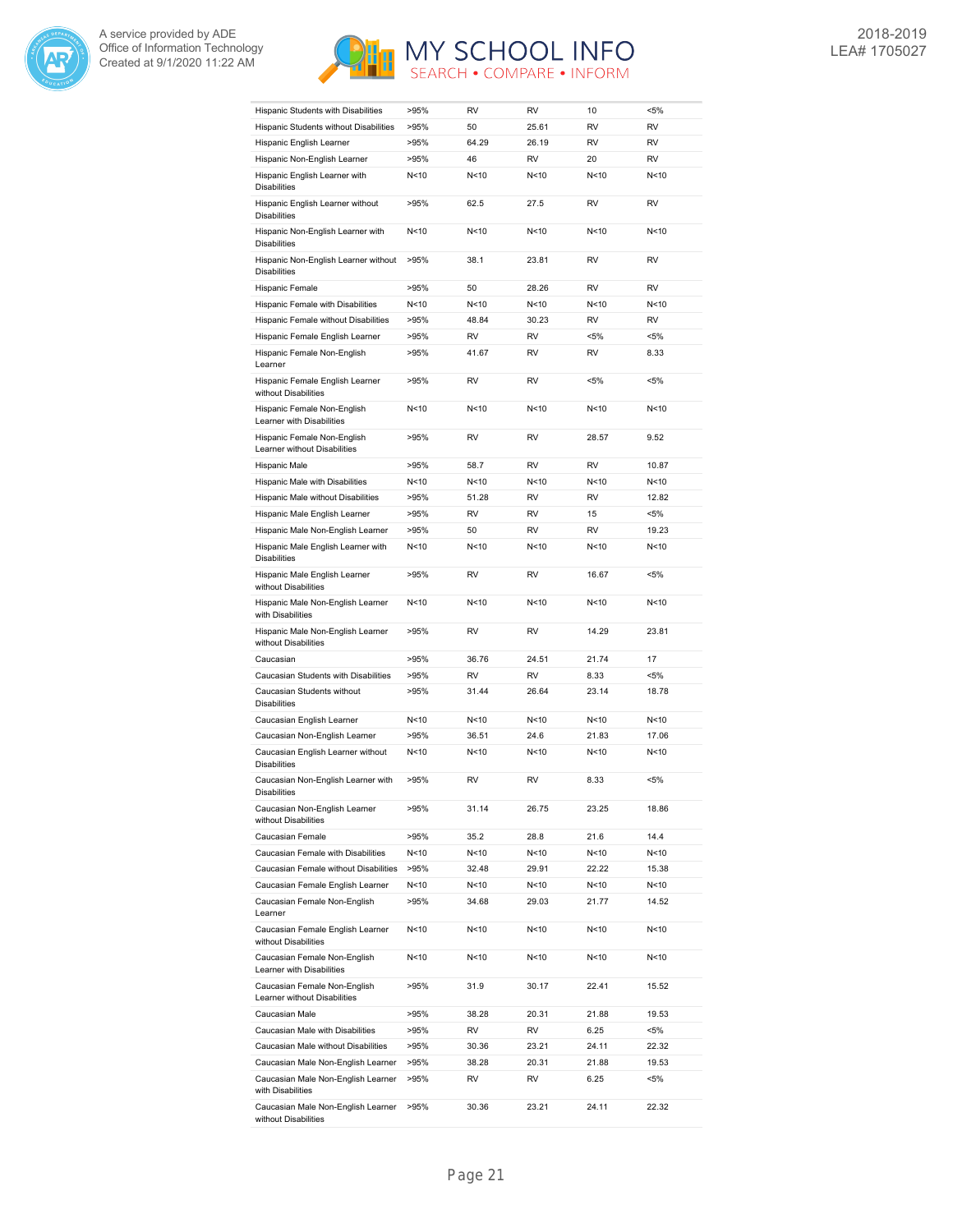





|                                                                      | % Tested        | % In Need<br>of Support | % Close   | % Ready         | % Exceeds |
|----------------------------------------------------------------------|-----------------|-------------------------|-----------|-----------------|-----------|
| <b>Grade 10 Science</b>                                              |                 |                         |           |                 |           |
| All                                                                  | >97%            | 37.34                   | 24.56     | 18.3            | 19.8      |
| <b>Students with Disabilities</b>                                    | >95%            | <b>RV</b>               | <b>RV</b> | 7.69            | $< 5\%$   |
| <b>Students without Disabilities</b>                                 | >95%            | 32.78                   | 26.11     | 19.44           | 21.67     |
| English Learner                                                      | <b>RV</b>       | 53.06                   | <b>RV</b> | 22.45           | <b>RV</b> |
| Non-English Learner                                                  | >95%            | 35.14                   | 25.14     | 17.71           | 22        |
| English Learner Students with<br><b>Disabilities</b>                 | N < 10          | N < 10                  | N < 10    | N<10            | N<10      |
| English Learner Students without<br><b>Disabilities</b>              | <b>RV</b>       | 51.06                   | <b>RV</b> | 23.4            | <b>RV</b> |
| Non-English Learner Students with<br><b>Disabilities</b>             | >95%            | <b>RV</b>               | RV        | 8.11            | $< 5\%$   |
| Non-English Learner Students<br>without Disabilities                 | >95%            | 30.03                   | 26.84     | 18.85           | 24.28     |
| Female                                                               | >95%            | 36.87                   | 25.76     | 19.7            | 17.68     |
| Female Students with Disabilities                                    | >95%            | <b>RV</b>               | <b>RV</b> | 7.14            | 7.14      |
| Female Students without Disabilities                                 | >95%            | 33.7                    | 27.17     | 20.65           | 18.48     |
| Female English Learner                                               | >95%            | 60                      | <b>RV</b> | <b>RV</b>       | $< 5\%$   |
| Female Non-English Learner                                           | >95%            | 33.53                   | 26.59     | 20.23           | 19.65     |
| Female English Learner without<br><b>Disabilities</b>                | >95%            | 60                      | <b>RV</b> | <b>RV</b>       | $< 5\%$   |
| Female Non-English Learner with<br><b>Disabilities</b>               | >95%            | <b>RV</b>               | RV        | 7.14            | 7.14      |
| Female Non-English Learner without<br><b>Disabilities</b>            | >95%            | 29.56                   | 28.3      | 21.38           | 20.75     |
| Male                                                                 | >95%            | 37.81                   | 23.38     | 16.92           | 21.89     |
| Male Students with Disabilities                                      | >95%            | <b>RV</b>               | <b>RV</b> | 8               | $< 5\%$   |
| Male Students without Disabilities                                   | >95%            | 31.82                   | 25        | 18.18           | 25        |
| Male English Learner                                                 | >95%            | 45.83                   | <b>RV</b> | <b>RV</b>       | $< 5\%$   |
| Male Non-English Learner                                             | >95%            | 36.72                   | 23.73     | 15.25           | 24.29     |
| Male English Learner with Disabilities                               | N < 10          | N<10                    | N<10      | N<10            | N<10      |
| Male English Learner without<br><b>Disabilities</b>                  | >95%            | <b>RV</b>               | <b>RV</b> | 31.82           | $< 5\%$   |
| Male Non-English Learner with<br><b>Disabilities</b>                 | >95%            | <b>RV</b>               | <b>RV</b> | 8.7             | $< 5\%$   |
| Male Non-English Learner without<br><b>Disabilities</b>              | >95%            | 30.52                   | 25.32     | 16.23           | 27.92     |
| African-American                                                     | >95%            | <b>RV</b>               | <b>RV</b> | 20              | 10        |
| African-American Students with<br><b>Disabilities</b>                | N<10            | N < 10                  | N<10      | N <sub>10</sub> | N<10      |
| African-American Students without<br><b>Disabilities</b>             | N < 10          | N < 10                  | N<10      | N <sub>10</sub> | N<10      |
| African-American Non-English<br>Learner                              | >95%            | <b>RV</b>               | <b>RV</b> | 20              | 10        |
| African-American Non-English<br>Learner with Disabilities            | N<10            | N<10                    | N<10      | N<10            | N<10      |
| African-American Non-English<br>Learner without Disabilities         | N<10            | N<10                    | N<10      | N<10            | N<10      |
| African-American Female                                              | N<10            | N<10                    | N<10      | N<10            | N<10      |
| African-American Female without<br><b>Disabilities</b>               | N <sub>10</sub> | N<10                    | N<10      | N<10            | N<10      |
| African-American Female Non-<br>English Learner                      | N<10            | N<10                    | N<10      | N<10            | N<10      |
| African-American Female Non-<br>English Learner without Disabilities | N<10            | N<10                    | N<10      | N<10            | N<10      |
| African-American Male                                                | N <sub>10</sub> | N<10                    | N<10      | N<10            | N<10      |
| African-American Male with<br><b>Disabilities</b>                    | N<10            | N<10                    | N<10      | N<10            | N<10      |
| African-American Male without<br><b>Disabilities</b>                 | N<10            | N<10                    | N<10      | N <sub>10</sub> | N<10      |
| African-American Male Non-English<br>Learner                         | N<10            | N<10                    | N<10      | N<10            | N<10      |
| African-American Male Non-English<br>Learner with Disabilities       | N<10            | N<10                    | N<10      | N<10            | N<10      |
| African-American Male Non-English<br>Learner without Disabilities    | N<10            | N <sub>10</sub>         | N<10      | N<10            | N<10      |
| Hispanic                                                             | >95%            | 47.83                   | 23.91     | 17.39           | 10.87     |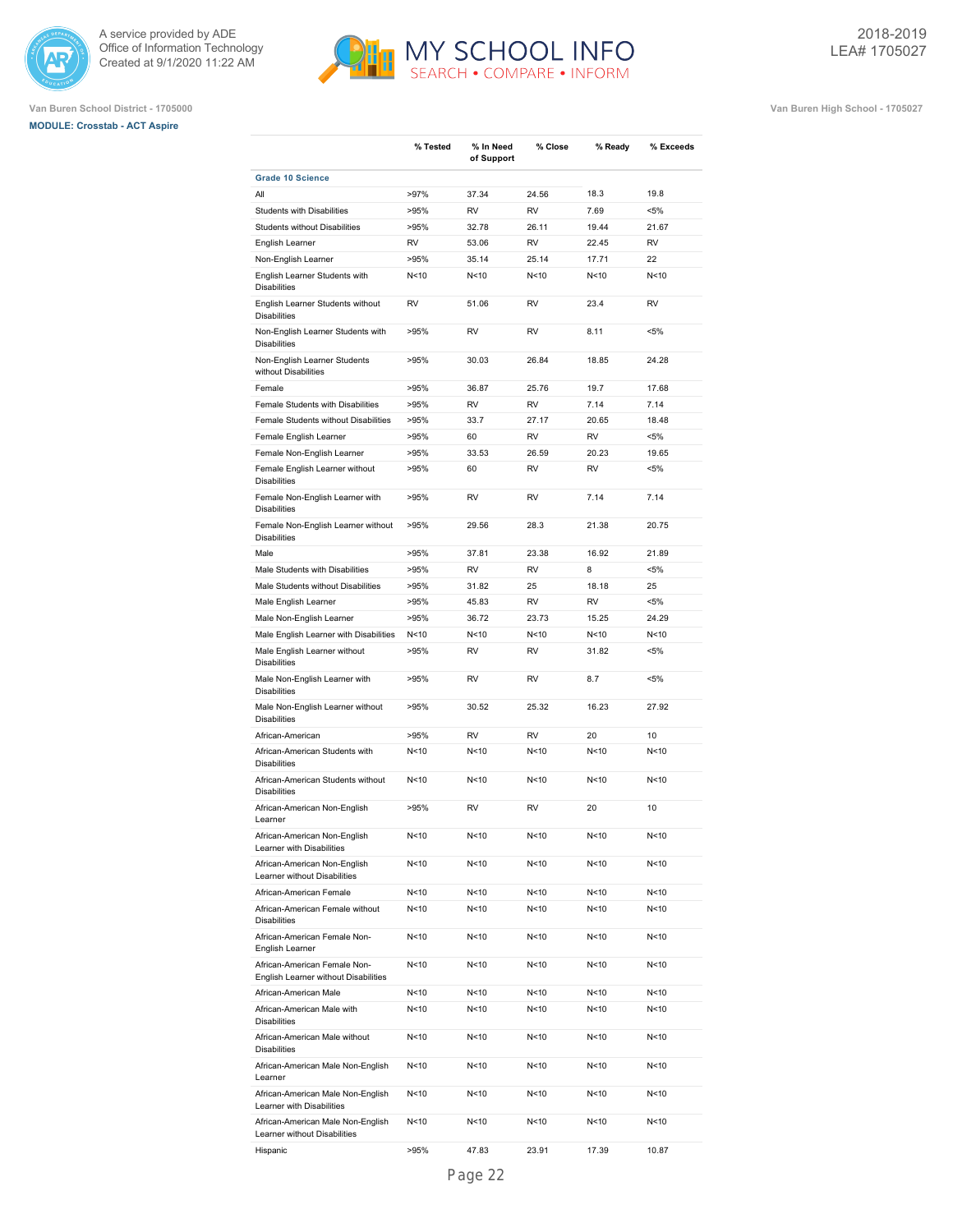



| Hispanic Students with Disabilities                                          | >95%            | RV          | <b>RV</b> | 10              | $< 5\%$   |
|------------------------------------------------------------------------------|-----------------|-------------|-----------|-----------------|-----------|
| Hispanic Students without Disabilities                                       | >95%            | 42.68       | 26.83     | 18.29           | 12.2      |
| Hispanic English Learner                                                     | >95%            | 59.52       | <b>RV</b> | <b>RV</b>       | $< 5\%$   |
| Hispanic Non-English Learner                                                 | >95%            | 38          | 28        | <b>RV</b>       | RV        |
| Hispanic English Learner with<br><b>Disabilities</b>                         | N<10            | N<10        | N<10      | N<10            | N<10      |
| Hispanic English Learner without<br><b>Disabilities</b>                      | >95%            | 57.5        | RV        | RV              | $< 5\%$   |
| Hispanic Non-English Learner with<br><b>Disabilities</b>                     | N<10            | N < 10      | N < 10    | N < 10          | N<10      |
| Hispanic Non-English Learner without<br><b>Disabilities</b>                  | >95%            | 28.57       | 33.33     | RV              | <b>RV</b> |
| Hispanic Female                                                              | >95%            | 50          | 26.09     | RV              | <b>RV</b> |
| Hispanic Female with Disabilities                                            | N<10            | N<10        | N<10      | N < 10          | N<10      |
| Hispanic Female without Disabilities                                         | >95%            | 48.84       | 27.91     | <b>RV</b>       | <b>RV</b> |
| Hispanic Female English Learner                                              | >95%            | RV          | RV        | 13.64           | $< 5\%$   |
| Hispanic Female Non-English<br>Learner                                       | >95%            | RV          | RV        | 20.83           | 12.5      |
| Hispanic Female English Learner<br>without Disabilities                      | >95%            | <b>RV</b>   | <b>RV</b> | 13.64           | $< 5\%$   |
| Hispanic Female Non-English<br>Learner with Disabilities                     | N<10            | N < 10      | N<10      | N < 10          | N<10      |
| Hispanic Female Non-English<br>Learner without Disabilities                  | >95%            | RV          | <b>RV</b> | 19.05           | 14.29     |
| Hispanic Male                                                                | >95%            | 45.65       | 21.74     | RV              | <b>RV</b> |
| Hispanic Male with Disabilities                                              | N<10            | N < 10      | N<10      | N<10            | N<10      |
| Hispanic Male without Disabilities                                           | >95%            | 35.9        | 25.64     | RV              | <b>RV</b> |
|                                                                              |                 |             | <b>RV</b> | RV              | 5         |
| Hispanic Male English Learner                                                | >95%            | 50<br>42.31 | <b>RV</b> | <b>RV</b>       | 23.08     |
| Hispanic Male Non-English Learner<br>Hispanic Male English Learner with      | >95%<br>N<10    | N<10        | N<10      | N<10            | N<10      |
| <b>Disabilities</b><br>Hispanic Male English Learner<br>without Disabilities | >95%            | RV          | RV        | 27.78           | 5.56      |
| Hispanic Male Non-English Learner<br>with Disabilities                       | N<10            | N < 10      | N < 10    | N < 10          | N<10      |
| Hispanic Male Non-English Learner<br>without Disabilities                    | >95%            | RV          | <b>RV</b> | 14.29           | 28.57     |
| Caucasian                                                                    | >95%            | 32.81       | 24.9      | 17.79           | 24.51     |
| Caucasian Students with Disabilities                                         | >95%            | RV          | <b>RV</b> | 8.33            | $< 5\%$   |
| Caucasian Students without                                                   | >95%            | 28.38       | 26.2      | 18.78           | 26.64     |
| <b>Disabilities</b>                                                          |                 |             |           |                 |           |
| Caucasian English Learner                                                    | N<10            | N < 10      | N < 10    | N < 10          | N<10      |
| Caucasian Non-English Learner                                                | >95%            | 32.94       | 24.6      | 17.86           | 24.6      |
| Caucasian English Learner without<br><b>Disabilities</b>                     | N <sub>10</sub> | N<10        | N < 10    | N<10            | N<10      |
| Caucasian Non-English Learner with<br>Disabilities                           | >95%            | RV          | <b>RV</b> | 8.33            | <5%       |
| Caucasian Non-English Learner<br>without Disabilities                        | >95%            | 28.51       | 25.88     | 18.86           | 26.75     |
| Caucasian Female                                                             | >95%            | 32.8        | 27.2      | 19.2            | 20.8      |
| Caucasian Female with Disabilities                                           | N<10            | N<10        | N<10      | N<10            | N<10      |
| Caucasian Female without Disabilities                                        | >95%            | 29.91       | 28.21     | 20.51           | 21.37     |
| Caucasian Female English Learner                                             | N<10            | N<10        | N<10      | N<10            | N<10      |
| Caucasian Female Non-English<br>Learner                                      | >95%            | 33.06       | 26.61     | 19.35           | 20.97     |
| Caucasian Female English Learner<br>without Disabilities                     | N<10            | N<10        | N<10      | N<10            | N<10      |
| Caucasian Female Non-English<br>Learner with Disabilities                    | N<10            | N<10        | N<10      | N <sub>10</sub> | N<10      |
| Caucasian Female Non-English<br>Learner without Disabilities                 | >95%            | 30.17       | 27.59     | 20.69           | 21.55     |
| Caucasian Male                                                               | >95%            | 32.81       | 22.66     | 16.41           | 28.13     |
| Caucasian Male with Disabilities                                             | >95%            | RV          | RV        | 12.5            | $< 5\%$   |
| Caucasian Male without Disabilities                                          | >95%            | 26.79       | 24.11     | 16.96           | 32.14     |
| Caucasian Male Non-English Learner                                           | >95%            | 32.81       | 22.66     | 16.41           | 28.13     |
| Caucasian Male Non-English Learner<br>with Disabilities                      | >95%            | RV          | RV        | 12.5            | <5%       |
| Caucasian Male Non-English Learner<br>without Disabilities                   | >95%            | 26.79       | 24.11     | 16.96           | 32.14     |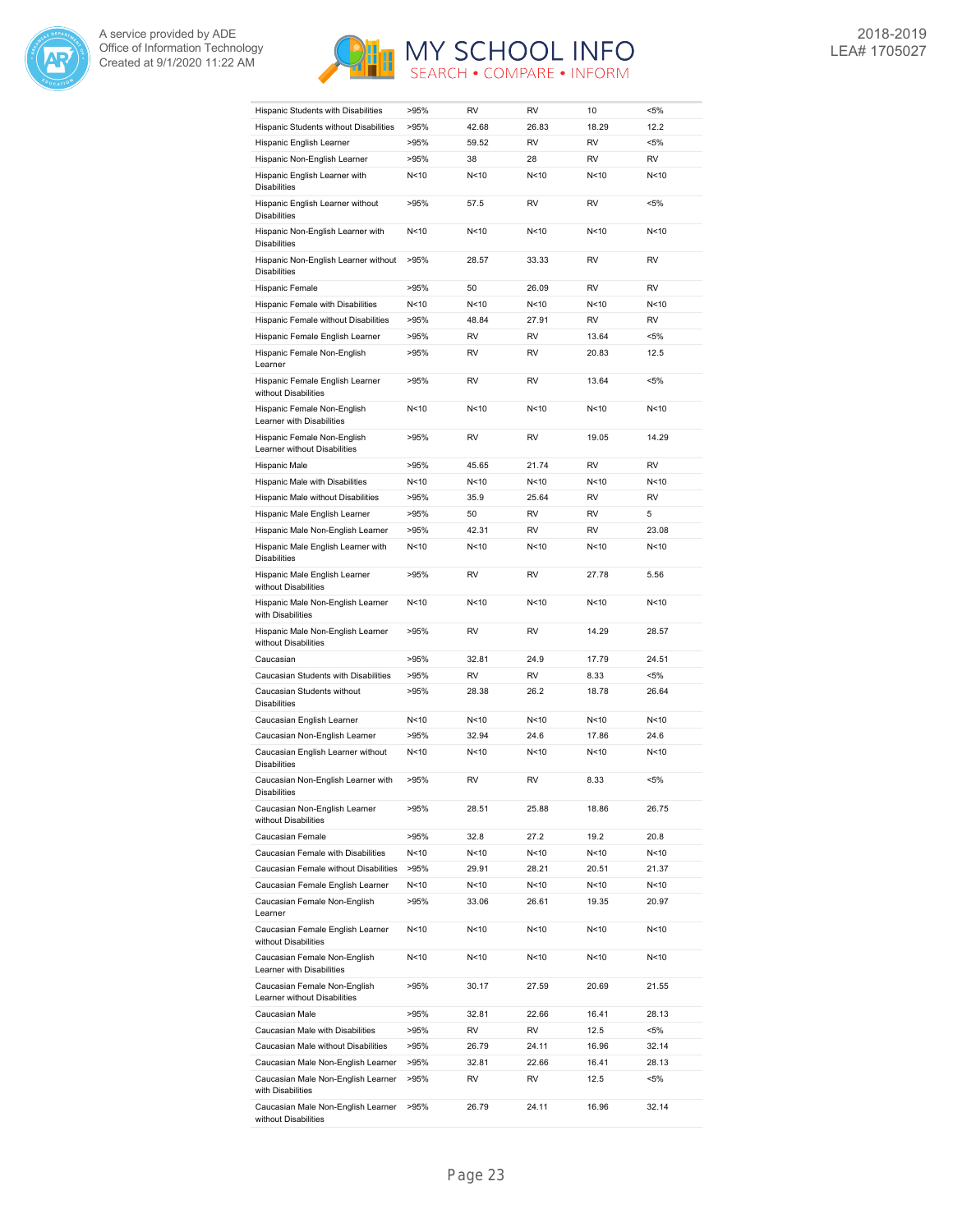





|                                                                      | % Tested        | % In Need<br>of Support | % Close   | % Ready         | % Exceeds |
|----------------------------------------------------------------------|-----------------|-------------------------|-----------|-----------------|-----------|
| All Grades English Language Arts (ELA)                               |                 |                         |           |                 |           |
| All                                                                  | >97%            | 35.09                   | 18.3      | 21.3            | 25.31     |
| <b>Students with Disabilities</b>                                    | >95%            | <b>RV</b>               | <b>RV</b> | $< 5\%$         | $< 5\%$   |
| <b>Students without Disabilities</b>                                 | >95%            | 29.17                   | 19.44     | 23.33           | 28.06     |
| English Learner                                                      | >95%            | 46.94                   | 26.53     | <b>RV</b>       | <b>RV</b> |
| Non-English Learner                                                  | >95%            | 33.43                   | 17.14     | 21.71           | 27.71     |
| English Learner Students with<br><b>Disabilities</b>                 | N < 10          | N<10                    | N < 10    | N <sub>10</sub> | N<10      |
| English Learner Students without<br><b>Disabilities</b>              | >95%            | 44.68                   | 27.66     | <b>RV</b>       | <b>RV</b> |
| Non-English Learner Students with<br><b>Disabilities</b>             | >95%            | <b>RV</b>               | <b>RV</b> | $< 5\%$         | <5%       |
| Non-English Learner Students<br>without Disabilities                 | >95%            | 26.84                   | 18.21     | 23.96           | 30.99     |
| Female                                                               | >95%            | 26.26                   | 20.2      | 25.76           | 27.78     |
| Female Students with Disabilities                                    | >95%            | <b>RV</b>               | <b>RV</b> | $< 5\%$         | $< 5\%$   |
| Female Students without Disabilities                                 | >95%            | 22.28                   | 20.11     | 27.72           | 29.89     |
| Female English Learner                                               | >95%            | <b>RV</b>               | <b>RV</b> | 28              | 8         |
| Female Non-English Learner                                           | >95%            | 24.86                   | 19.08     | 25.43           | 30.64     |
| Female English Learner without<br><b>Disabilities</b>                | >95%            | <b>RV</b>               | <b>RV</b> | 28              | 8         |
| Female Non-English Learner with<br><b>Disabilities</b>               | >95%            | RV                      | <b>RV</b> | $< 5\%$         | <5%       |
| Female Non-English Learner without<br><b>Disabilities</b>            | >95%            | 20.13                   | 18.87     | 27.67           | 33.33     |
| Male                                                                 | >95%            | 43.78                   | 16.42     | 16.92           | 22.89     |
| Male Students with Disabilities                                      | >95%            | <b>RV</b>               | <b>RV</b> | $< 5\%$         | $< 5\%$   |
| Male Students without Disabilities                                   | >95%            | 36.36                   | 18.75     | 18.75           | 26.14     |
| Male English Learner                                                 | >95%            | 58.33                   | <b>RV</b> | <b>RV</b>       | 8.33      |
| Male Non-English Learner                                             | >95%            | 41.81                   | 15.25     | 18.08           | 24.86     |
| Male English Learner with Disabilities                               | N<10            | N<10                    | N<10      | N<10            | N<10      |
| Male English Learner without<br><b>Disabilities</b>                  | >95%            | 54.55                   | <b>RV</b> | <b>RV</b>       | 9.09      |
| Male Non-English Learner with<br><b>Disabilities</b>                 | >95%            | <b>RV</b>               | <b>RV</b> | $< 5\%$         | $< 5\%$   |
| Male Non-English Learner without<br><b>Disabilities</b>              | >95%            | 33.77                   | 17.53     | 20.13           | 28.57     |
| African-American                                                     | >95%            | <b>RV</b>               | <b>RV</b> | 10              | 30        |
| African-American Students with<br><b>Disabilities</b>                | N<10            | N<10                    | N < 10    | N <sub>10</sub> | N<10      |
| African-American Students without<br><b>Disabilities</b>             | N <sub>10</sub> | N<10                    | N<10      | N<10            | N<10      |
| African-American Non-English<br>Learner                              | >95%            | <b>RV</b>               | <b>RV</b> | 10              | 30        |
| African-American Non-English<br>Learner with Disabilities            | N<10            | N<10                    | N<10      | N<10            | N<10      |
| African-American Non-English<br>Learner without Disabilities         | N<10            | N<10                    | N<10      | N<10            | N<10      |
| African-American Female                                              | N<10            | N<10                    | N<10      | N<10            | N<10      |
| African-American Female without<br><b>Disabilities</b>               | N<10            | N<10                    | N<10      | N<10            | N<10      |
| African-American Female Non-<br>English Learner                      | N<10            | N<10                    | N<10      | N<10            | N<10      |
| African-American Female Non-<br>English Learner without Disabilities | N<10            | N<10                    | N<10      | N<10            | N<10      |
| African-American Male                                                | N<10            | N<10                    | N<10      | N<10            | N<10      |
| African-American Male with<br><b>Disabilities</b>                    | N<10            | N<10                    | N<10      | N<10            | N<10      |
| African-American Male without<br><b>Disabilities</b>                 | N <sub>10</sub> | N <sub>10</sub>         | N<10      | N <sub>10</sub> | N<10      |
| African-American Male Non-English<br>Learner                         | N <sub>10</sub> | N <sub>10</sub>         | N<10      | N<10            | N<10      |
| African-American Male Non-English<br>Learner with Disabilities       | N <sub>10</sub> | N <sub>10</sub>         | N<10      | N<10            | N<10      |
| African-American Male Non-English<br>Learner without Disabilities    | N<10            | N<10                    | N<10      | N<10            | N<10      |
| Hispanic                                                             | >95%            | 42.39                   | 21.74     | 22.83           | 13.04     |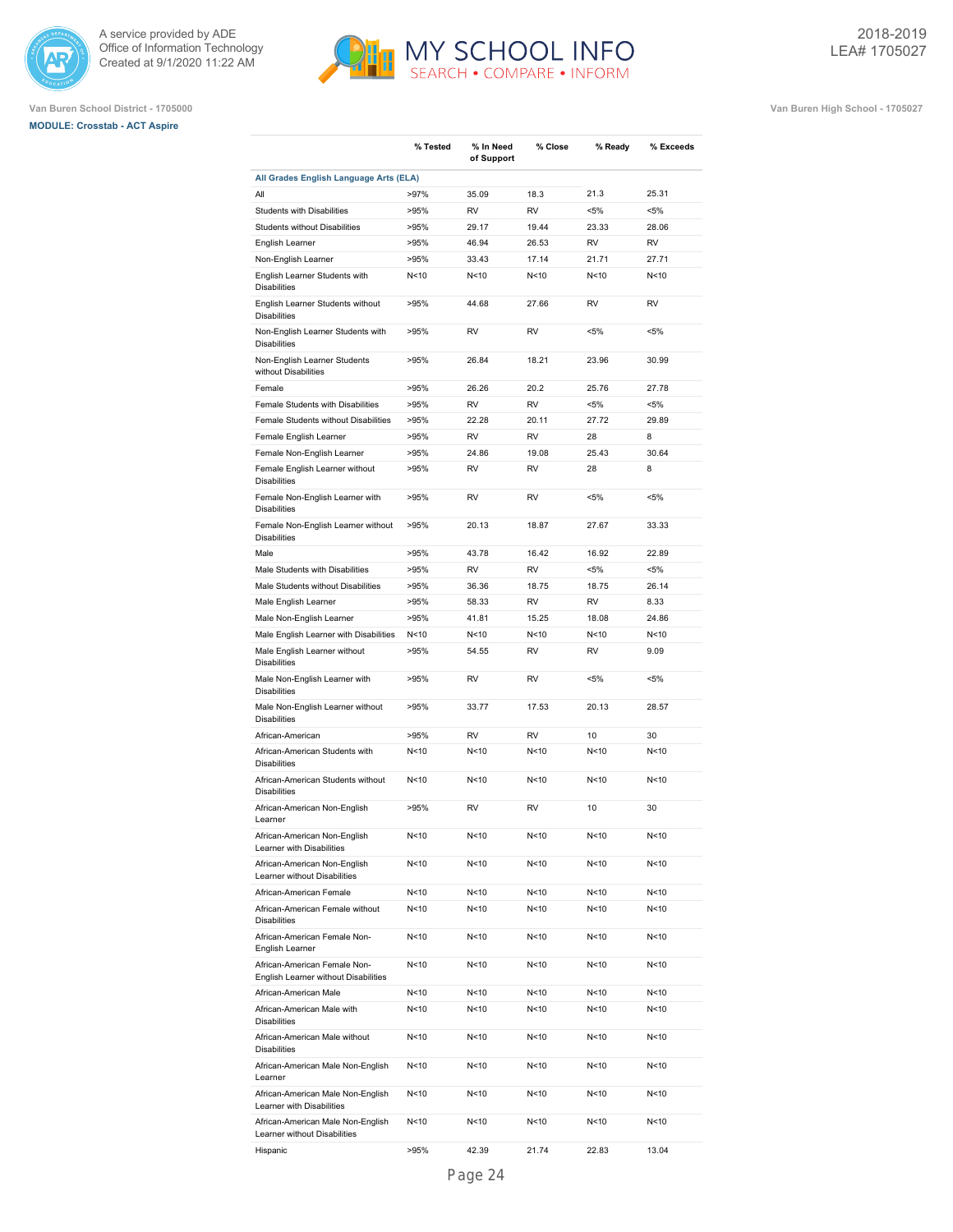



| Hispanic Students with Disabilities                          | >95% | RV        | <b>RV</b>       | $< 5\%$         | $< 5\%$   |
|--------------------------------------------------------------|------|-----------|-----------------|-----------------|-----------|
| Hispanic Students without Disabilities                       | >95% | 35.37     | 24.39           | 25.61           | 14.63     |
| Hispanic English Learner                                     | >95% | 47.62     | 28.57           | RV              | <b>RV</b> |
| Hispanic Non-English Learner                                 | >95% | 38        | <b>RV</b>       | 26              | <b>RV</b> |
| Hispanic English Learner with<br><b>Disabilities</b>         | N<10 | N<10      | N<10            | N<10            | N<10      |
| Hispanic English Learner without<br><b>Disabilities</b>      | >95% | 45        | 30              | RV              | <b>RV</b> |
| Hispanic Non-English Learner with<br><b>Disabilities</b>     | N<10 | N<10      | N<10            | N <sub>10</sub> | N<10      |
| Hispanic Non-English Learner without<br><b>Disabilities</b>  | >95% | 26.19     | <b>RV</b>       | 30.95           | <b>RV</b> |
| Hispanic Female                                              | >95% | 39.13     | <b>RV</b>       | 34.78           | <b>RV</b> |
| Hispanic Female with Disabilities                            | N<10 | N<10      | N <sub>10</sub> | N <sub>10</sub> | N<10      |
| Hispanic Female without Disabilities                         | >95% | 34.88     | <b>RV</b>       | 37.21           | <b>RV</b> |
| Hispanic Female English Learner                              | >95% | RV        | <b>RV</b>       | 27.27           | $< 5\%$   |
| Hispanic Female Non-English<br>Learner                       | >95% | RV        | <b>RV</b>       | 41.67           | 8.33      |
| Hispanic Female English Learner<br>without Disabilities      | >95% | RV        | RV              | 27.27           | <5%       |
| Hispanic Female Non-English<br>Learner with Disabilities     | N<10 | N<10      | N <sub>10</sub> | N <sub>10</sub> | N<10      |
| Hispanic Female Non-English<br>Learner without Disabilities  | >95% | <b>RV</b> | <b>RV</b>       | 47.62           | 9.52      |
| Hispanic Male                                                | >95% | 45.65     | 23.91           | <b>RV</b>       | <b>RV</b> |
| Hispanic Male with Disabilities                              | N<10 | N<10      | N <sub>10</sub> | N <sub>10</sub> | N<10      |
| Hispanic Male without Disabilities                           | >95% | 35.9      | 28.21           | <b>RV</b>       | <b>RV</b> |
| Hispanic Male English Learner                                | >95% | <b>RV</b> | <b>RV</b>       | 10              | 5         |
| Hispanic Male Non-English Learner                            | >95% | 38.46     | <b>RV</b>       | RV              | 30.77     |
| Hispanic Male English Learner with<br><b>Disabilities</b>    | N<10 | N<10      | N<10            | N<10            | N<10      |
| Hispanic Male English Learner<br>without Disabilities        | >95% | RV        | RV              | 11.11           | 5.56      |
| Hispanic Male Non-English Learner<br>with Disabilities       | N<10 | N<10      | N<10            | N <sub>10</sub> | N<10      |
| Hispanic Male Non-English Learner<br>without Disabilities    | >95% | <b>RV</b> | <b>RV</b>       | 14.29           | 38.1      |
| Caucasian                                                    | >95% | 29.25     | 18.58           | 22.13           | 30.04     |
| Caucasian Students with Disabilities                         | >95% | <b>RV</b> | <b>RV</b>       | $< 5\%$         | $< 5\%$   |
| Caucasian Students without<br><b>Disabilities</b>            | >95% | 23.14     | 19.21           | 24.45           | 33.19     |
| Caucasian English Learner                                    | N<10 | N<10      | N <sub>10</sub> | N <sub>10</sub> | N<10      |
| Caucasian Non-English Learner                                | >95% | 29.37     | 18.25           | 22.22           | 30.16     |
| Caucasian English Learner without<br><b>Disabilities</b>     | N<10 | N<10      | N <sub>10</sub> | N <sub>10</sub> | N<10      |
| Caucasian Non-English Learner with<br>Disabilities           | >95% | <b>RV</b> | <b>RV</b>       | $< 5\%$         | $< 5\%$   |
| Caucasian Non-English Learner<br>without Disabilities        | >95% | 23.25     | 18.86           | 24.56           | 33.33     |
| Caucasian Female                                             | >95% | 19.2      | 22.4            | 24              | 34.4      |
| Caucasian Female with Disabilities                           | N<10 | N<10      | N<10            | N<10            | N<10      |
| Caucasian Female without Disabilities                        | >95% | 16.24     | 21.37           | 25.64           | 36.75     |
| Caucasian Female English Learner                             | N<10 | N<10      | N<10            | N<10            | N<10      |
| Caucasian Female Non-English<br>Learner                      | >95% | 19.35     | 21.77           | 24.19           | 34.68     |
| Caucasian Female English Learner<br>without Disabilities     | N<10 | N<10      | N<10            | N <sub>10</sub> | N<10      |
| Caucasian Female Non-English<br>Learner with Disabilities    | N<10 | N<10      | N<10            | N <sub>10</sub> | N<10      |
| Caucasian Female Non-English<br>Learner without Disabilities | >95% | 16.38     | 20.69           | 25.86           | 37.07     |
| Caucasian Male                                               | >95% | 39.06     | 14.84           | 20.31           | 25.78     |
| Caucasian Male with Disabilities                             | >95% | RV        | RV              | $< 5\%$         | <5%       |
| Caucasian Male without Disabilities                          | >95% | 30.36     | 16.96           | 23.21           | 29.46     |
| Caucasian Male Non-English Learner                           | >95% | 39.06     | 14.84           | 20.31           | 25.78     |
| Caucasian Male Non-English Learner<br>with Disabilities      | >95% | RV        | RV              | <5%             | $< 5\%$   |
| Caucasian Male Non-English Learner<br>without Disabilities   | >95% | 30.36     | 16.96           | 23.21           | 29.46     |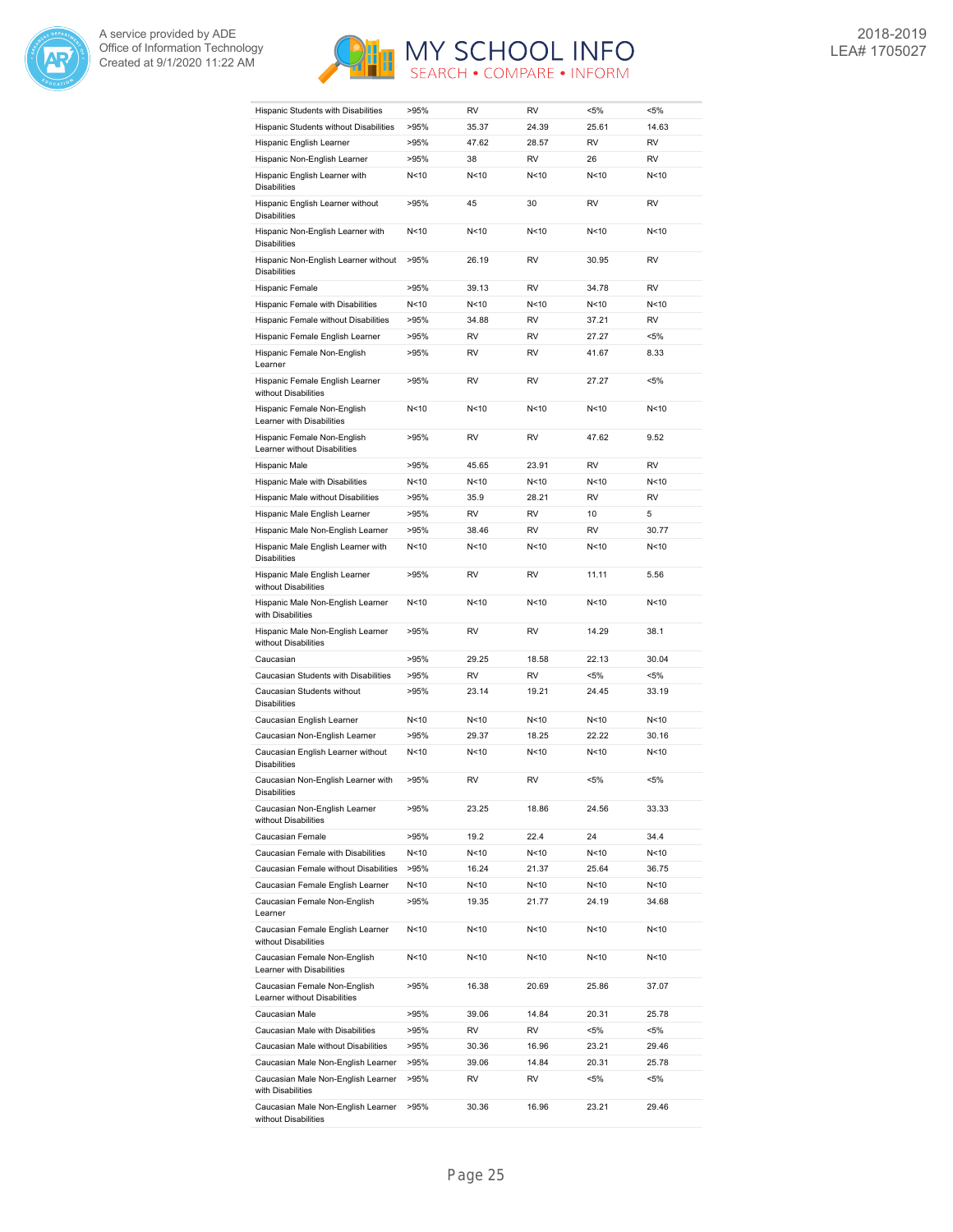

# **MODULE: Crosstab - ACT Aspire**





|                                                                      | % Tested        | % In Need<br>of Support | % Close         | % Ready         | % Exceeds |
|----------------------------------------------------------------------|-----------------|-------------------------|-----------------|-----------------|-----------|
| <b>All Grades Mathematics</b>                                        |                 |                         |                 |                 |           |
| All                                                                  | >97%            | 41.1                    | 25.31           | 18.55           | 15.04     |
| <b>Students with Disabilities</b>                                    | >95%            | <b>RV</b>               | <b>RV</b>       | 7.69            | $< 5\%$   |
| <b>Students without Disabilities</b>                                 | >95%            | 36.11                   | 27.5            | 19.72           | 16.67     |
| English Learner                                                      | >95%            | 57.14                   | 30.61           | <b>RV</b>       | <b>RV</b> |
| Non-English Learner                                                  | >95%            | 38.86                   | 24.57           | 20              | 16.57     |
| English Learner Students with<br><b>Disabilities</b>                 | N<10            | N<10                    | N < 10          | N < 10          | N<10      |
| English Learner Students without<br><b>Disabilities</b>              | >95%            | 55.32                   | 31.91           | <b>RV</b>       | <b>RV</b> |
| Non-English Learner Students with<br><b>Disabilities</b>             | >95%            | <b>RV</b>               | <b>RV</b>       | 8.11            | $< 5\%$   |
| Non-English Learner Students<br>without Disabilities                 | >95%            | 33.23                   | 26.84           | 21.41           | 18.53     |
| Female                                                               | >95%            | 38.38                   | 28.79           | 18.69           | 14.14     |
| Female Students with Disabilities                                    | >95%            | <b>RV</b>               | <b>RV</b>       | 14.29           | $< 5\%$   |
| Female Students without Disabilities                                 | >95%            | 35.33                   | 30.43           | 19.02           | 15.22     |
| Female English Learner                                               | >95%            | 56                      | <b>RV</b>       | <b>RV</b>       | 8         |
| Female Non-English Learner                                           | >95%            | 35.84                   | 27.75           | 21.39           | 15.03     |
|                                                                      |                 |                         | <b>RV</b>       | <b>RV</b>       | 8         |
| Female English Learner without<br><b>Disabilities</b>                | >95%            | 56                      |                 |                 |           |
| Female Non-English Learner with<br><b>Disabilities</b>               | >95%            | <b>RV</b>               | <b>RV</b>       | 14.29           | $< 5\%$   |
| Female Non-English Learner without<br><b>Disabilities</b>            | >95%            | 32.08                   | 29.56           | 22.01           | 16.35     |
| Male                                                                 | >95%            | 43.78                   | 21.89           | 18.41           | 15.92     |
| Male Students with Disabilities                                      | >95%            | <b>RV</b>               | <b>RV</b>       | $< 5\%$         | $< 5\%$   |
| Male Students without Disabilities                                   | >95%            | 36.93                   | 24.43           | 20.45           | 18.18     |
| Male English Learner                                                 | >95%            | 58.33                   | <b>RV</b>       | <b>RV</b>       | $< 5\%$   |
| Male Non-English Learner                                             | >95%            | 41.81                   | 21.47           | 18.64           | 18.08     |
| Male English Learner with Disabilities                               | N<10            | N<10                    | N <sub>10</sub> | N <sub>10</sub> | N<10      |
| Male English Learner without<br><b>Disabilities</b>                  | >95%            | 54.55                   | <b>RV</b>       | <b>RV</b>       | $< 5\%$   |
| Male Non-English Learner with<br><b>Disabilities</b>                 | >95%            | <b>RV</b>               | <b>RV</b>       | $< 5\%$         | $< 5\%$   |
| Male Non-English Learner without<br><b>Disabilities</b>              | >95%            | 34.42                   | 24.03           | 20.78           | 20.78     |
| African-American                                                     | >95%            | <b>RV</b>               | <b>RV</b>       | 10              | $< 5\%$   |
| African-American Students with<br><b>Disabilities</b>                | N<10            | N<10                    | N < 10          | N<10            | N<10      |
| African-American Students without<br><b>Disabilities</b>             | N<10            | N <sub>10</sub>         | N <sub>10</sub> | N <sub>10</sub> | N<10      |
| African-American Non-English<br>Learner                              | >95%            | <b>RV</b>               | <b>RV</b>       | 10              | $< 5\%$   |
| African-American Non-English<br>Learner with Disabilities            | N<10            | N<10                    | N<10            | N<10            | N<10      |
| African-American Non-English<br>Learner without Disabilities         | N <sub>10</sub> | N<10                    | N<10            | N<10            | N<10      |
| African-American Female                                              | N <sub>10</sub> | N <sub>10</sub>         | N<10            | N <sub>10</sub> | N<10      |
| African-American Female without<br><b>Disabilities</b>               | N<10            | N<10                    | N<10            | N<10            | N<10      |
| African-American Female Non-<br>English Learner                      | N<10            | N<10                    | N<10            | N <sub>10</sub> | N<10      |
| African-American Female Non-<br>English Learner without Disabilities | N<10            | N<10                    | N<10            | N<10            | N<10      |
| African-American Male                                                | N<10            | N<10                    | N<10            | N<10            | N<10      |
| African-American Male with<br><b>Disabilities</b>                    | N <sub>10</sub> | N <sub>10</sub>         | N <sub>10</sub> | N <sub>10</sub> | N<10      |
| African-American Male without<br><b>Disabilities</b>                 | N <sub>10</sub> | N<10                    | N<10            | N<10            | N<10      |
| African-American Male Non-English<br>Learner                         | N <sub>10</sub> | N<10                    | N<10            | N<10            | N<10      |
| African-American Male Non-English<br>Learner with Disabilities       | N<10            | N<10                    | N<10            | N<10            | N<10      |
| African-American Male Non-English<br>Learner without Disabilities    | N<10            | N<10                    | N<10            | N < 10          | N<10      |
| Hispanic                                                             | >95%            | 54.35                   | 22.83           | RV              | RV        |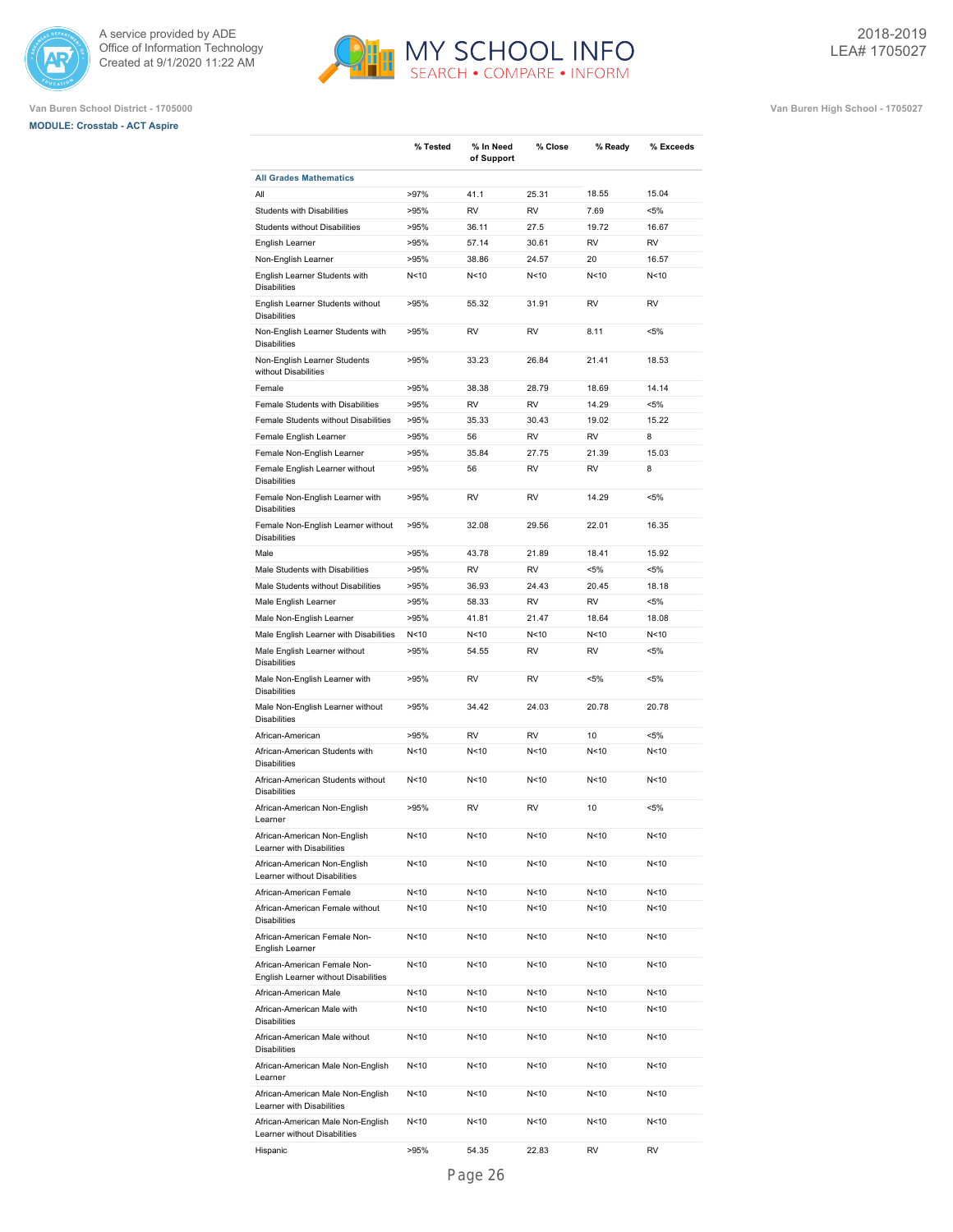



| Hispanic Students with Disabilities                                                           | >95%         | <b>RV</b>   | RV                     | 10              | $< 5\%$          |
|-----------------------------------------------------------------------------------------------|--------------|-------------|------------------------|-----------------|------------------|
| Hispanic Students without Disabilities                                                        | >95%         | 50          | 25.61                  | RV              | <b>RV</b>        |
| Hispanic English Learner                                                                      | >95%         | 64.29       | 26.19                  | <b>RV</b>       | <b>RV</b>        |
| Hispanic Non-English Learner                                                                  | >95%         | 46          | <b>RV</b>              | 20              | <b>RV</b>        |
| Hispanic English Learner with<br><b>Disabilities</b>                                          | N<10         | N<10        | N <sub>10</sub>        | N <sub>10</sub> | N<10             |
| Hispanic English Learner without<br><b>Disabilities</b>                                       | >95%         | 62.5        | 27.5                   | <b>RV</b>       | <b>RV</b>        |
| Hispanic Non-English Learner with<br><b>Disabilities</b>                                      | N<10         | N<10        | N <sub>10</sub>        | N <sub>10</sub> | N<10             |
| Hispanic Non-English Learner without<br><b>Disabilities</b>                                   | >95%         | 38.1        | 23.81                  | RV              | <b>RV</b>        |
| Hispanic Female                                                                               | >95%         | 50          | 28.26                  | RV              | <b>RV</b>        |
| Hispanic Female with Disabilities                                                             | N<10         | N<10        | N<10                   | N <sub>10</sub> | N<10             |
| Hispanic Female without Disabilities                                                          | >95%         | 48.84       | 30.23                  | <b>RV</b>       | <b>RV</b>        |
| Hispanic Female English Learner                                                               | >95%         | <b>RV</b>   | <b>RV</b>              | $< 5\%$         | $< 5\%$          |
| Hispanic Female Non-English<br>Learner                                                        | >95%         | 41.67       | <b>RV</b>              | <b>RV</b>       | 8.33             |
| Hispanic Female English Learner                                                               | >95%         | <b>RV</b>   | <b>RV</b>              | $< 5\%$         | $< 5\%$          |
| without Disabilities<br>Hispanic Female Non-English                                           | N<10         | N<10        | N < 10                 | N<10            | N<10             |
| Learner with Disabilities<br>Hispanic Female Non-English                                      | >95%         | <b>RV</b>   | RV                     | 28.57           | 9.52             |
| Learner without Disabilities                                                                  |              |             |                        |                 |                  |
| Hispanic Male                                                                                 | >95%         | 58.7        | <b>RV</b>              | RV              | 10.87            |
| Hispanic Male with Disabilities                                                               | N<10         | N<10        | N<10                   | N<10            | N<10             |
| Hispanic Male without Disabilities                                                            | >95%         | 51.28       | <b>RV</b>              | <b>RV</b>       | 12.82            |
| Hispanic Male English Learner                                                                 | >95%         | RV          | <b>RV</b><br><b>RV</b> | 15<br><b>RV</b> | $< 5\%$          |
| Hispanic Male Non-English Learner<br>Hispanic Male English Learner with                       | >95%<br>N<10 | 50<br>N<10  | N<10                   | N<10            | 19.23<br>N<10    |
| <b>Disabilities</b><br>Hispanic Male English Learner                                          | >95%         | <b>RV</b>   | <b>RV</b>              | 16.67           | $< 5\%$          |
| without Disabilities<br>Hispanic Male Non-English Learner                                     | N<10         | N<10        | N<10                   | N<10            | N<10             |
| with Disabilities<br>Hispanic Male Non-English Learner                                        | >95%         | RV          | RV                     | 14.29           | 23.81            |
| without Disabilities                                                                          | >95%         | 36.76       | 24.51                  | 21.74           | 17               |
| Caucasian                                                                                     |              |             |                        |                 |                  |
| Caucasian Students with Disabilities                                                          | >95%         | <b>RV</b>   | <b>RV</b>              | 8.33<br>23.14   | $< 5\%$          |
| Caucasian Students without<br><b>Disabilities</b>                                             | >95%         | 31.44       | 26.64                  |                 | 18.78            |
|                                                                                               |              |             |                        |                 |                  |
| Caucasian English Learner                                                                     | N<10         | N<10        | N<10                   | N <sub>10</sub> | N<10             |
| Caucasian Non-English Learner                                                                 | >95%         | 36.51       | 24.6                   | 21.83           | 17.06            |
| Caucasian English Learner without<br><b>Disabilities</b>                                      | N<10         | N<10        | N<10                   | N<10            | N<10             |
| Caucasian Non-English Learner with<br><b>Disabilities</b>                                     | >95%         | <b>RV</b>   | RV                     | 8.33            | $< 5\%$          |
| Caucasian Non-English Learner<br>without Disabilities                                         | >95%         | 31.14       | 26.75                  | 23.25           | 18.86            |
| Caucasian Female                                                                              | >95%         | 35.2        | 28.8                   | 21.6            | 14.4             |
| Caucasian Female with Disabilities                                                            | N<10         | N<10        | N<10                   | N<10            | N<10             |
| Caucasian Female without Disabilities                                                         | >95%         | 32.48       | 29.91                  | 22.22           | 15.38            |
| Caucasian Female English Learner                                                              | N<10         | N<10        | N<10                   | N<10            | N<10             |
| Caucasian Female Non-English<br>Learner                                                       | >95%         | 34.68       | 29.03                  | 21.77           | 14.52            |
| Caucasian Female English Learner<br>without Disabilities                                      | N<10         | N<10        | N<10                   | N<10            | N<10             |
| Caucasian Female Non-English<br>Learner with Disabilities                                     | N<10         | N<10        | N<10                   | N<10            | N<10             |
| Caucasian Female Non-English                                                                  | >95%         | 31.9        | 30.17                  | 22.41           | 15.52            |
| Learner without Disabilities                                                                  |              |             |                        |                 |                  |
| Caucasian Male                                                                                | >95%         | 38.28<br>RV | 20.31<br>RV            | 21.88           | 19.53<br><5%     |
| Caucasian Male with Disabilities                                                              | >95%         |             |                        | 6.25            |                  |
| Caucasian Male without Disabilities                                                           | >95%         | 30.36       | 23.21                  | 24.11           | 22.32            |
| Caucasian Male Non-English Learner<br>Caucasian Male Non-English Learner<br>with Disabilities | >95%<br>>95% | 38.28<br>RV | 20.31<br>RV            | 21.88<br>6.25   | 19.53<br>$< 5\%$ |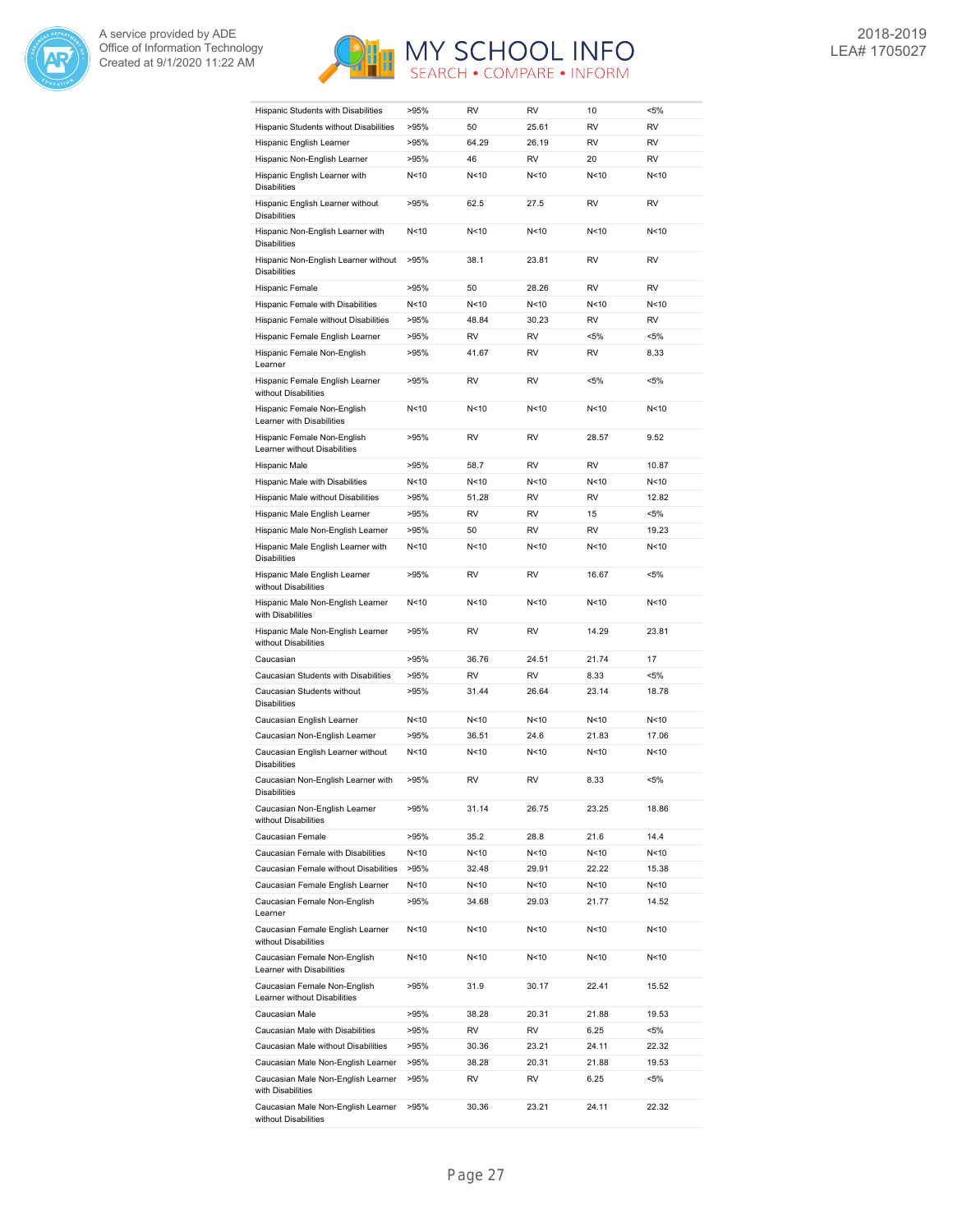





**Van Buren School District - 1705000 Van Buren High School - 1705027**

| <b>All Grades Science</b><br>18.3<br>19.8<br>All<br>>97%<br>37.34<br>24.56<br><b>RV</b><br><b>RV</b><br>7.69<br>$< 5\%$<br><b>Students with Disabilities</b><br>>95%<br>Students without Disabilities<br>>95%<br>32.78<br>26.11<br>19.44<br>21.67<br><b>RV</b><br>53.06<br><b>RV</b><br>22.45<br><b>RV</b><br>English Learner<br>Non-English Learner<br>>95%<br>35.14<br>25.14<br>17.71<br>22<br>English Learner Students with<br>N <sub>10</sub><br>N<10<br>N < 10<br>N <sub>10</sub><br>N<10<br><b>Disabilities</b><br>English Learner Students without<br><b>RV</b><br>51.06<br><b>RV</b><br>23.4<br><b>RV</b><br><b>Disabilities</b><br>Non-English Learner Students with<br>>95%<br><b>RV</b><br><b>RV</b><br>8.11<br>$< 5\%$<br><b>Disabilities</b><br>Non-English Learner Students<br>>95%<br>30.03<br>26.84<br>18.85<br>24.28<br>without Disabilities<br>36.87<br>25.76<br>19.7<br>17.68<br>Female<br>>95%<br>Female Students with Disabilities<br><b>RV</b><br><b>RV</b><br>7.14<br>7.14<br>>95%<br>Female Students without Disabilities<br>>95%<br>33.7<br>27.17<br>20.65<br>18.48<br>>95%<br>60<br><b>RV</b><br><b>RV</b><br>$< 5\%$<br>Female English Learner<br>Female Non-English Learner<br>>95%<br>33.53<br>26.59<br>20.23<br>19.65<br>Female English Learner without<br>>95%<br>60<br><b>RV</b><br><b>RV</b><br>$< 5\%$<br><b>Disabilities</b><br>Female Non-English Learner with<br>>95%<br><b>RV</b><br><b>RV</b><br>7.14<br>7.14<br><b>Disabilities</b><br>Female Non-English Learner without<br>>95%<br>29.56<br>28.3<br>21.38<br>20.75<br><b>Disabilities</b><br>Male<br>>95%<br>37.81<br>23.38<br>16.92<br>21.89<br>Male Students with Disabilities<br>>95%<br><b>RV</b><br><b>RV</b><br>8<br>$< 5\%$<br>Male Students without Disabilities<br>>95%<br>31.82<br>25<br>18.18<br>25<br>Male English Learner<br>>95%<br>45.83<br><b>RV</b><br><b>RV</b><br>$< 5\%$<br>>95%<br>36.72<br>23.73<br>15.25<br>24.29<br>Male Non-English Learner<br>Male English Learner with Disabilities<br>N < 10<br>N<10<br>N<10<br>N <sub>10</sub><br>N<10<br>Male English Learner without<br><b>RV</b><br><b>RV</b><br>31.82<br>$< 5\%$<br>>95%<br><b>Disabilities</b><br>Male Non-English Learner with<br>>95%<br><b>RV</b><br><b>RV</b><br>8.7<br>$< 5\%$<br><b>Disabilities</b><br>Male Non-English Learner without<br>>95%<br>30.52<br>25.32<br>16.23<br>27.92<br><b>Disabilities</b><br>African-American<br>>95%<br><b>RV</b><br><b>RV</b><br>20<br>10<br>African-American Students with<br>N<10<br>N<10<br>N<10<br>N <sub>10</sub><br>N<10<br><b>Disabilities</b><br>N<10<br>African-American Students without<br>N<10<br>N<10<br>N<10<br>N<10<br><b>Disabilities</b><br>10<br>African-American Non-English<br>>95%<br><b>RV</b><br><b>RV</b><br>20<br>Learner<br>African-American Non-English<br>N < 10<br>N<10<br>N <sub>10</sub><br>N<10<br>N<10<br>Learner with Disabilities<br>African-American Non-English<br>N<10<br>N<10<br>N<10<br>N<10<br>N<10<br>Learner without Disabilities<br>N<10<br>N<10<br>N<10<br>N<10<br>African-American Female<br>N<10<br>African-American Female without<br>N<10<br>N<10<br>N<10<br>N<10<br>N<10<br><b>Disabilities</b><br>African-American Female Non-<br>N<10<br>N<10<br>N<10<br>N<10<br>N<10<br>English Learner<br>African-American Female Non-<br>N <sub>10</sub><br>N<10<br>N<10<br>N<10<br>N<10<br>English Learner without Disabilities<br>African-American Male<br>N <sub>10</sub><br>N<10<br>N<10<br>N<10<br>N<10<br>African-American Male with<br>N<10<br>N<10<br>N<10<br>N<10<br>N<10<br><b>Disabilities</b><br>African-American Male without<br>N<10<br>N<10<br>N<10<br>N < 10<br>N<10<br><b>Disabilities</b><br>African-American Male Non-English<br>N<10<br>N<10<br>N<10<br>N<10<br>N<10<br>Learner<br>African-American Male Non-English<br>N < 10<br>N<10<br>N<10<br>N < 10<br>N<10<br>Learner with Disabilities<br>African-American Male Non-English<br>N<10<br>N<10<br>N<10<br>N<10<br>N<10<br>Learner without Disabilities | % Tested | % In Need<br>of Support | % Close | % Ready | % Exceeds |
|---------------------------------------------------------------------------------------------------------------------------------------------------------------------------------------------------------------------------------------------------------------------------------------------------------------------------------------------------------------------------------------------------------------------------------------------------------------------------------------------------------------------------------------------------------------------------------------------------------------------------------------------------------------------------------------------------------------------------------------------------------------------------------------------------------------------------------------------------------------------------------------------------------------------------------------------------------------------------------------------------------------------------------------------------------------------------------------------------------------------------------------------------------------------------------------------------------------------------------------------------------------------------------------------------------------------------------------------------------------------------------------------------------------------------------------------------------------------------------------------------------------------------------------------------------------------------------------------------------------------------------------------------------------------------------------------------------------------------------------------------------------------------------------------------------------------------------------------------------------------------------------------------------------------------------------------------------------------------------------------------------------------------------------------------------------------------------------------------------------------------------------------------------------------------------------------------------------------------------------------------------------------------------------------------------------------------------------------------------------------------------------------------------------------------------------------------------------------------------------------------------------------------------------------------------------------------------------------------------------------------------------------------------------------------------------------------------------------------------------------------------------------------------------------------------------------------------------------------------------------------------------------------------------------------------------------------------------------------------------------------------------------------------------------------------------------------------------------------------------------------------------------------------------------------------------------------------------------------------------------------------------------------------------------------------------------------------------------------------------------------------------------------------------------------------------------------------------------------------------------------------------------------------------------------------------------------------------------------------------------------------------------------------------------------------------------------------------------------------------------------------------------------------------------------------------------------------------------------------------------------------------------------------------------------------------------------------------------------------------------|----------|-------------------------|---------|---------|-----------|
|                                                                                                                                                                                                                                                                                                                                                                                                                                                                                                                                                                                                                                                                                                                                                                                                                                                                                                                                                                                                                                                                                                                                                                                                                                                                                                                                                                                                                                                                                                                                                                                                                                                                                                                                                                                                                                                                                                                                                                                                                                                                                                                                                                                                                                                                                                                                                                                                                                                                                                                                                                                                                                                                                                                                                                                                                                                                                                                                                                                                                                                                                                                                                                                                                                                                                                                                                                                                                                                                                                                                                                                                                                                                                                                                                                                                                                                                                                                                                                                             |          |                         |         |         |           |
|                                                                                                                                                                                                                                                                                                                                                                                                                                                                                                                                                                                                                                                                                                                                                                                                                                                                                                                                                                                                                                                                                                                                                                                                                                                                                                                                                                                                                                                                                                                                                                                                                                                                                                                                                                                                                                                                                                                                                                                                                                                                                                                                                                                                                                                                                                                                                                                                                                                                                                                                                                                                                                                                                                                                                                                                                                                                                                                                                                                                                                                                                                                                                                                                                                                                                                                                                                                                                                                                                                                                                                                                                                                                                                                                                                                                                                                                                                                                                                                             |          |                         |         |         |           |
|                                                                                                                                                                                                                                                                                                                                                                                                                                                                                                                                                                                                                                                                                                                                                                                                                                                                                                                                                                                                                                                                                                                                                                                                                                                                                                                                                                                                                                                                                                                                                                                                                                                                                                                                                                                                                                                                                                                                                                                                                                                                                                                                                                                                                                                                                                                                                                                                                                                                                                                                                                                                                                                                                                                                                                                                                                                                                                                                                                                                                                                                                                                                                                                                                                                                                                                                                                                                                                                                                                                                                                                                                                                                                                                                                                                                                                                                                                                                                                                             |          |                         |         |         |           |
|                                                                                                                                                                                                                                                                                                                                                                                                                                                                                                                                                                                                                                                                                                                                                                                                                                                                                                                                                                                                                                                                                                                                                                                                                                                                                                                                                                                                                                                                                                                                                                                                                                                                                                                                                                                                                                                                                                                                                                                                                                                                                                                                                                                                                                                                                                                                                                                                                                                                                                                                                                                                                                                                                                                                                                                                                                                                                                                                                                                                                                                                                                                                                                                                                                                                                                                                                                                                                                                                                                                                                                                                                                                                                                                                                                                                                                                                                                                                                                                             |          |                         |         |         |           |
|                                                                                                                                                                                                                                                                                                                                                                                                                                                                                                                                                                                                                                                                                                                                                                                                                                                                                                                                                                                                                                                                                                                                                                                                                                                                                                                                                                                                                                                                                                                                                                                                                                                                                                                                                                                                                                                                                                                                                                                                                                                                                                                                                                                                                                                                                                                                                                                                                                                                                                                                                                                                                                                                                                                                                                                                                                                                                                                                                                                                                                                                                                                                                                                                                                                                                                                                                                                                                                                                                                                                                                                                                                                                                                                                                                                                                                                                                                                                                                                             |          |                         |         |         |           |
|                                                                                                                                                                                                                                                                                                                                                                                                                                                                                                                                                                                                                                                                                                                                                                                                                                                                                                                                                                                                                                                                                                                                                                                                                                                                                                                                                                                                                                                                                                                                                                                                                                                                                                                                                                                                                                                                                                                                                                                                                                                                                                                                                                                                                                                                                                                                                                                                                                                                                                                                                                                                                                                                                                                                                                                                                                                                                                                                                                                                                                                                                                                                                                                                                                                                                                                                                                                                                                                                                                                                                                                                                                                                                                                                                                                                                                                                                                                                                                                             |          |                         |         |         |           |
|                                                                                                                                                                                                                                                                                                                                                                                                                                                                                                                                                                                                                                                                                                                                                                                                                                                                                                                                                                                                                                                                                                                                                                                                                                                                                                                                                                                                                                                                                                                                                                                                                                                                                                                                                                                                                                                                                                                                                                                                                                                                                                                                                                                                                                                                                                                                                                                                                                                                                                                                                                                                                                                                                                                                                                                                                                                                                                                                                                                                                                                                                                                                                                                                                                                                                                                                                                                                                                                                                                                                                                                                                                                                                                                                                                                                                                                                                                                                                                                             |          |                         |         |         |           |
|                                                                                                                                                                                                                                                                                                                                                                                                                                                                                                                                                                                                                                                                                                                                                                                                                                                                                                                                                                                                                                                                                                                                                                                                                                                                                                                                                                                                                                                                                                                                                                                                                                                                                                                                                                                                                                                                                                                                                                                                                                                                                                                                                                                                                                                                                                                                                                                                                                                                                                                                                                                                                                                                                                                                                                                                                                                                                                                                                                                                                                                                                                                                                                                                                                                                                                                                                                                                                                                                                                                                                                                                                                                                                                                                                                                                                                                                                                                                                                                             |          |                         |         |         |           |
|                                                                                                                                                                                                                                                                                                                                                                                                                                                                                                                                                                                                                                                                                                                                                                                                                                                                                                                                                                                                                                                                                                                                                                                                                                                                                                                                                                                                                                                                                                                                                                                                                                                                                                                                                                                                                                                                                                                                                                                                                                                                                                                                                                                                                                                                                                                                                                                                                                                                                                                                                                                                                                                                                                                                                                                                                                                                                                                                                                                                                                                                                                                                                                                                                                                                                                                                                                                                                                                                                                                                                                                                                                                                                                                                                                                                                                                                                                                                                                                             |          |                         |         |         |           |
|                                                                                                                                                                                                                                                                                                                                                                                                                                                                                                                                                                                                                                                                                                                                                                                                                                                                                                                                                                                                                                                                                                                                                                                                                                                                                                                                                                                                                                                                                                                                                                                                                                                                                                                                                                                                                                                                                                                                                                                                                                                                                                                                                                                                                                                                                                                                                                                                                                                                                                                                                                                                                                                                                                                                                                                                                                                                                                                                                                                                                                                                                                                                                                                                                                                                                                                                                                                                                                                                                                                                                                                                                                                                                                                                                                                                                                                                                                                                                                                             |          |                         |         |         |           |
|                                                                                                                                                                                                                                                                                                                                                                                                                                                                                                                                                                                                                                                                                                                                                                                                                                                                                                                                                                                                                                                                                                                                                                                                                                                                                                                                                                                                                                                                                                                                                                                                                                                                                                                                                                                                                                                                                                                                                                                                                                                                                                                                                                                                                                                                                                                                                                                                                                                                                                                                                                                                                                                                                                                                                                                                                                                                                                                                                                                                                                                                                                                                                                                                                                                                                                                                                                                                                                                                                                                                                                                                                                                                                                                                                                                                                                                                                                                                                                                             |          |                         |         |         |           |
|                                                                                                                                                                                                                                                                                                                                                                                                                                                                                                                                                                                                                                                                                                                                                                                                                                                                                                                                                                                                                                                                                                                                                                                                                                                                                                                                                                                                                                                                                                                                                                                                                                                                                                                                                                                                                                                                                                                                                                                                                                                                                                                                                                                                                                                                                                                                                                                                                                                                                                                                                                                                                                                                                                                                                                                                                                                                                                                                                                                                                                                                                                                                                                                                                                                                                                                                                                                                                                                                                                                                                                                                                                                                                                                                                                                                                                                                                                                                                                                             |          |                         |         |         |           |
|                                                                                                                                                                                                                                                                                                                                                                                                                                                                                                                                                                                                                                                                                                                                                                                                                                                                                                                                                                                                                                                                                                                                                                                                                                                                                                                                                                                                                                                                                                                                                                                                                                                                                                                                                                                                                                                                                                                                                                                                                                                                                                                                                                                                                                                                                                                                                                                                                                                                                                                                                                                                                                                                                                                                                                                                                                                                                                                                                                                                                                                                                                                                                                                                                                                                                                                                                                                                                                                                                                                                                                                                                                                                                                                                                                                                                                                                                                                                                                                             |          |                         |         |         |           |
|                                                                                                                                                                                                                                                                                                                                                                                                                                                                                                                                                                                                                                                                                                                                                                                                                                                                                                                                                                                                                                                                                                                                                                                                                                                                                                                                                                                                                                                                                                                                                                                                                                                                                                                                                                                                                                                                                                                                                                                                                                                                                                                                                                                                                                                                                                                                                                                                                                                                                                                                                                                                                                                                                                                                                                                                                                                                                                                                                                                                                                                                                                                                                                                                                                                                                                                                                                                                                                                                                                                                                                                                                                                                                                                                                                                                                                                                                                                                                                                             |          |                         |         |         |           |
|                                                                                                                                                                                                                                                                                                                                                                                                                                                                                                                                                                                                                                                                                                                                                                                                                                                                                                                                                                                                                                                                                                                                                                                                                                                                                                                                                                                                                                                                                                                                                                                                                                                                                                                                                                                                                                                                                                                                                                                                                                                                                                                                                                                                                                                                                                                                                                                                                                                                                                                                                                                                                                                                                                                                                                                                                                                                                                                                                                                                                                                                                                                                                                                                                                                                                                                                                                                                                                                                                                                                                                                                                                                                                                                                                                                                                                                                                                                                                                                             |          |                         |         |         |           |
|                                                                                                                                                                                                                                                                                                                                                                                                                                                                                                                                                                                                                                                                                                                                                                                                                                                                                                                                                                                                                                                                                                                                                                                                                                                                                                                                                                                                                                                                                                                                                                                                                                                                                                                                                                                                                                                                                                                                                                                                                                                                                                                                                                                                                                                                                                                                                                                                                                                                                                                                                                                                                                                                                                                                                                                                                                                                                                                                                                                                                                                                                                                                                                                                                                                                                                                                                                                                                                                                                                                                                                                                                                                                                                                                                                                                                                                                                                                                                                                             |          |                         |         |         |           |
|                                                                                                                                                                                                                                                                                                                                                                                                                                                                                                                                                                                                                                                                                                                                                                                                                                                                                                                                                                                                                                                                                                                                                                                                                                                                                                                                                                                                                                                                                                                                                                                                                                                                                                                                                                                                                                                                                                                                                                                                                                                                                                                                                                                                                                                                                                                                                                                                                                                                                                                                                                                                                                                                                                                                                                                                                                                                                                                                                                                                                                                                                                                                                                                                                                                                                                                                                                                                                                                                                                                                                                                                                                                                                                                                                                                                                                                                                                                                                                                             |          |                         |         |         |           |
|                                                                                                                                                                                                                                                                                                                                                                                                                                                                                                                                                                                                                                                                                                                                                                                                                                                                                                                                                                                                                                                                                                                                                                                                                                                                                                                                                                                                                                                                                                                                                                                                                                                                                                                                                                                                                                                                                                                                                                                                                                                                                                                                                                                                                                                                                                                                                                                                                                                                                                                                                                                                                                                                                                                                                                                                                                                                                                                                                                                                                                                                                                                                                                                                                                                                                                                                                                                                                                                                                                                                                                                                                                                                                                                                                                                                                                                                                                                                                                                             |          |                         |         |         |           |
|                                                                                                                                                                                                                                                                                                                                                                                                                                                                                                                                                                                                                                                                                                                                                                                                                                                                                                                                                                                                                                                                                                                                                                                                                                                                                                                                                                                                                                                                                                                                                                                                                                                                                                                                                                                                                                                                                                                                                                                                                                                                                                                                                                                                                                                                                                                                                                                                                                                                                                                                                                                                                                                                                                                                                                                                                                                                                                                                                                                                                                                                                                                                                                                                                                                                                                                                                                                                                                                                                                                                                                                                                                                                                                                                                                                                                                                                                                                                                                                             |          |                         |         |         |           |
|                                                                                                                                                                                                                                                                                                                                                                                                                                                                                                                                                                                                                                                                                                                                                                                                                                                                                                                                                                                                                                                                                                                                                                                                                                                                                                                                                                                                                                                                                                                                                                                                                                                                                                                                                                                                                                                                                                                                                                                                                                                                                                                                                                                                                                                                                                                                                                                                                                                                                                                                                                                                                                                                                                                                                                                                                                                                                                                                                                                                                                                                                                                                                                                                                                                                                                                                                                                                                                                                                                                                                                                                                                                                                                                                                                                                                                                                                                                                                                                             |          |                         |         |         |           |
|                                                                                                                                                                                                                                                                                                                                                                                                                                                                                                                                                                                                                                                                                                                                                                                                                                                                                                                                                                                                                                                                                                                                                                                                                                                                                                                                                                                                                                                                                                                                                                                                                                                                                                                                                                                                                                                                                                                                                                                                                                                                                                                                                                                                                                                                                                                                                                                                                                                                                                                                                                                                                                                                                                                                                                                                                                                                                                                                                                                                                                                                                                                                                                                                                                                                                                                                                                                                                                                                                                                                                                                                                                                                                                                                                                                                                                                                                                                                                                                             |          |                         |         |         |           |
|                                                                                                                                                                                                                                                                                                                                                                                                                                                                                                                                                                                                                                                                                                                                                                                                                                                                                                                                                                                                                                                                                                                                                                                                                                                                                                                                                                                                                                                                                                                                                                                                                                                                                                                                                                                                                                                                                                                                                                                                                                                                                                                                                                                                                                                                                                                                                                                                                                                                                                                                                                                                                                                                                                                                                                                                                                                                                                                                                                                                                                                                                                                                                                                                                                                                                                                                                                                                                                                                                                                                                                                                                                                                                                                                                                                                                                                                                                                                                                                             |          |                         |         |         |           |
|                                                                                                                                                                                                                                                                                                                                                                                                                                                                                                                                                                                                                                                                                                                                                                                                                                                                                                                                                                                                                                                                                                                                                                                                                                                                                                                                                                                                                                                                                                                                                                                                                                                                                                                                                                                                                                                                                                                                                                                                                                                                                                                                                                                                                                                                                                                                                                                                                                                                                                                                                                                                                                                                                                                                                                                                                                                                                                                                                                                                                                                                                                                                                                                                                                                                                                                                                                                                                                                                                                                                                                                                                                                                                                                                                                                                                                                                                                                                                                                             |          |                         |         |         |           |
|                                                                                                                                                                                                                                                                                                                                                                                                                                                                                                                                                                                                                                                                                                                                                                                                                                                                                                                                                                                                                                                                                                                                                                                                                                                                                                                                                                                                                                                                                                                                                                                                                                                                                                                                                                                                                                                                                                                                                                                                                                                                                                                                                                                                                                                                                                                                                                                                                                                                                                                                                                                                                                                                                                                                                                                                                                                                                                                                                                                                                                                                                                                                                                                                                                                                                                                                                                                                                                                                                                                                                                                                                                                                                                                                                                                                                                                                                                                                                                                             |          |                         |         |         |           |
|                                                                                                                                                                                                                                                                                                                                                                                                                                                                                                                                                                                                                                                                                                                                                                                                                                                                                                                                                                                                                                                                                                                                                                                                                                                                                                                                                                                                                                                                                                                                                                                                                                                                                                                                                                                                                                                                                                                                                                                                                                                                                                                                                                                                                                                                                                                                                                                                                                                                                                                                                                                                                                                                                                                                                                                                                                                                                                                                                                                                                                                                                                                                                                                                                                                                                                                                                                                                                                                                                                                                                                                                                                                                                                                                                                                                                                                                                                                                                                                             |          |                         |         |         |           |
|                                                                                                                                                                                                                                                                                                                                                                                                                                                                                                                                                                                                                                                                                                                                                                                                                                                                                                                                                                                                                                                                                                                                                                                                                                                                                                                                                                                                                                                                                                                                                                                                                                                                                                                                                                                                                                                                                                                                                                                                                                                                                                                                                                                                                                                                                                                                                                                                                                                                                                                                                                                                                                                                                                                                                                                                                                                                                                                                                                                                                                                                                                                                                                                                                                                                                                                                                                                                                                                                                                                                                                                                                                                                                                                                                                                                                                                                                                                                                                                             |          |                         |         |         |           |
|                                                                                                                                                                                                                                                                                                                                                                                                                                                                                                                                                                                                                                                                                                                                                                                                                                                                                                                                                                                                                                                                                                                                                                                                                                                                                                                                                                                                                                                                                                                                                                                                                                                                                                                                                                                                                                                                                                                                                                                                                                                                                                                                                                                                                                                                                                                                                                                                                                                                                                                                                                                                                                                                                                                                                                                                                                                                                                                                                                                                                                                                                                                                                                                                                                                                                                                                                                                                                                                                                                                                                                                                                                                                                                                                                                                                                                                                                                                                                                                             |          |                         |         |         |           |
|                                                                                                                                                                                                                                                                                                                                                                                                                                                                                                                                                                                                                                                                                                                                                                                                                                                                                                                                                                                                                                                                                                                                                                                                                                                                                                                                                                                                                                                                                                                                                                                                                                                                                                                                                                                                                                                                                                                                                                                                                                                                                                                                                                                                                                                                                                                                                                                                                                                                                                                                                                                                                                                                                                                                                                                                                                                                                                                                                                                                                                                                                                                                                                                                                                                                                                                                                                                                                                                                                                                                                                                                                                                                                                                                                                                                                                                                                                                                                                                             |          |                         |         |         |           |
|                                                                                                                                                                                                                                                                                                                                                                                                                                                                                                                                                                                                                                                                                                                                                                                                                                                                                                                                                                                                                                                                                                                                                                                                                                                                                                                                                                                                                                                                                                                                                                                                                                                                                                                                                                                                                                                                                                                                                                                                                                                                                                                                                                                                                                                                                                                                                                                                                                                                                                                                                                                                                                                                                                                                                                                                                                                                                                                                                                                                                                                                                                                                                                                                                                                                                                                                                                                                                                                                                                                                                                                                                                                                                                                                                                                                                                                                                                                                                                                             |          |                         |         |         |           |
|                                                                                                                                                                                                                                                                                                                                                                                                                                                                                                                                                                                                                                                                                                                                                                                                                                                                                                                                                                                                                                                                                                                                                                                                                                                                                                                                                                                                                                                                                                                                                                                                                                                                                                                                                                                                                                                                                                                                                                                                                                                                                                                                                                                                                                                                                                                                                                                                                                                                                                                                                                                                                                                                                                                                                                                                                                                                                                                                                                                                                                                                                                                                                                                                                                                                                                                                                                                                                                                                                                                                                                                                                                                                                                                                                                                                                                                                                                                                                                                             |          |                         |         |         |           |
|                                                                                                                                                                                                                                                                                                                                                                                                                                                                                                                                                                                                                                                                                                                                                                                                                                                                                                                                                                                                                                                                                                                                                                                                                                                                                                                                                                                                                                                                                                                                                                                                                                                                                                                                                                                                                                                                                                                                                                                                                                                                                                                                                                                                                                                                                                                                                                                                                                                                                                                                                                                                                                                                                                                                                                                                                                                                                                                                                                                                                                                                                                                                                                                                                                                                                                                                                                                                                                                                                                                                                                                                                                                                                                                                                                                                                                                                                                                                                                                             |          |                         |         |         |           |
|                                                                                                                                                                                                                                                                                                                                                                                                                                                                                                                                                                                                                                                                                                                                                                                                                                                                                                                                                                                                                                                                                                                                                                                                                                                                                                                                                                                                                                                                                                                                                                                                                                                                                                                                                                                                                                                                                                                                                                                                                                                                                                                                                                                                                                                                                                                                                                                                                                                                                                                                                                                                                                                                                                                                                                                                                                                                                                                                                                                                                                                                                                                                                                                                                                                                                                                                                                                                                                                                                                                                                                                                                                                                                                                                                                                                                                                                                                                                                                                             |          |                         |         |         |           |
|                                                                                                                                                                                                                                                                                                                                                                                                                                                                                                                                                                                                                                                                                                                                                                                                                                                                                                                                                                                                                                                                                                                                                                                                                                                                                                                                                                                                                                                                                                                                                                                                                                                                                                                                                                                                                                                                                                                                                                                                                                                                                                                                                                                                                                                                                                                                                                                                                                                                                                                                                                                                                                                                                                                                                                                                                                                                                                                                                                                                                                                                                                                                                                                                                                                                                                                                                                                                                                                                                                                                                                                                                                                                                                                                                                                                                                                                                                                                                                                             |          |                         |         |         |           |
|                                                                                                                                                                                                                                                                                                                                                                                                                                                                                                                                                                                                                                                                                                                                                                                                                                                                                                                                                                                                                                                                                                                                                                                                                                                                                                                                                                                                                                                                                                                                                                                                                                                                                                                                                                                                                                                                                                                                                                                                                                                                                                                                                                                                                                                                                                                                                                                                                                                                                                                                                                                                                                                                                                                                                                                                                                                                                                                                                                                                                                                                                                                                                                                                                                                                                                                                                                                                                                                                                                                                                                                                                                                                                                                                                                                                                                                                                                                                                                                             |          |                         |         |         |           |
|                                                                                                                                                                                                                                                                                                                                                                                                                                                                                                                                                                                                                                                                                                                                                                                                                                                                                                                                                                                                                                                                                                                                                                                                                                                                                                                                                                                                                                                                                                                                                                                                                                                                                                                                                                                                                                                                                                                                                                                                                                                                                                                                                                                                                                                                                                                                                                                                                                                                                                                                                                                                                                                                                                                                                                                                                                                                                                                                                                                                                                                                                                                                                                                                                                                                                                                                                                                                                                                                                                                                                                                                                                                                                                                                                                                                                                                                                                                                                                                             |          |                         |         |         |           |
|                                                                                                                                                                                                                                                                                                                                                                                                                                                                                                                                                                                                                                                                                                                                                                                                                                                                                                                                                                                                                                                                                                                                                                                                                                                                                                                                                                                                                                                                                                                                                                                                                                                                                                                                                                                                                                                                                                                                                                                                                                                                                                                                                                                                                                                                                                                                                                                                                                                                                                                                                                                                                                                                                                                                                                                                                                                                                                                                                                                                                                                                                                                                                                                                                                                                                                                                                                                                                                                                                                                                                                                                                                                                                                                                                                                                                                                                                                                                                                                             |          |                         |         |         |           |
|                                                                                                                                                                                                                                                                                                                                                                                                                                                                                                                                                                                                                                                                                                                                                                                                                                                                                                                                                                                                                                                                                                                                                                                                                                                                                                                                                                                                                                                                                                                                                                                                                                                                                                                                                                                                                                                                                                                                                                                                                                                                                                                                                                                                                                                                                                                                                                                                                                                                                                                                                                                                                                                                                                                                                                                                                                                                                                                                                                                                                                                                                                                                                                                                                                                                                                                                                                                                                                                                                                                                                                                                                                                                                                                                                                                                                                                                                                                                                                                             |          |                         |         |         |           |
|                                                                                                                                                                                                                                                                                                                                                                                                                                                                                                                                                                                                                                                                                                                                                                                                                                                                                                                                                                                                                                                                                                                                                                                                                                                                                                                                                                                                                                                                                                                                                                                                                                                                                                                                                                                                                                                                                                                                                                                                                                                                                                                                                                                                                                                                                                                                                                                                                                                                                                                                                                                                                                                                                                                                                                                                                                                                                                                                                                                                                                                                                                                                                                                                                                                                                                                                                                                                                                                                                                                                                                                                                                                                                                                                                                                                                                                                                                                                                                                             |          |                         |         |         |           |
|                                                                                                                                                                                                                                                                                                                                                                                                                                                                                                                                                                                                                                                                                                                                                                                                                                                                                                                                                                                                                                                                                                                                                                                                                                                                                                                                                                                                                                                                                                                                                                                                                                                                                                                                                                                                                                                                                                                                                                                                                                                                                                                                                                                                                                                                                                                                                                                                                                                                                                                                                                                                                                                                                                                                                                                                                                                                                                                                                                                                                                                                                                                                                                                                                                                                                                                                                                                                                                                                                                                                                                                                                                                                                                                                                                                                                                                                                                                                                                                             |          |                         |         |         |           |
|                                                                                                                                                                                                                                                                                                                                                                                                                                                                                                                                                                                                                                                                                                                                                                                                                                                                                                                                                                                                                                                                                                                                                                                                                                                                                                                                                                                                                                                                                                                                                                                                                                                                                                                                                                                                                                                                                                                                                                                                                                                                                                                                                                                                                                                                                                                                                                                                                                                                                                                                                                                                                                                                                                                                                                                                                                                                                                                                                                                                                                                                                                                                                                                                                                                                                                                                                                                                                                                                                                                                                                                                                                                                                                                                                                                                                                                                                                                                                                                             |          |                         |         |         |           |
|                                                                                                                                                                                                                                                                                                                                                                                                                                                                                                                                                                                                                                                                                                                                                                                                                                                                                                                                                                                                                                                                                                                                                                                                                                                                                                                                                                                                                                                                                                                                                                                                                                                                                                                                                                                                                                                                                                                                                                                                                                                                                                                                                                                                                                                                                                                                                                                                                                                                                                                                                                                                                                                                                                                                                                                                                                                                                                                                                                                                                                                                                                                                                                                                                                                                                                                                                                                                                                                                                                                                                                                                                                                                                                                                                                                                                                                                                                                                                                                             |          |                         |         |         |           |
|                                                                                                                                                                                                                                                                                                                                                                                                                                                                                                                                                                                                                                                                                                                                                                                                                                                                                                                                                                                                                                                                                                                                                                                                                                                                                                                                                                                                                                                                                                                                                                                                                                                                                                                                                                                                                                                                                                                                                                                                                                                                                                                                                                                                                                                                                                                                                                                                                                                                                                                                                                                                                                                                                                                                                                                                                                                                                                                                                                                                                                                                                                                                                                                                                                                                                                                                                                                                                                                                                                                                                                                                                                                                                                                                                                                                                                                                                                                                                                                             |          |                         |         |         |           |
|                                                                                                                                                                                                                                                                                                                                                                                                                                                                                                                                                                                                                                                                                                                                                                                                                                                                                                                                                                                                                                                                                                                                                                                                                                                                                                                                                                                                                                                                                                                                                                                                                                                                                                                                                                                                                                                                                                                                                                                                                                                                                                                                                                                                                                                                                                                                                                                                                                                                                                                                                                                                                                                                                                                                                                                                                                                                                                                                                                                                                                                                                                                                                                                                                                                                                                                                                                                                                                                                                                                                                                                                                                                                                                                                                                                                                                                                                                                                                                                             |          |                         |         |         |           |

Hispanic >95% 47.83 23.91 17.39 10.87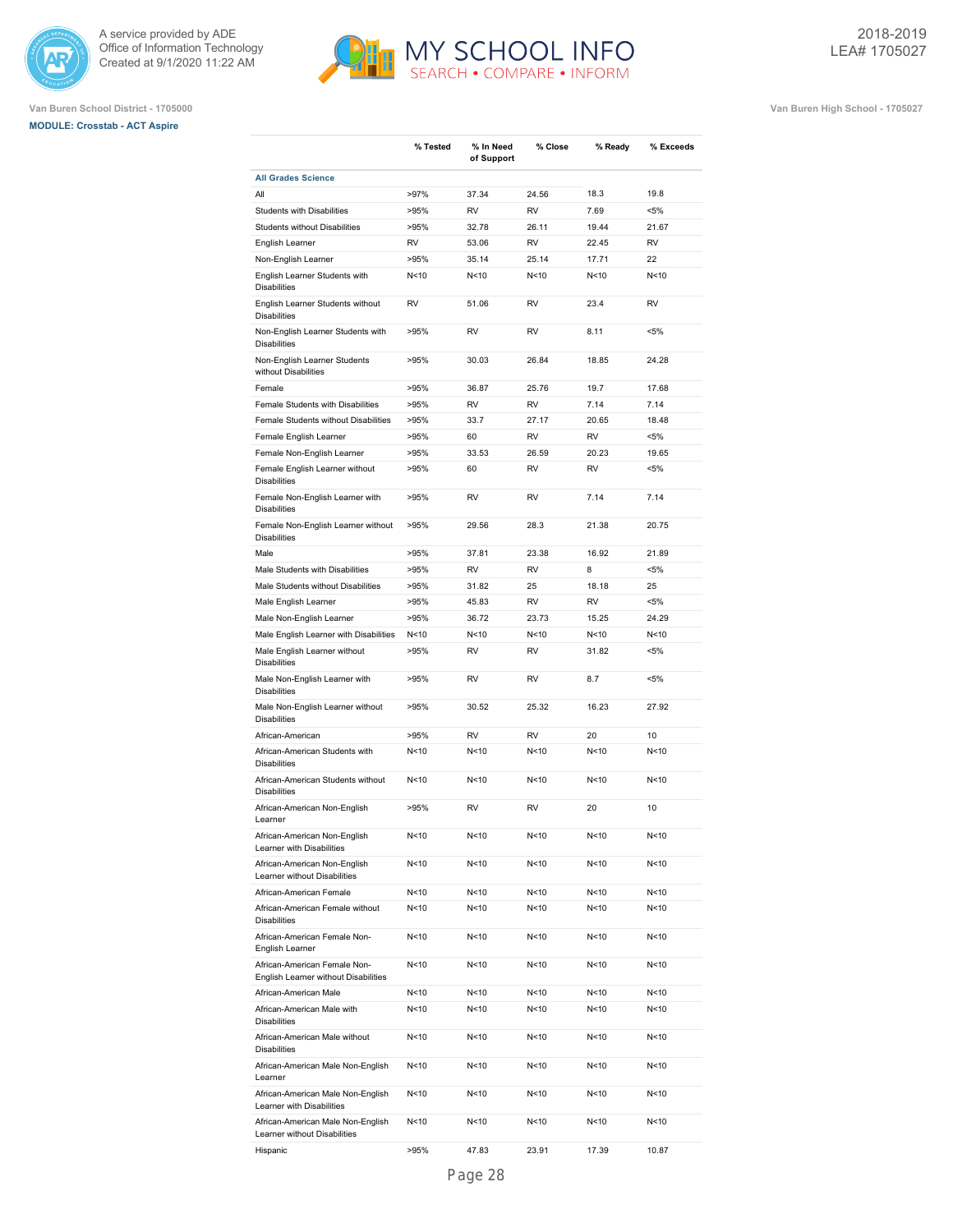



| Hispanic Students with Disabilities                                          | >95%            | RV          | <b>RV</b> | 10              | $< 5\%$   |
|------------------------------------------------------------------------------|-----------------|-------------|-----------|-----------------|-----------|
| Hispanic Students without Disabilities                                       | >95%            | 42.68       | 26.83     | 18.29           | 12.2      |
| Hispanic English Learner                                                     | >95%            | 59.52       | <b>RV</b> | <b>RV</b>       | $< 5\%$   |
| Hispanic Non-English Learner                                                 | >95%            | 38          | 28        | <b>RV</b>       | RV        |
| Hispanic English Learner with<br><b>Disabilities</b>                         | N<10            | N<10        | N < 10    | N <sub>10</sub> | N<10      |
| Hispanic English Learner without<br><b>Disabilities</b>                      | >95%            | 57.5        | RV        | RV              | $< 5\%$   |
| Hispanic Non-English Learner with<br><b>Disabilities</b>                     | N<10            | N < 10      | N < 10    | N < 10          | N<10      |
| Hispanic Non-English Learner without<br><b>Disabilities</b>                  | >95%            | 28.57       | 33.33     | RV              | <b>RV</b> |
| Hispanic Female                                                              | >95%            | 50          | 26.09     | RV              | <b>RV</b> |
| Hispanic Female with Disabilities                                            | N<10            | N<10        | N < 10    | N < 10          | N<10      |
| Hispanic Female without Disabilities                                         | >95%            | 48.84       | 27.91     | <b>RV</b>       | <b>RV</b> |
| Hispanic Female English Learner                                              | >95%            | RV          | RV        | 13.64           | $< 5\%$   |
| Hispanic Female Non-English<br>Learner                                       | >95%            | RV          | RV        | 20.83           | 12.5      |
| Hispanic Female English Learner<br>without Disabilities                      | >95%            | <b>RV</b>   | <b>RV</b> | 13.64           | $< 5\%$   |
| Hispanic Female Non-English<br>Learner with Disabilities                     | N<10            | N<10        | N < 10    | N < 10          | N<10      |
| Hispanic Female Non-English<br>Learner without Disabilities                  | >95%            | RV          | <b>RV</b> | 19.05           | 14.29     |
| <b>Hispanic Male</b>                                                         | >95%            | 45.65       | 21.74     | RV              | <b>RV</b> |
| Hispanic Male with Disabilities                                              | N <sub>10</sub> | N < 10      | N < 10    | N<10            | N<10      |
| Hispanic Male without Disabilities                                           | >95%            | 35.9        | 25.64     | RV              | <b>RV</b> |
|                                                                              |                 |             | <b>RV</b> | RV              | 5         |
| Hispanic Male English Learner                                                | >95%            | 50<br>42.31 | <b>RV</b> | <b>RV</b>       | 23.08     |
| Hispanic Male Non-English Learner<br>Hispanic Male English Learner with      | >95%<br>N<10    | N<10        | N < 10    | N<10            | N<10      |
| <b>Disabilities</b><br>Hispanic Male English Learner<br>without Disabilities | >95%            | RV          | RV        | 27.78           | 5.56      |
| Hispanic Male Non-English Learner<br>with Disabilities                       | N<10            | N < 10      | N < 10    | N < 10          | N<10      |
| Hispanic Male Non-English Learner<br>without Disabilities                    | >95%            | RV          | <b>RV</b> | 14.29           | 28.57     |
| Caucasian                                                                    | >95%            | 32.81       | 24.9      | 17.79           | 24.51     |
| Caucasian Students with Disabilities                                         | >95%            | RV          | <b>RV</b> | 8.33            | $< 5\%$   |
| Caucasian Students without                                                   | >95%            | 28.38       | 26.2      | 18.78           | 26.64     |
| <b>Disabilities</b>                                                          |                 |             |           |                 |           |
| Caucasian English Learner                                                    | N<10            | N < 10      | N < 10    | N < 10          | N<10      |
| Caucasian Non-English Learner                                                | >95%            | 32.94       | 24.6      | 17.86           | 24.6      |
| Caucasian English Learner without<br><b>Disabilities</b>                     | N <sub>10</sub> | N<10        | N < 10    | N<10            | N<10      |
| Caucasian Non-English Learner with<br>Disabilities                           | >95%            | RV          | <b>RV</b> | 8.33            | <5%       |
| Caucasian Non-English Learner<br>without Disabilities                        | >95%            | 28.51       | 25.88     | 18.86           | 26.75     |
| Caucasian Female                                                             | >95%            | 32.8        | 27.2      | 19.2            | 20.8      |
| Caucasian Female with Disabilities                                           | N<10            | N<10        | N<10      | N<10            | N<10      |
| Caucasian Female without Disabilities                                        | >95%            | 29.91       | 28.21     | 20.51           | 21.37     |
| Caucasian Female English Learner                                             | N<10            | N<10        | N<10      | N<10            | N<10      |
| Caucasian Female Non-English<br>Learner                                      | >95%            | 33.06       | 26.61     | 19.35           | 20.97     |
| Caucasian Female English Learner<br>without Disabilities                     | N<10            | N<10        | N<10      | N<10            | N<10      |
| Caucasian Female Non-English<br>Learner with Disabilities                    | N<10            | N<10        | N<10      | N <sub>10</sub> | N<10      |
| Caucasian Female Non-English<br>Learner without Disabilities                 | >95%            | 30.17       | 27.59     | 20.69           | 21.55     |
| Caucasian Male                                                               | >95%            | 32.81       | 22.66     | 16.41           | 28.13     |
| Caucasian Male with Disabilities                                             | >95%            | RV          | RV        | 12.5            | $< 5\%$   |
| Caucasian Male without Disabilities                                          | >95%            | 26.79       | 24.11     | 16.96           | 32.14     |
| Caucasian Male Non-English Learner                                           | >95%            | 32.81       | 22.66     | 16.41           | 28.13     |
| Caucasian Male Non-English Learner<br>with Disabilities                      | >95%            | RV          | RV        | 12.5            | <5%       |
| Caucasian Male Non-English Learner<br>without Disabilities                   | >95%            | 26.79       | 24.11     | 16.96           | 32.14     |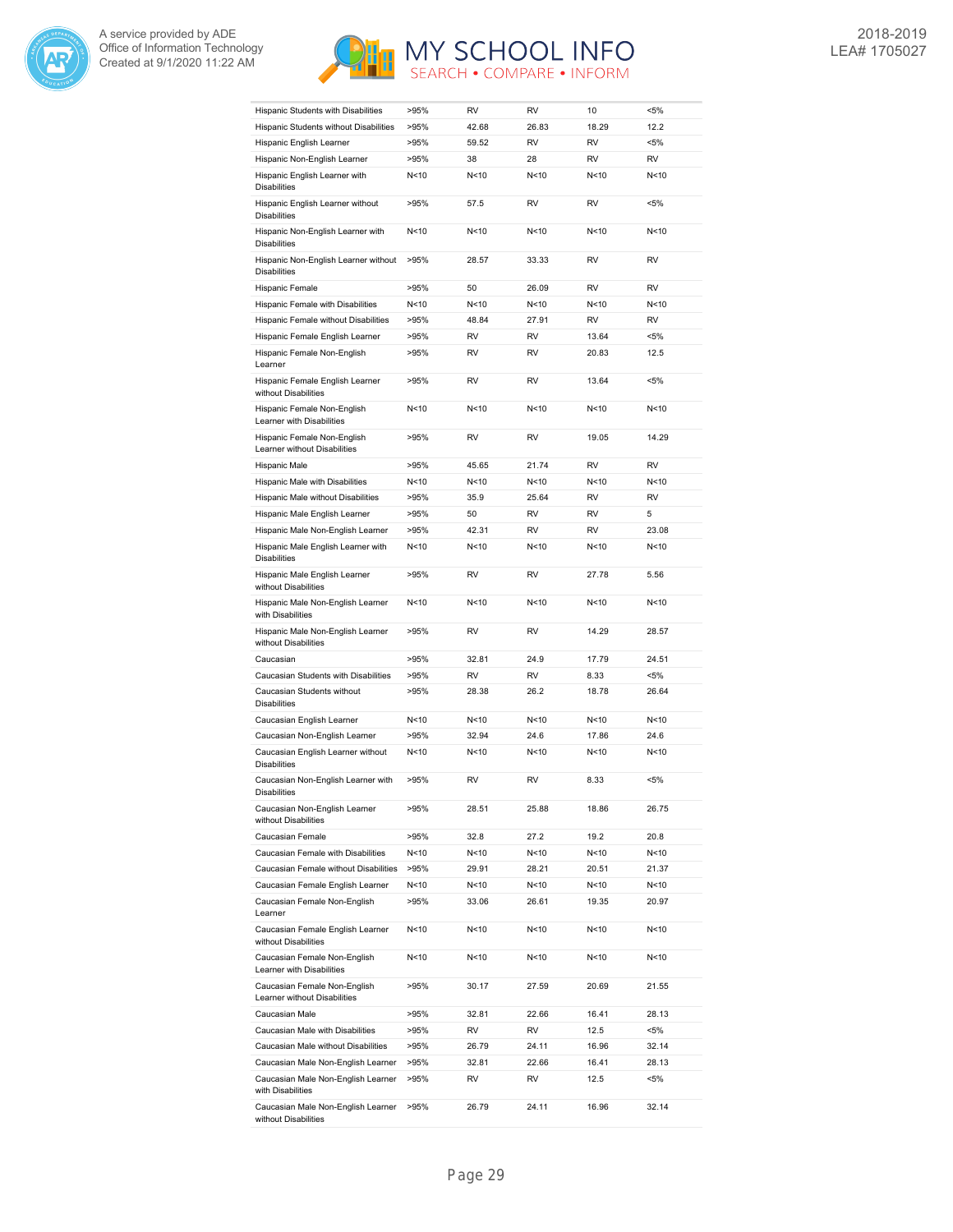



**MODULE: Crosstab - Graduation Rates**



| <b>Four Year Graduation Rates</b>                                |         |
|------------------------------------------------------------------|---------|
| All                                                              | 90.00 % |
| <b>Students with Disabilities</b>                                | 87.50 % |
| Students without Disabilities                                    | 90.25 % |
| English Learner                                                  | 94.12%  |
| Non-English Learner                                              | 89.66 % |
| English Learner Students without Disabilities                    | 94.12%  |
| Non-English Learner Students with Disabilities                   | 87.50 % |
| Non-English Learner Students without Disabilities                | 89.89%  |
| Female                                                           | 92.16 % |
| Female Students with Disabilities                                | 85.71 % |
| Female Students without Disabilities                             | 92.63%  |
| Female English Learner                                           | >95%    |
| Female Non-English Learner                                       | 91.53 % |
| Female English Learner without Disabilities                      | >95%    |
| Female Non-English Learner with Disabilities                     | 85.71 % |
| Female Non-English Learner without Disabilities                  | 92.00 % |
| Male                                                             | 88.14 % |
| Male Students with Disabilities                                  | 88.46 % |
| Male Students without Disabilities                               | 88.10%  |
| Male English Learner                                             | 89.47 % |
| Male Non-English Learner                                         | 88.02 % |
| Male English Learner without Disabilities                        | 89.47 % |
| Male Non-English Learner with Disabilities                       | 88.46 % |
| Male Non-English Learner without Disabilities                    | 87.96 % |
| African-American                                                 | 91.67%  |
| African-American Students with Disabilities                      | N<10    |
| African-American Students without Disabilities                   | N<10    |
| African-American Non-English Learner                             | 91.67%  |
| African-American Non-English Learner with Disabilities           | N < 10  |
| African-American Non-English Learner without Disabilities        | N<10    |
| African-American Female                                          | N<10    |
| African-American Female with Disabilities                        | N<10    |
| African-American Female without Disabilities                     | N<10    |
| African-American Female Non-English Learner                      | N<10    |
| African-American Female Non-English Learner with Disabilities    | N < 10  |
| African-American Female Non-English Learner without Disabilities | N < 10  |
| African-American Male                                            | N<10    |
| African-American Male with Disabilities                          | N<10    |
| African-American Male without Disabilities                       | N < 10  |
| African-American Male Non-English Learner                        | N < 10  |
| African-American Male Non-English Learner with Disabilities      | N < 10  |
| African-American Male Non-English Learner without Disabilities   | N<10    |
| Hispanic                                                         | >95%    |
| Hispanic Students with Disabilities                              | N<10    |
| Hispanic Students without Disabilities                           | >95%    |
| Hispanic English Learner                                         | 93.33 % |
| Hispanic Non-English Learner                                     | >95%    |
| Hispanic English Learner without Disabilities                    | 93.33 % |
| Hispanic Non-English Learner with Disabilities                   | N<10    |
| Hispanic Non-English Learner without Disabilities                | >95%    |
| Hispanic Female                                                  | >95%    |
| Hispanic Female with Disabilities                                | N<10    |
| Hispanic Female without Disabilities                             | >95%    |
| Hispanic Female English Learner                                  | >95%    |
| Hispanic Female Non-English Learner                              | >95%    |
| Hispanic Female English Learner without Disabilities             | >95%    |
| Hispanic Female Non-English Learner with Disabilities            | N<10    |
| Hispanic Female Non-English Learner without Disabilities         | >95%    |
| Hispanic Male                                                    | 92.86 % |
| Hispanic Male with Disabilities                                  | N<10    |
| Hispanic Male without Disabilities                               | 94.87 % |
|                                                                  |         |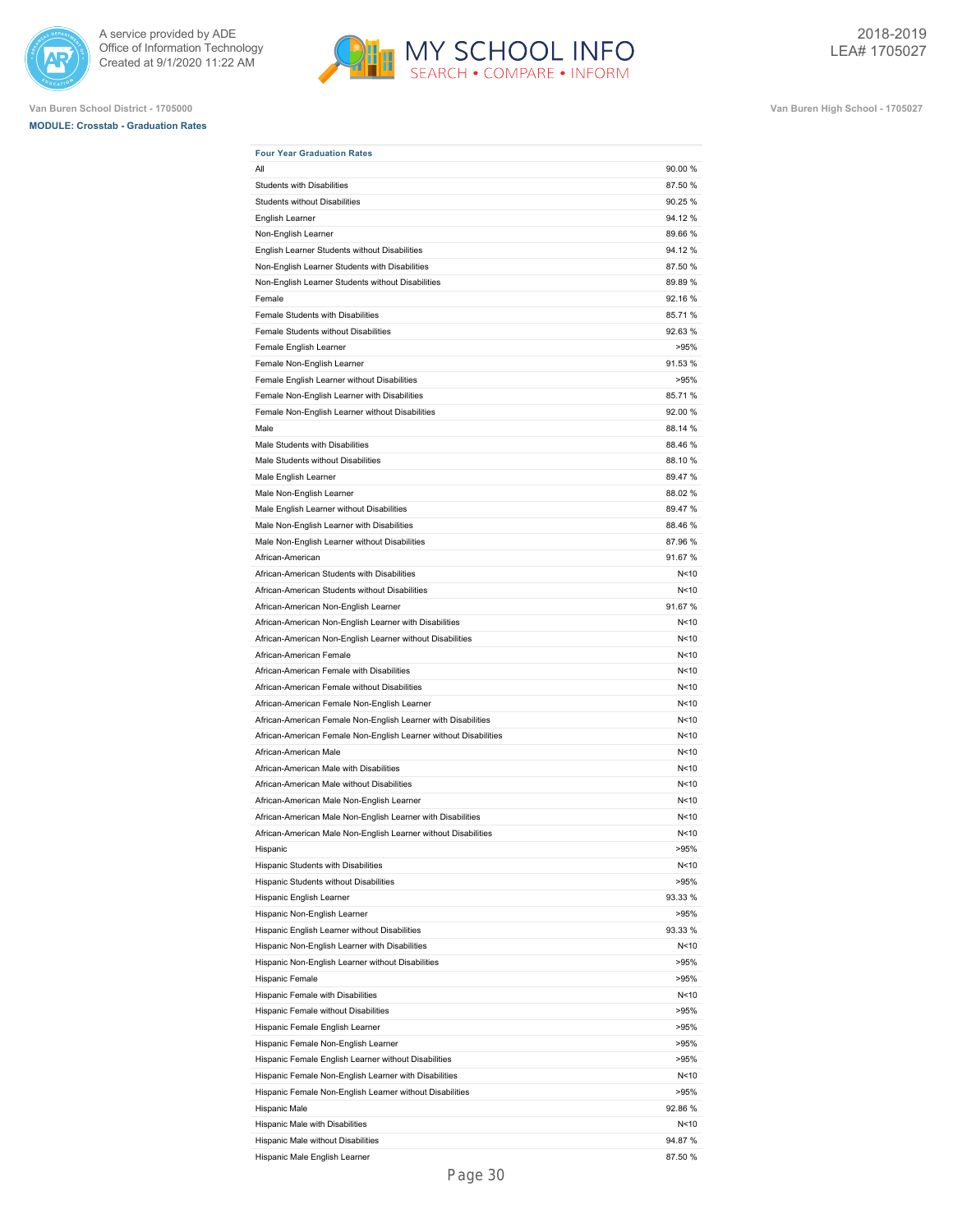



| Hispanic Male Non-English Learner                         | >95%    |
|-----------------------------------------------------------|---------|
| Hispanic Male English Learner without Disabilities        | 87.50 % |
| Hispanic Male Non-English Learner with Disabilities       | N<10    |
| Hispanic Male Non-English Learner without Disabilities    | >95%    |
| Caucasian                                                 | 88.35 % |
| Caucasian Students with Disabilities                      | 92.31 % |
| Caucasian Students without Disabilities                   | 87.99%  |
| Caucasian Non-English Learner                             | 88.35 % |
| Caucasian Non-English Learner with Disabilities           | 92.31 % |
| Caucasian Non-English Learner without Disabilities        | 87.99%  |
| Caucasian Female                                          | 91.16%  |
| Caucasian Female with Disabilities                        | N<10    |
| Caucasian Female without Disabilities                     | 91.43%  |
| Caucasian Female Non-English Learner                      | 91.16%  |
| Caucasian Female Non-English Learner with Disabilities    | N<10    |
| Caucasian Female Non-English Learner without Disabilities | 91.43%  |
| Caucasian Male                                            | 85.80 % |
| Caucasian Male with Disabilities                          | 94.74 % |
| Caucasian Male without Disabilities                       | 84.62%  |
| Caucasian Male Non-English Learner                        | 85.80 % |
| Caucasian Male Non-English Learner with Disabilities      | 94.74 % |
| Caucasian Male Non-English Learner without Disabilities   | 84.62%  |
|                                                           |         |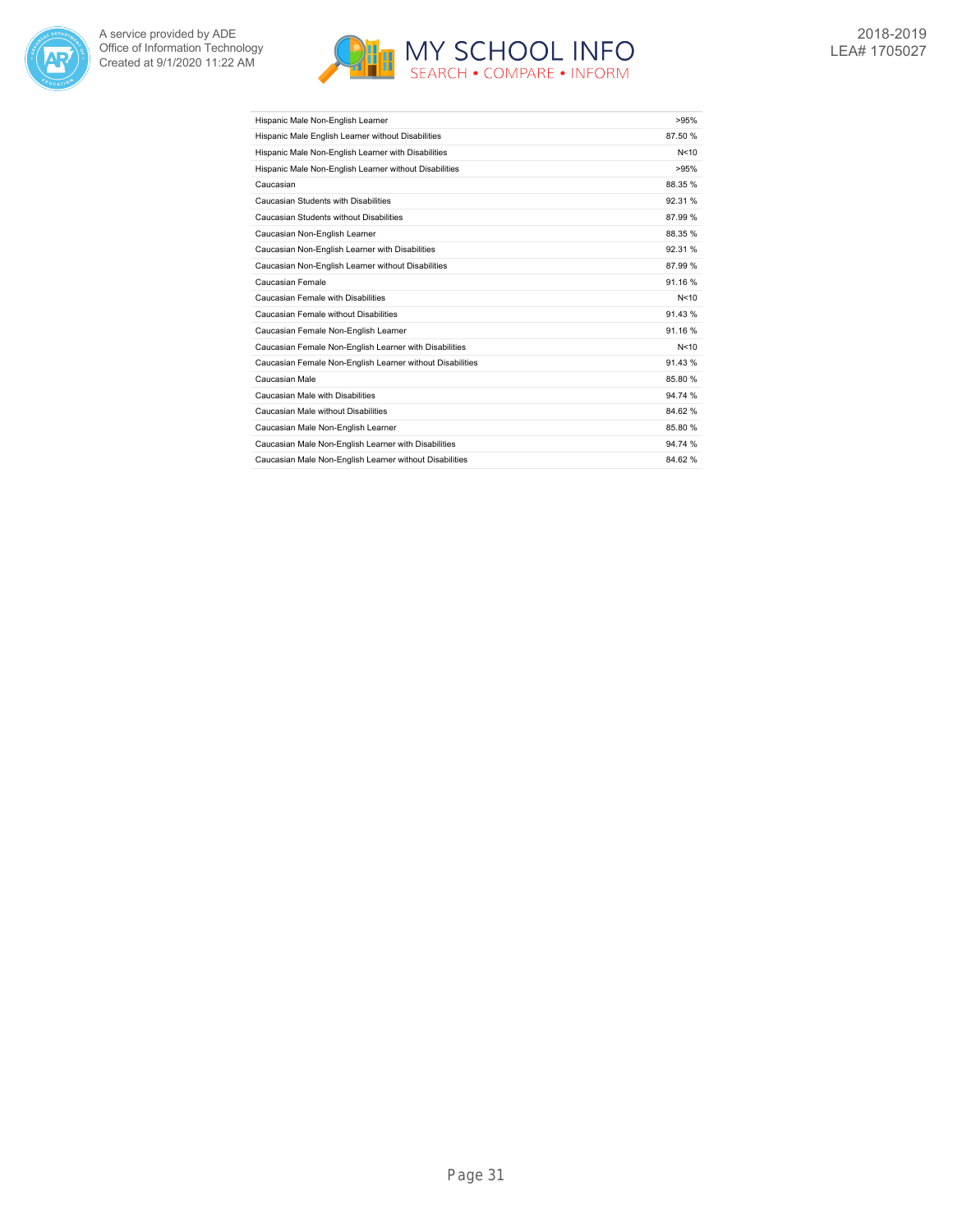



**Van Buren School District - 1705000 Van Buren High School - 1705027**

**MODULE: Crosstab - Graduation Rates**

| <b>Five Year Graduation Rates</b><br>All                         | 90.89 % |
|------------------------------------------------------------------|---------|
| <b>Students with Disabilities</b>                                | 85.19 % |
| <b>Students without Disabilities</b>                             | 91.71%  |
| English Learner                                                  | 94.12%  |
| Non-English Learner                                              | 90.61%  |
| English Learner Students with Disabilities                       | N<10    |
| English Learner Students without Disabilities                    | 93.55 % |
| Non-English Learner Students with Disabilities                   | 84.31 % |
| Non-English Learner Students without Disabilities                | 91.55 % |
| Female                                                           | 91.74 % |
| Female Students with Disabilities                                | 72.73 % |
| Female Students without Disabilities                             | 93.88 % |
| Female English Learner                                           | >95%    |
| Female Non-English Learner                                       | 91.18 % |
| Female English Learner without Disabilities                      | >95%    |
| Female Non-English Learner with Disabilities                     | 72.73 % |
| Female Non-English Learner without Disabilities                  | 93.41 % |
| Male                                                             | 90.00 % |
| Male Students with Disabilities                                  | 93.75 % |
| Male Students without Disabilities                               | 89.33 % |
|                                                                  |         |
| Male English Learner                                             | 90.00 % |
| Male Non-English Learner                                         | 90.00 % |
| Male English Learner with Disabilities                           | N < 10  |
| Male English Learner without Disabilities                        | 88.24 % |
| Male Non-English Learner with Disabilities                       | 93.10 % |
| Male Non-English Learner without Disabilities                    | 89.44 % |
| African-American                                                 | >95%    |
| African-American Students with Disabilities                      | N<10    |
| African-American Students without Disabilities                   | >95%    |
| African-American Non-English Learner                             | >95%    |
| African-American Non-English Learner with Disabilities           | N < 10  |
| African-American Non-English Learner without Disabilities        | >95%    |
| African-American Female                                          | N<10    |
| African-American Female with Disabilities                        | N < 10  |
| African-American Female without Disabilities                     | N < 10  |
| African-American Female Non-English Learner                      | N<10    |
| African-American Female Non-English Learner with Disabilities    | N<10    |
| African-American Female Non-English Learner without Disabilities | N<10    |
| African-American Male                                            | N<10    |
| African-American Male with Disabilities                          | N<10    |
| African-American Male without Disabilities                       | N<10    |
| African-American Male Non-English Learner                        | N<10    |
| African-American Male Non-English Learner with Disabilities      | N<10    |
| African-American Male Non-English Learner without Disabilities   | N<10    |
| Hispanic                                                         | 92.42 % |
| Hispanic Students with Disabilities                              | 81.82%  |
| Hispanic Students without Disabilities                           | 94.55 % |
| Hispanic English Learner                                         | 93.33 % |
| Hispanic Non-English Learner                                     | 91.67 % |
| Hispanic English Learner with Disabilities                       | N<10    |
| Hispanic English Learner without Disabilities                    | 92.59 % |
| Hispanic Non-English Learner with Disabilities                   | N<10    |
| Hispanic Non-English Learner without Disabilities                | >95%    |
| Hispanic Female                                                  | 93.55 % |
| Hispanic Female with Disabilities                                | N<10    |
| Hispanic Female without Disabilities                             | >95%    |
| Hispanic Female English Learner                                  | >95%    |
| Hispanic Female Non-English Learner                              | 89.47 % |
| Hispanic Female English Learner without Disabilities             | >95%    |
| Hispanic Female Non-English Learner with Disabilities            | N<10    |
| Hispanic Female Non-English Learner without Disabilities         | 93.33 % |
| Hispanic Male                                                    | 91.43%  |
|                                                                  |         |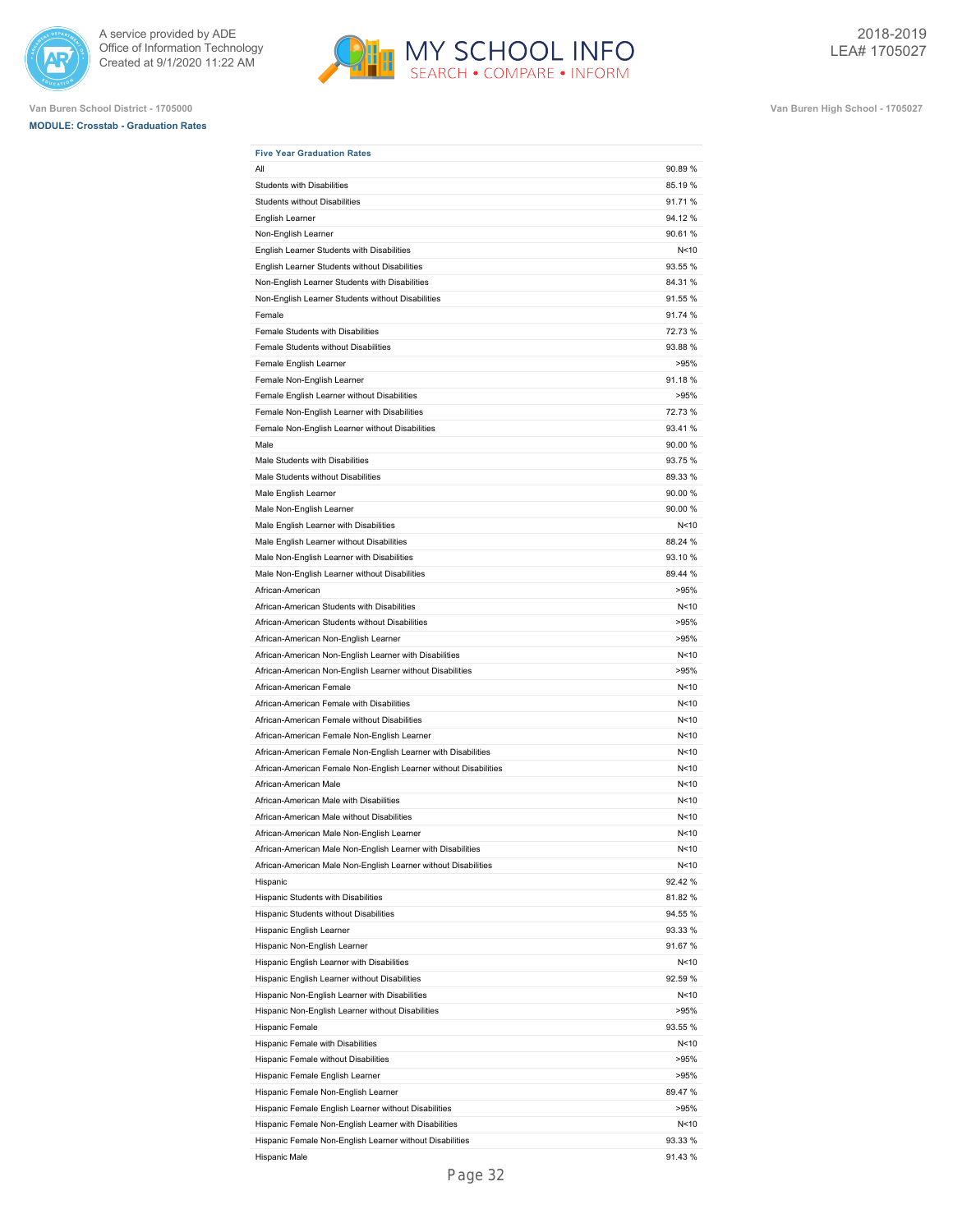



| Hispanic Male with Disabilities                           | N < 10  |
|-----------------------------------------------------------|---------|
| Hispanic Male without Disabilities                        | 92.86 % |
| Hispanic Male English Learner                             | 88.89 % |
| Hispanic Male Non-English Learner                         | 94.12 % |
| Hispanic Male English Learner with Disabilities           | N<10    |
| Hispanic Male English Learner without Disabilities        | 86.67 % |
| Hispanic Male Non-English Learner with Disabilities       | N<10    |
| Hispanic Male Non-English Learner without Disabilities    | >95%    |
| Caucasian                                                 | 89.58 % |
| Caucasian Students with Disabilities                      | 88.57 % |
| Caucasian Students without Disabilities                   | 89.71 % |
| Caucasian Non-English Learner                             | 89.58 % |
| Caucasian Non-English Learner with Disabilities           | 88.57 % |
| Caucasian Non-English Learner without Disabilities        | 89.71 % |
| Caucasian Female                                          | 90.32 % |
| Caucasian Female with Disabilities                        | 71.43 % |
| Caucasian Female without Disabilities                     | 92.20%  |
| Caucasian Female Non-English Learner                      | 90.32 % |
| Caucasian Female Non-English Learner with Disabilities    | 71.43 % |
| Caucasian Female Non-English Learner without Disabilities | 92.20%  |
| Caucasian Male                                            | 88.82 % |
| Caucasian Male with Disabilities                          | >95%    |
| Caucasian Male without Disabilities                       | 87.02 % |
| Caucasian Male Non-English Learner                        | 88.82 % |
| Caucasian Male Non-English Learner with Disabilities      | >95%    |
| Caucasian Male Non-English Learner without Disabilities   | 87.02%  |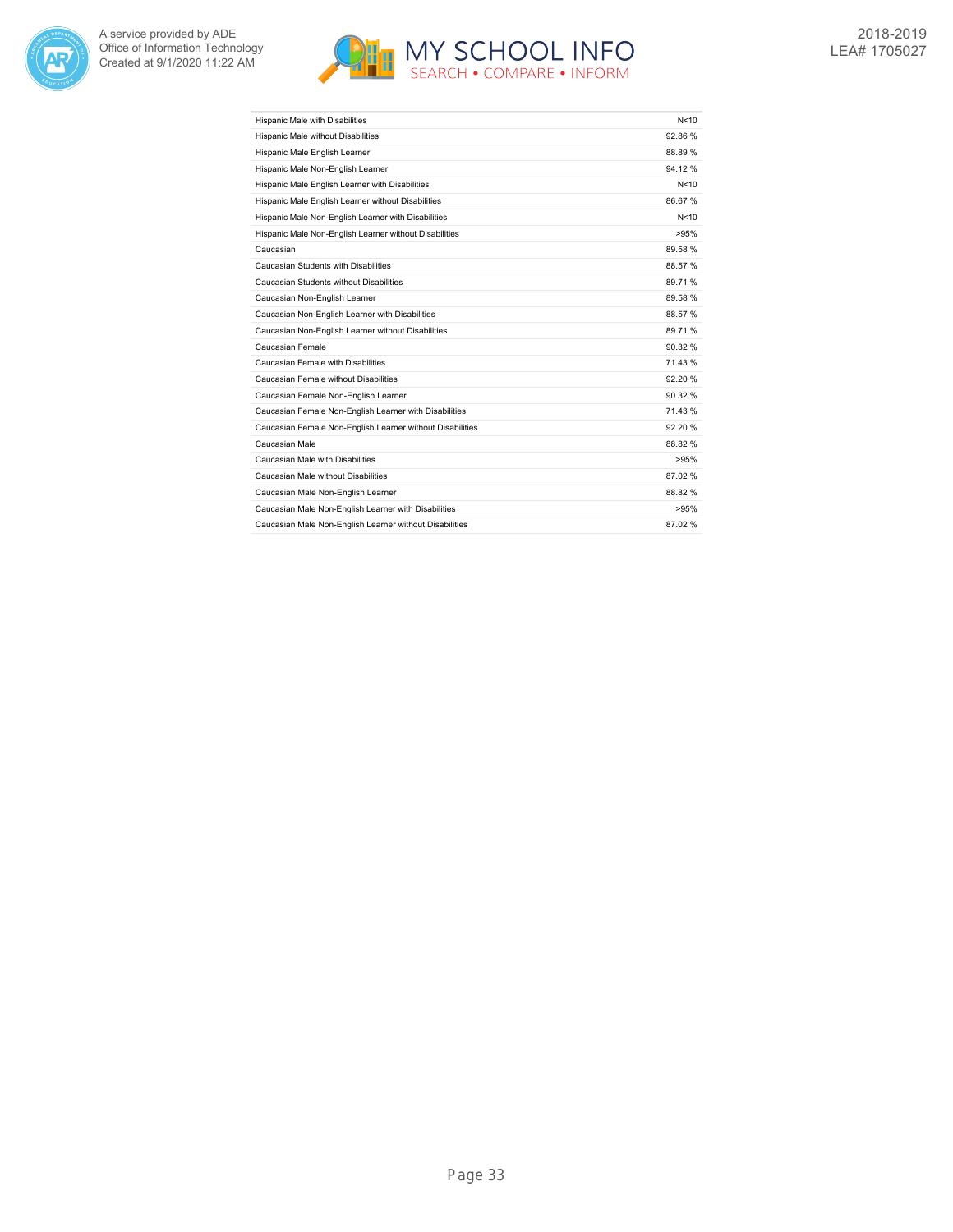



|                                                                            | <b>Mean Math</b><br><b>VAS</b> | Mean ELA<br>VAS | Mean<br>Content<br>VAS | Mean<br>Science<br><b>VAS</b> | Mean ELP<br>VAS | Mean<br>Content<br>w/ELP VAS |
|----------------------------------------------------------------------------|--------------------------------|-----------------|------------------------|-------------------------------|-----------------|------------------------------|
| Grade 10                                                                   |                                |                 |                        |                               |                 |                              |
| All                                                                        | 80.15                          | 78.83           | 79.49                  | 80.63                         | 95.38           | 80.46                        |
| Students with Disabilities                                                 | 76.77                          | 79.62           | 78.2                   | 82.04                         | N<10            | $\overline{a}$               |
| Students without Disabilities                                              | 80.5                           | 78.75           | 79.62                  | 80.49                         | 95.38           | 80.68                        |
| English Learner                                                            | 82.34                          | 80.59           | 81.46                  | 80.33                         | 95.38           | 88.42                        |
| Non-English Learner                                                        | 80                             | 78.71           | 79.35                  | 80.65                         | N < 10          | $\overline{a}$               |
| English Learner Students without Disabilities                              | 82.34                          | 80.59           | 81.46                  | 80.33                         | 95.38           | 88.42                        |
| Non-English Learner Students with Disabilities                             | 76.77                          | 79.62           | 78.2                   | 82.04                         | N <sub>10</sub> | ---                          |
| Non-English Learner Students without Disabilities                          | 80.36                          | 78.6            | 79.48                  | 80.5                          | N < 10          | $\overline{a}$               |
| Female                                                                     | 81.19                          | 79.79           | 80.49                  | 80.94                         | 95.7            | 81.49                        |
| Female Students with Disabilities                                          | 78.13                          | 84.1            | 81.12                  | 84.11                         | N<10            | $\overline{a}$               |
| Female Students without Disabilities                                       | 81.4                           | 79.49           | 80.45                  | 80.72                         | 95.7            | 81.51                        |
| Female English Learner                                                     | 83.61                          | 82.69           | 83.15                  | 74.44                         | 95.7            | 89.42                        |
| Female Non-English Learner                                                 | 81.01                          | 79.57           | 80.29                  | 81.44                         | N<10            | ---                          |
| Female English Learner without Disabilities                                | 83.61                          | 82.69           | 83.15                  | 74.44                         | 95.7            | 89.42                        |
| Female Non-English Learner with Disabilities                               | 78.13                          | 84.1            | 81.12                  | 84.11                         | N < 10          | ---                          |
| Female Non-English Learner without Disabilities                            | 81.23                          | 79.23           | 80.23                  | 81.24                         | N<10            | ---                          |
| Male                                                                       | 79.18                          | 77.93           | 78.55                  | 80.34                         | 95.03           | 79.5                         |
| Male Students with Disabilities                                            | 76.09                          | 77.38           | 76.73                  | 80.96                         | N<10            | ---                          |
| Male Students without Disabilities                                         | 79.6                           | 78.01           | 78.81                  | 80.26                         | 95.03           | 79.85                        |
| Male English Learner                                                       | 80.96                          | 78.32           | 79.64                  | 86.71                         | 95.03           | 87.33                        |
| Male Non-English Learner                                                   | 79.06                          | 77.91           | 78.48                  | 79.93                         | N <sub>10</sub> | $\overline{a}$               |
| Male English Learner without Disabilities                                  | 80.96                          | 78.32           | 79.64                  | 86.71                         | 95.03           | 87.33                        |
| Male Non-English Learner with Disabilities                                 | 76.09                          | 77.38           | 76.73                  | 80.96                         | N < 10          | $---$                        |
| Male Non-English Learner without Disabilities                              | 79.5                           | 77.99           | 78.74                  | 79.78                         | N<10            | ---                          |
| African-American                                                           | 82.13                          | 75.94           | 79.03                  | 81.31                         | N<10            | ---                          |
| African-American Students with Disabilities                                | N<10                           | N < 10          | N <sub>10</sub>        | N<10                          | N<10            | $\overline{a}$               |
| African-American Students without Disabilities                             | N<10                           | N < 10          | N < 10                 | N<10                          | N < 10          | $\overline{a}$               |
| African-American Non-English Learner                                       | 82.13                          | 75.94           | 79.03                  | 81.31                         | N<10            | $\overline{a}$               |
| African-American Non-English Learner with Disabilities                     | N<10                           | N < 10          | N < 10                 | N<10                          | N<10            | ---                          |
| African-American Non-English Learner without Disabilities                  | N<10                           | N <sub>10</sub> | N < 10                 | N<10                          | N < 10          | ---                          |
| African-American Female                                                    | N<10                           | N <sub>10</sub> | N < 10                 | N<10                          | N<10            | ---                          |
| African-American Female without Disabilities                               | N<10                           | N < 10          | N < 10                 | N <sub>10</sub>               | N < 10          | ---                          |
| African-American Female Non-English Learner                                | N<10                           | N<10            | N<10                   | N<10                          | N<10            | ---                          |
| African-American Female Non-English Learner without<br><b>Disabilities</b> | N<10                           | N<10            | N<10                   | N<10                          | N<10            | $\overline{a}$               |
| African-American Male                                                      | N<10                           | N<10            | N < 10                 | N<10                          | N < 10          | $\overline{a}$               |
| African-American Male with Disabilities                                    | N<10                           | N<10            | N<10                   | N<10                          | N<10            | ---                          |
| African-American Male without Disabilities                                 | N<10                           | N<10            | N<10                   | N<10                          | N<10            | ---                          |
| African-American Male Non-English Learner                                  | N<10                           | N<10            | N<10                   | N<10                          | N<10            | ---                          |
| African-American Male Non-English Learner with Disabilities                | N<10                           | N<10            | N<10                   | N<10                          | N<10            | ---                          |
| African-American Male Non-English Learner without<br><b>Disabilities</b>   | N<10                           | N<10            | N <sub>10</sub>        | N <sub>10</sub>               | N <sub>10</sub> | ---                          |
| Hispanic                                                                   | 79.55                          | 80.15           | 79.85                  | 80.2                          | 96.26           | 83.11                        |
| Hispanic Students with Disabilities                                        | N <sub>10</sub>                | N <sub>10</sub> | N<10                   | N<10                          | N < 10          | ---                          |
| Hispanic Students without Disabilities                                     | 80.01                          | 80.33           | 80.17                  | 80.19                         | 96.26           | 83.64                        |
| Hispanic English Learner                                                   | 80.83                          | 81.47           | 81.15                  | 78.71                         | 96.26           | 88.7                         |
| Hispanic Non-English Learner                                               | 79.13                          | 79.72           | 79.43                  | 80.69                         | N < 10          | ---                          |
| Hispanic English Learner without Disabilities                              | 80.83                          | 81.47           | 81.15                  | 78.71                         | 96.26           | 88.7                         |
| Hispanic Non-English Learner with Disabilities                             | N <sub>10</sub>                | N<10            | N <sub>10</sub>        | N<10                          | N < 10          | ---                          |
| Hispanic Non-English Learner without Disabilities                          | 79.69                          | 79.9            | 79.8                   | 80.75                         | N < 10          | $\overline{a}$               |
| Hispanic Female                                                            | 81.19                          | 82.27           | 81.73                  | 79.75                         | 95.7            | 84.92                        |
| Hispanic Female with Disabilities                                          | N<10                           | N<10            | N < 10                 | N<10                          | N <sub>10</sub> | ---                          |
| Hispanic Female without Disabilities                                       | 81.49                          | 81.82           | 81.66                  | 79.42                         | 95.7            | 85.04                        |
| Hispanic Female English Learner                                            | 83.61                          | 82.69           | 83.15                  | 74.44                         | 95.7            | 89.42                        |
| Hispanic Female Non-English Learner                                        | 80.18                          | 82.09           | 81.14                  | 81.98                         | N <sub>10</sub> | ---                          |
| Hispanic Female English Learner without Disabilities                       | 83.61                          | 82.69           | 83.15                  | 74.44                         | 95.7            | 89.42                        |
| Hispanic Female Non-English Learner with Disabilities                      | N<10                           | N<10            | N<10                   | N <sub>10</sub>               | N<10            | ---                          |
| Hispanic Female Non-English Learner without Disabilities                   | 80.51                          | 81.42           | 80.97                  | 81.73                         | N <sub>10</sub> | ---                          |
| Hispanic Male                                                              | 77.95                          | 78.09           | 78.02                  | 80.64                         | N < 10          | 81.19                        |
| Hispanic Male with Disabilities                                            | N <sub>10</sub>                | N <sub>10</sub> | N <sub>10</sub>        | N<10                          | N < 10          | ---                          |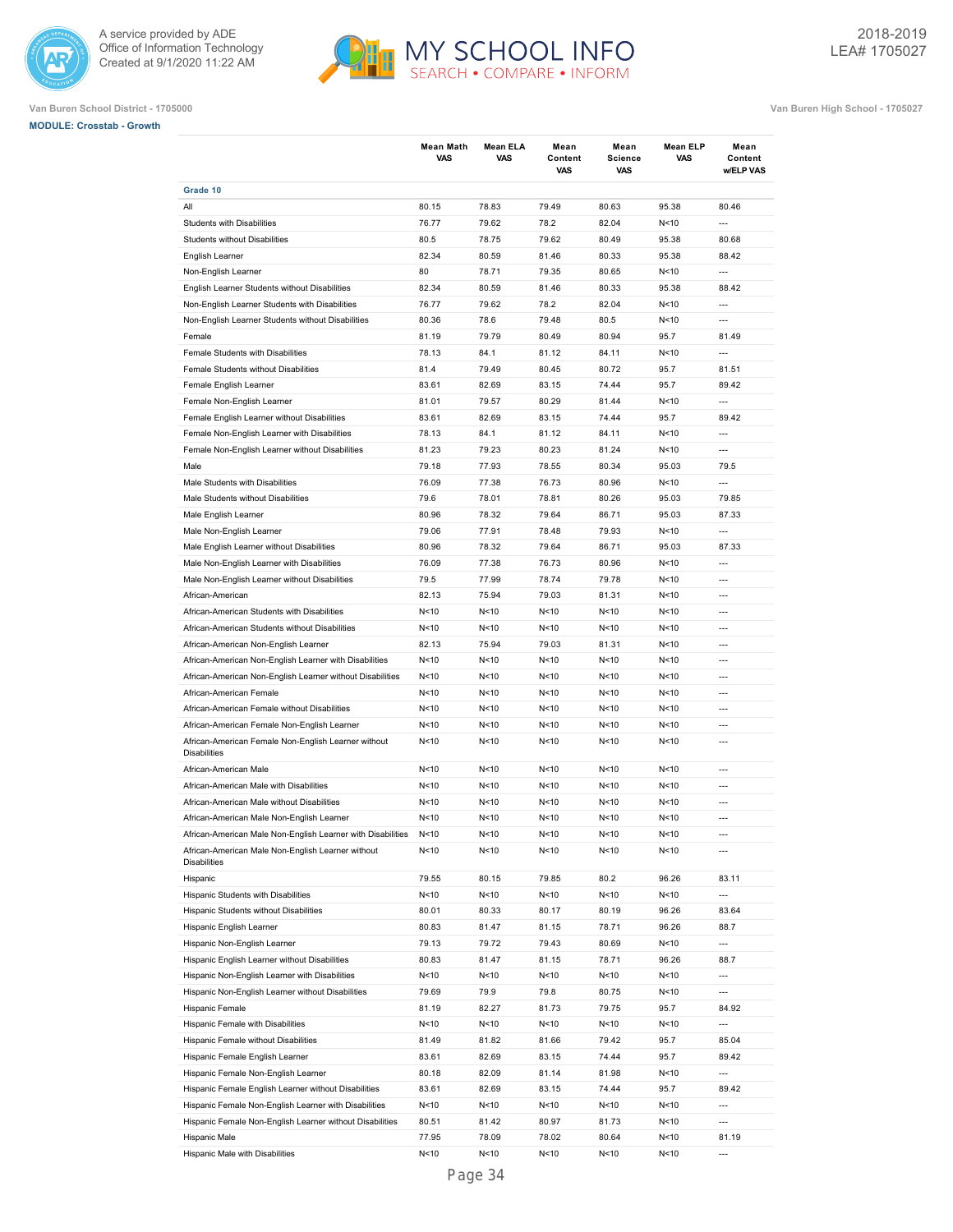



| Hispanic Male without Disabilities                        | 78.44           | 78.76           | 78.6            | 81    | N <sub>10</sub> | 82.07   |
|-----------------------------------------------------------|-----------------|-----------------|-----------------|-------|-----------------|---------|
| Hispanic Male English Learner                             | N<10            | N <sub>10</sub> | N<10            | N<10  | N<10            | 87.67   |
| Hispanic Male Non-English Learner                         | 78.23           | 77.68           | 77.96           | 79.59 | N <sub>10</sub> | $---$   |
| Hispanic Male English Learner without Disabilities        | N<10            | N < 10          | N<10            | N<10  | N <sub>10</sub> | 87.67   |
| Hispanic Male Non-English Learner with Disabilities       | N <sub>10</sub> | N <sub>10</sub> | N<10            | N<10  | N<10            | $---$   |
| Hispanic Male Non-English Learner without Disabilities    | 78.93           | 78.48           | 78.71           | 79.84 | N <sub>10</sub> | $---$   |
| Caucasian                                                 | 80.13           | 78.67           | 79.4            | 80.63 | N < 10          | $---$   |
| Caucasian Students with Disabilities                      | 77.48           | 79.5            | 78.49           | 82.5  | N <sub>10</sub> | $---$   |
| Caucasian Students without Disabilities                   | 80.41           | 78.58           | 79.5            | 80.45 | N<10            | $---$   |
| Caucasian Non-English Learner                             | 80.13           | 78.67           | 79.4            | 80.63 | N <sub>10</sub> | $---$   |
| Caucasian Non-English Learner with Disabilities           | 77.48           | 79.5            | 78.49           | 82.5  | N<10            | $---$   |
| Caucasian Non-English Learner without Disabilities        | 80.41           | 78.58           | 79.5            | 80.45 | N<10            | $---$   |
| Caucasian Female                                          | 81.14           | 79.06           | 80.1            | 81.08 | N<10            | $---$   |
| Caucasian Female with Disabilities                        | N<10            | N <sub>10</sub> | N <sub>10</sub> | N<10  | N<10            | $---$   |
| Caucasian Female without Disabilities                     | 81.34           | 78.91           | 80.13           | 80.97 | N<10            | $---$   |
| Caucasian Female Non-English Learner                      | 81.14           | 79.06           | 80.1            | 81.08 | N<10            | $---$   |
| Caucasian Female Non-English Learner with Disabilities    | N<10            | N<10            | N<10            | N<10  | N<10            | $---$   |
| Caucasian Female Non-English Learner without Disabilities | 81.34           | 78.91           | 80.13           | 80.97 | N < 10          | $---$   |
| Caucasian Male                                            | 79.2            | 78.31           | 78.75           | 80.22 | N <sub>10</sub> | $- - -$ |
| Caucasian Male with Disabilities                          | 77.25           | 78.67           | 77.96           | 82.36 | N <sub>10</sub> | $---$   |
| Caucasian Male without Disabilities                       | 79.48           | 78.25           | 78.87           | 79.93 | N <sub>10</sub> | $---$   |
| Caucasian Male Non-English Learner                        | 79.2            | 78.31           | 78.75           | 80.22 | N <sub>10</sub> | $---$   |
| Caucasian Male Non-English Learner with Disabilities      | 77.25           | 78.67           | 77.96           | 82.36 | N < 10          | $---$   |
| Caucasian Male Non-English Learner without Disabilities   | 79.48           | 78.25           | 78.87           | 79.93 | N <sub>10</sub> | $---$   |

|                                                                            | <b>Mean Math</b><br><b>VAS</b> | <b>Mean ELA</b><br>VAS | Mean<br>Content<br><b>VAS</b> | Mean<br><b>Science</b><br><b>VAS</b> | <b>Mean ELP</b><br><b>VAS</b> | Mean<br>Content<br><b>w/ELP VAS</b> |
|----------------------------------------------------------------------------|--------------------------------|------------------------|-------------------------------|--------------------------------------|-------------------------------|-------------------------------------|
| Grade 11                                                                   |                                |                        |                               |                                      |                               |                                     |
| All                                                                        | N <sub>10</sub>                | N <sub>10</sub>        | N <sub>10</sub>               | N <sub>10</sub>                      | 80.36                         | $---$                               |
| Students with Disabilities                                                 | ---                            | $\overline{a}$         | $\overline{a}$                | $\overline{a}$                       | ---                           | $\overline{a}$                      |
| <b>Students without Disabilities</b>                                       | N<10                           | N<10                   | N<10                          | N<10                                 | 80.36                         | $\overline{a}$                      |
| English Learner                                                            | N<10                           | N < 10                 | N<10                          | N<10                                 | 80.36                         | $\overline{a}$                      |
| Non-English Learner                                                        | ---                            | $\overline{a}$         | $\overline{a}$                | ---                                  | $\overline{a}$                | $\overline{a}$                      |
| English Learner Students without Disabilities                              | N <sub>10</sub>                | N <sub>10</sub>        | N <sub>10</sub>               | N <sub>10</sub>                      | 80.36                         | $\overline{a}$                      |
| Non-English Learner Students with Disabilities                             | $\overline{a}$                 | $\overline{a}$         | $\overline{a}$                | $\overline{a}$                       | $\overline{a}$                | $---$                               |
| Non-English Learner Students without Disabilities                          | $\overline{a}$                 | $\overline{a}$         | $\overline{a}$                | $\overline{a}$                       | $\overline{a}$                | $\overline{a}$                      |
| Female                                                                     | N<10                           | N<10                   | N < 10                        | N<10                                 | 78.49                         | $\overline{a}$                      |
| Female Students with Disabilities                                          | $\overline{a}$                 | $\overline{a}$         | $\overline{a}$                | $\overline{a}$                       | $\overline{a}$                | $\overline{a}$                      |
| Female Students without Disabilities                                       | N <sub>10</sub>                | N <sub>10</sub>        | N <sub>10</sub>               | N <sub>10</sub>                      | 78.49                         | $\overline{a}$                      |
| Female English Learner                                                     | N<10                           | N <sub>10</sub>        | N<10                          | N<10                                 | 78.49                         | $---$                               |
| Female Non-English Learner                                                 | $\overline{a}$                 | $\overline{a}$         | $\overline{a}$                | $\overline{a}$                       | $\overline{a}$                | $\overline{a}$                      |
| Female English Learner without Disabilities                                | N<10                           | N<10                   | N < 10                        | N<10                                 | 78.49                         | $\overline{a}$                      |
| Female Non-English Learner with Disabilities                               | ---                            | ---                    | ---                           | ---                                  | ---                           | ---                                 |
| Female Non-English Learner without Disabilities                            | ---                            | $\overline{a}$         | $\overline{a}$                | ---                                  | ---                           | ---                                 |
| Male                                                                       | N <sub>10</sub>                | N <sub>10</sub>        | N <sub>10</sub>               | N <sub>10</sub>                      | N <sub>10</sub>               | $---$                               |
| Male Students with Disabilities                                            | $\overline{a}$                 | $\overline{a}$         | $\overline{a}$                | $\overline{a}$                       | $\overline{a}$                | $\overline{a}$                      |
| Male Students without Disabilities                                         | N<10                           | N <sub>10</sub>        | N<10                          | N<10                                 | N < 10                        | $\overline{a}$                      |
| Male English Learner                                                       | N<10                           | N<10                   | N<10                          | N<10                                 | N <sub>10</sub>               | $\overline{a}$                      |
| Male Non-English Learner                                                   | $\overline{a}$                 | $\overline{a}$         | $\overline{a}$                | $\overline{a}$                       | $\overline{a}$                | $\overline{a}$                      |
| Male English Learner without Disabilities                                  | N <sub>10</sub>                | N <sub>10</sub>        | N <sub>10</sub>               | N <sub>10</sub>                      | N <sub>10</sub>               | $\overline{a}$                      |
| Male Non-English Learner with Disabilities                                 | $\overline{a}$                 | $\overline{a}$         | $---$                         | $\overline{a}$                       | $\overline{a}$                | $\overline{a}$                      |
| Male Non-English Learner without Disabilities                              | ---                            | ---                    | ---                           | ---                                  | ---                           | ---                                 |
| African-American                                                           | $\overline{a}$                 | ---                    | $\overline{a}$                | ---                                  | $\overline{a}$                | $\overline{a}$                      |
| African-American Students with Disabilities                                | $\overline{a}$                 | $---$                  | $\overline{a}$                | $\overline{a}$                       | $\overline{a}$                | $---$                               |
| African-American Students without Disabilities                             | $\overline{a}$                 | $---$                  | $---$                         | $\overline{a}$                       | $\overline{a}$                | $---$                               |
| African-American Non-English Learner                                       | $\overline{a}$                 | $\overline{a}$         | $---$                         | $\overline{a}$                       | $\overline{a}$                | $\overline{a}$                      |
| African-American Non-English Learner with Disabilities                     | ---                            | $\overline{a}$         | ---                           | ---                                  | $\overline{a}$                | $\overline{a}$                      |
| African-American Non-English Learner without Disabilities                  | ---                            | ---                    | $\overline{a}$                | ---                                  | $\overline{a}$                | $\overline{a}$                      |
| African-American Female                                                    | $\overline{a}$                 | ---                    | ---                           | ---                                  | $\overline{a}$                | $\overline{a}$                      |
| African-American Female without Disabilities                               | $\overline{a}$                 | ---                    | $\overline{a}$                | $\overline{a}$                       | $\overline{a}$                | $---$                               |
| African-American Female Non-English Learner                                | $\overline{a}$                 | $\overline{a}$         | $\overline{a}$                | $\overline{a}$                       | $\overline{a}$                | $\overline{a}$                      |
| African-American Female Non-English Learner without<br><b>Disabilities</b> | $\overline{a}$                 | ---                    | ---                           | ---                                  | ---                           | ---                                 |
| African-American Male                                                      | $\overline{a}$                 | ---                    | $\overline{a}$                | $\overline{a}$                       | $\overline{a}$                | $---$                               |
| African-American Male with Disabilities                                    | ---                            | $\overline{a}$         | ---                           | ---                                  | ---                           | ---                                 |
| African-American Male without Disabilities                                 | $\overline{a}$                 | $\overline{a}$         | $\overline{a}$                | $\overline{a}$                       | $\overline{a}$                | $\overline{a}$                      |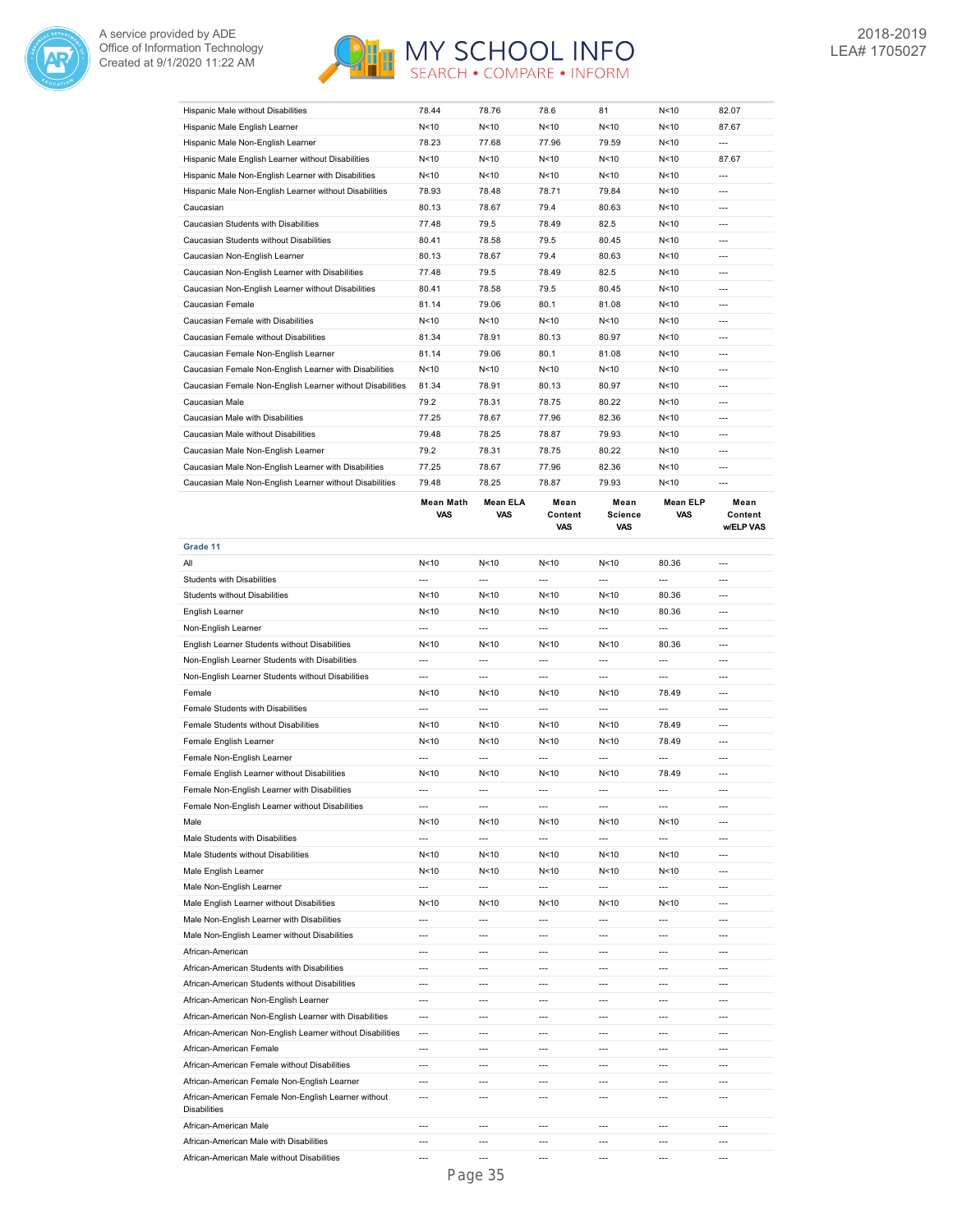



| African-American Male Non-English Learner                                |                          |                          |                          |                 |                          |                |
|--------------------------------------------------------------------------|--------------------------|--------------------------|--------------------------|-----------------|--------------------------|----------------|
| African-American Male Non-English Learner with Disabilities              | $\overline{a}$           | $---$                    | $\overline{a}$           | $\overline{a}$  | $\overline{a}$           | ---            |
| African-American Male Non-English Learner without<br><b>Disabilities</b> | $\overline{a}$           | $\overline{a}$           | $\overline{a}$           | $\overline{a}$  | $\overline{a}$           | $\overline{a}$ |
| Hispanic                                                                 | N <sub>10</sub>          | N <sub>10</sub>          | N <sub>10</sub>          | N <sub>10</sub> | 80.36                    | $\overline{a}$ |
| Hispanic Students with Disabilities                                      | $\overline{a}$           | $\overline{a}$           | $\overline{a}$           | $\overline{a}$  | $\overline{a}$           | ---            |
| Hispanic Students without Disabilities                                   | N<10                     | N<10                     | N < 10                   | N<10            | 80.36                    | ---            |
| Hispanic English Learner                                                 | N<10                     | N<10                     | N<10                     | N<10            | 80.36                    | ---            |
| Hispanic Non-English Learner                                             | $\overline{a}$           | $\overline{a}$           | $\overline{a}$           | $\overline{a}$  | $\overline{\phantom{a}}$ | $\overline{a}$ |
| Hispanic English Learner without Disabilities                            | N<10                     | N<10                     | N < 10                   | N<10            | 80.36                    | ---            |
| Hispanic Non-English Learner with Disabilities                           | $\overline{a}$           | $\overline{a}$           | $\overline{a}$           | $\overline{a}$  | $\overline{a}$           | ---            |
| Hispanic Non-English Learner without Disabilities                        | $\overline{a}$           | $\overline{a}$           | $\overline{a}$           | $\overline{a}$  | $\overline{a}$           | ---            |
| Hispanic Female                                                          | N<10                     | N <sub>10</sub>          | N <sub>10</sub>          | N <sub>10</sub> | 78.49                    | $\overline{a}$ |
| Hispanic Female with Disabilities                                        | $\overline{a}$           | $\overline{a}$           | $\overline{a}$           | $\overline{a}$  | $\overline{a}$           | $\overline{a}$ |
| Hispanic Female without Disabilities                                     | N<10                     | N<10                     | N<10                     | N<10            | 78.49                    | $\overline{a}$ |
| Hispanic Female English Learner                                          | N<10                     | N<10                     | N<10                     | N<10            | 78.49                    | $\overline{a}$ |
| Hispanic Female Non-English Learner                                      | $\overline{a}$           | ---                      | $\overline{a}$           | ---             | ---                      | ---            |
| Hispanic Female English Learner without Disabilities                     | N <sub>10</sub>          | N <sub>10</sub>          | N <sub>10</sub>          | N <sub>10</sub> | 78.49                    | ---            |
| Hispanic Female Non-English Learner with Disabilities                    | $\overline{a}$           | $\overline{a}$           | $\overline{a}$           | $\overline{a}$  | $\overline{a}$           | ---            |
| Hispanic Female Non-English Learner without Disabilities                 | $\overline{a}$           | $\overline{a}$           | $\overline{a}$           | $\overline{a}$  | $\overline{a}$           | ---            |
| Hispanic Male                                                            | N<10                     | N <sub>10</sub>          | N<10                     | N < 10          | N < 10                   | ---            |
| Hispanic Male with Disabilities                                          | $\overline{\phantom{a}}$ | $\overline{\phantom{a}}$ | $\overline{a}$           | ---             | $\overline{\phantom{a}}$ | ---            |
| Hispanic Male without Disabilities                                       | N<10                     | N<10                     | N<10                     | N<10            | N<10                     | $---$          |
| Hispanic Male English Learner                                            | N<10                     | N<10                     | N < 10                   | N<10            | N < 10                   | ---            |
| Hispanic Male Non-English Learner                                        | $\overline{a}$           | $\overline{a}$           | $\overline{a}$           | $\overline{a}$  | $\overline{a}$           | $\overline{a}$ |
| Hispanic Male English Learner without Disabilities                       | N<10                     | N<10                     | N<10                     | N<10            | N < 10                   | $\overline{a}$ |
| Hispanic Male Non-English Learner with Disabilities                      | $\overline{a}$           | $\overline{a}$           | $\overline{a}$           | $\overline{a}$  | $\overline{a}$           | ---            |
| Hispanic Male Non-English Learner without Disabilities                   | $\overline{a}$           | $\overline{a}$           | $\overline{a}$           | $\overline{a}$  | $\overline{a}$           | $\overline{a}$ |
| Caucasian                                                                | $\overline{a}$           | $\overline{a}$           | $\overline{a}$           | $\overline{a}$  | $\overline{a}$           | $\overline{a}$ |
| Caucasian Students with Disabilities                                     | $\overline{a}$           | $\overline{a}$           | $\overline{a}$           | $\overline{a}$  | $\overline{a}$           | $\overline{a}$ |
| Caucasian Students without Disabilities                                  | ---                      | $\overline{a}$           | $\overline{a}$           | $\overline{a}$  | $\overline{\phantom{a}}$ | ---            |
| Caucasian Non-English Learner                                            | ---                      | ---                      | ---                      | $\overline{a}$  | $\overline{a}$           | ---            |
| Caucasian Non-English Learner with Disabilities                          | $\overline{a}$           | $\overline{a}$           | $---$                    | $\overline{a}$  | $\overline{a}$           | $\overline{a}$ |
| Caucasian Non-English Learner without Disabilities                       | $\overline{a}$           | $\overline{a}$           | $\overline{a}$           | $\overline{a}$  | $\overline{a}$           | ---            |
| Caucasian Female                                                         | $\overline{a}$           | $---$                    | $\overline{a}$           | $\overline{a}$  | $\overline{a}$           | ---            |
| Caucasian Female with Disabilities                                       | ---                      | ---                      | ---                      | ---             | $\overline{\phantom{a}}$ | ---            |
| Caucasian Female without Disabilities                                    | ---                      | ---                      | $\overline{\phantom{a}}$ | ---             | $\overline{a}$           | ---            |
| Caucasian Female Non-English Learner                                     | $\overline{a}$           | $\overline{a}$           | $\overline{a}$           | $\overline{a}$  | $\overline{a}$           | $\overline{a}$ |
| Caucasian Female Non-English Learner with Disabilities                   | $\overline{a}$           | $\overline{a}$           | $\overline{a}$           | $\overline{a}$  | $\overline{a}$           | ---            |
| Caucasian Female Non-English Learner without Disabilities                | $\overline{a}$           | $\overline{a}$           | $\overline{a}$           | $\overline{a}$  | $\overline{a}$           | $\overline{a}$ |
| Caucasian Male                                                           | $\overline{a}$           | $\overline{a}$           | $\overline{a}$           | $\overline{a}$  | $\overline{a}$           | ---            |
| Caucasian Male with Disabilities                                         | $\overline{a}$           | $\overline{a}$           | $\overline{a}$           | $\overline{a}$  | $\overline{a}$           | ---            |
| Caucasian Male without Disabilities                                      | $\overline{a}$           | $\overline{a}$           | $\overline{a}$           | $\overline{a}$  | $\overline{a}$           | $\overline{a}$ |
| Caucasian Male Non-English Learner                                       | $\overline{a}$           | $---$                    | $---$                    | $\overline{a}$  | $\overline{a}$           | $\overline{a}$ |
| Caucasian Male Non-English Learner with Disabilities                     | $\overline{a}$           | ---                      | $\overline{a}$           | $\overline{a}$  | $\overline{a}$           | $\overline{a}$ |
| Caucasian Male Non-English Learner without Disabilities                  | ---                      | $\overline{a}$           | $\overline{a}$           | ---             | ---                      | ---            |
|                                                                          |                          | E1.                      |                          |                 | EL D                     |                |

|                                                   | Mean Math<br>VAS | Mean ELA<br><b>VAS</b> | Mean<br>Content<br><b>VAS</b> | Mean<br><b>Science</b><br><b>VAS</b> | <b>Mean ELP</b><br><b>VAS</b> | Mean<br>Content<br><b>WELP VAS</b> |
|---------------------------------------------------|------------------|------------------------|-------------------------------|--------------------------------------|-------------------------------|------------------------------------|
| Grade 12                                          |                  |                        |                               |                                      |                               |                                    |
| All                                               | N <sub>10</sub>  | N <sub>10</sub>        | N<10                          | N <sub>10</sub>                      | 83.05                         | $---$                              |
| <b>Students with Disabilities</b>                 | $---$            | $---$                  | $---$                         | $---$                                | $---$                         | $---$                              |
| <b>Students without Disabilities</b>              | N < 10           | N<10                   | N < 10                        | N<10                                 | 83.05                         | $---$                              |
| English Learner                                   | N < 10           | N<10                   | N < 10                        | N < 10                               | 83.05                         | $---$                              |
| Non-English Learner                               | $---$            | $---$                  | $---$                         | $---$                                | $- - -$                       | $---$                              |
| English Learner Students without Disabilities     | N < 10           | N<10                   | N < 10                        | N<10                                 | 83.05                         | $---$                              |
| Non-English Learner Students with Disabilities    | $---$            | $---$                  | $- - -$                       | $- - -$                              | $- - -$                       | $---$                              |
| Non-English Learner Students without Disabilities | $---$            | $---$                  | $---$                         | $---$                                | $---$                         | $---$                              |
| Female                                            | N<10             | N < 10                 | N < 10                        | N<10                                 | N < 10                        | $---$                              |
| Female Students with Disabilities                 | $---$            | ---                    | $- - -$                       | $- - -$                              | $- - -$                       | $- - -$                            |
| Female Students without Disabilities              | N < 10           | N<10                   | N < 10                        | N < 10                               | N < 10                        | $---$                              |
| Female English Learner                            | N < 10           | N<10                   | N < 10                        | N < 10                               | N < 10                        | $---$                              |
| Female Non-English Learner                        | $---$            | $---$                  | $---$                         | $---$                                | $---$                         | $---$                              |
| Female English Learner without Disabilities       | N < 10           | N <sub>10</sub>        | N < 10                        | N<10                                 | N < 10                        | $---$                              |
| Female Non-English Learner with Disabilities      | $---$            | $---$                  | $---$                         | $---$                                | ---                           | $---$                              |
| Female Non-English Learner without Disabilities   | $- - -$          | ---                    | $- - -$                       | $- - -$                              | $- - -$                       | $- - -$                            |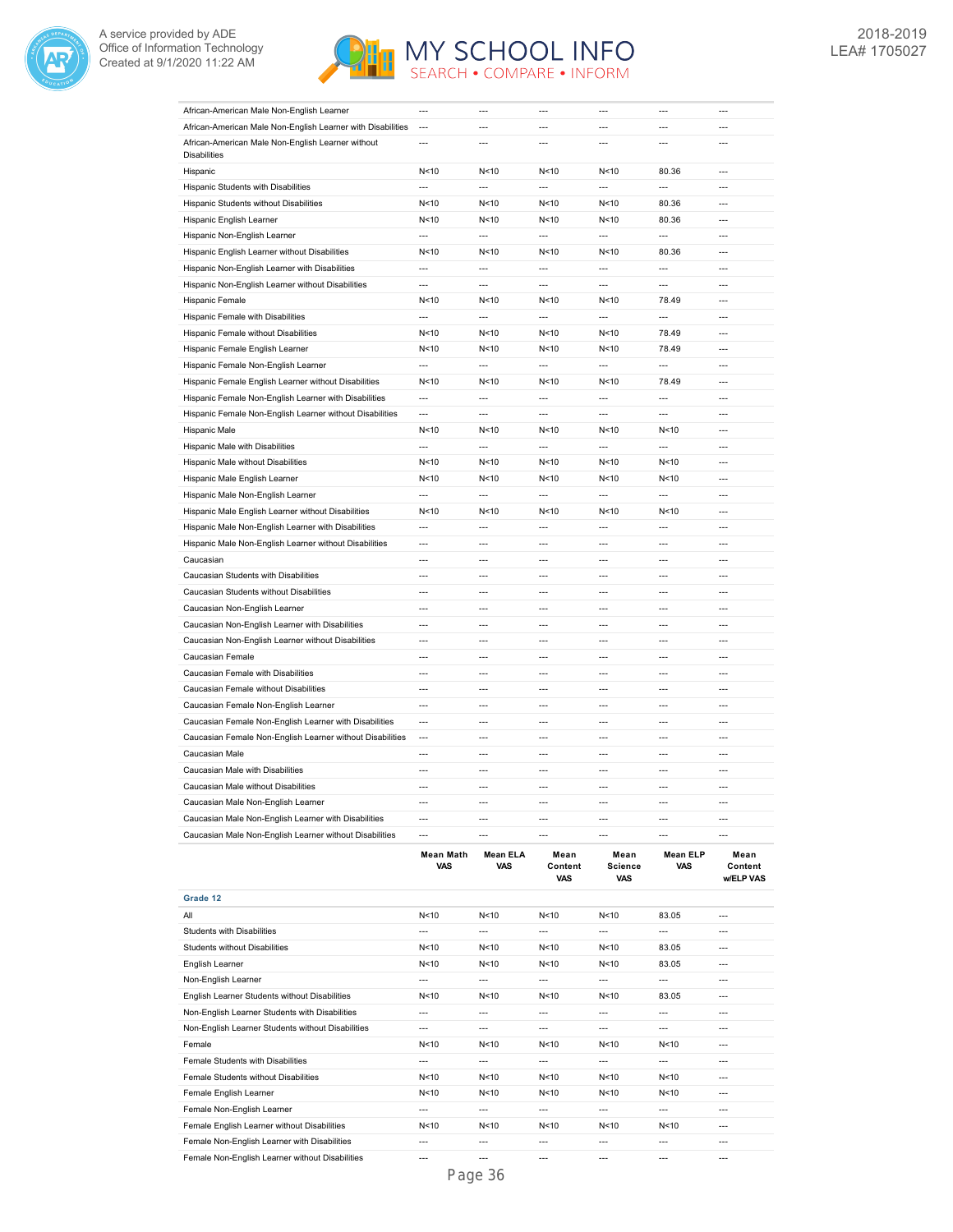



| Male                                                                     | N<10                     | N<10                     | N < 10                   | N<10                     | 80.41          | $---$                    |
|--------------------------------------------------------------------------|--------------------------|--------------------------|--------------------------|--------------------------|----------------|--------------------------|
| Male Students with Disabilities                                          | $\overline{a}$           | $\overline{a}$           | $\overline{a}$           | $\overline{a}$           | $\overline{a}$ | $\overline{a}$           |
| Male Students without Disabilities                                       | N<10                     | N<10                     | N<10                     | N<10                     | 80.41          | $---$                    |
|                                                                          |                          |                          |                          |                          |                |                          |
| Male English Learner                                                     | N<10                     | N < 10                   | N<10                     | N<10                     | 80.41          | $---$                    |
| Male Non-English Learner                                                 | $\overline{a}$           | $\overline{a}$           | $\overline{a}$           | $\overline{a}$           | $\overline{a}$ | $---$                    |
| Male English Learner without Disabilities                                | N<10                     | N<10                     | N < 10                   | N<10                     | 80.41          | $---$                    |
| Male Non-English Learner with Disabilities                               | $\overline{a}$           | $\overline{a}$           | $\overline{a}$           | $\overline{a}$           | $\overline{a}$ | $\overline{a}$           |
| Male Non-English Learner without Disabilities                            | $\overline{a}$           | $\overline{a}$           | $\overline{a}$           | $\overline{a}$           | $\overline{a}$ | $---$                    |
|                                                                          |                          |                          |                          |                          |                |                          |
| African-American                                                         | $\overline{a}$           | $\overline{a}$           | ---                      | ---                      | $\overline{a}$ | $\overline{a}$           |
| African-American Students with Disabilities                              | $\overline{a}$           | $\overline{a}$           | ---                      | $\overline{a}$           | $\overline{a}$ | $\overline{a}$           |
| African-American Students without Disabilities                           | $\overline{a}$           | $\overline{a}$           | $\overline{a}$           | $\overline{a}$           | $\overline{a}$ | $\overline{a}$           |
| African-American Non-English Learner                                     | ---                      | ---                      | ---                      | ---                      | $\overline{a}$ | ---                      |
| African-American Non-English Learner with Disabilities                   | $\overline{\phantom{a}}$ | ---                      | ---                      | $\overline{a}$           | $\overline{a}$ | ---                      |
|                                                                          |                          |                          |                          |                          |                |                          |
| African-American Non-English Learner without Disabilities                | ---                      | ---                      | ---                      | ---                      | $\overline{a}$ | ---                      |
| African-American Female                                                  | ---                      | $\overline{a}$           | $\overline{a}$           | ---                      | ---            | $\overline{a}$           |
| African-American Female without Disabilities                             | $\overline{a}$           | $\overline{a}$           | $\overline{a}$           | $\overline{a}$           | $\overline{a}$ | $\overline{a}$           |
| African-American Female Non-English Learner                              | $\overline{a}$           | $\overline{a}$           | $\overline{a}$           | $\overline{a}$           | $\overline{a}$ | ---                      |
| African-American Female Non-English Learner without                      | $\overline{a}$           | $\overline{a}$           | $\overline{a}$           | $\overline{a}$           | $\overline{a}$ | $\overline{a}$           |
| <b>Disabilities</b>                                                      |                          |                          |                          |                          |                |                          |
| African-American Male                                                    | $\overline{a}$           | $\overline{a}$           | $\overline{a}$           | $\overline{a}$           | $\overline{a}$ | $\overline{a}$           |
| African-American Male with Disabilities                                  | $\overline{a}$           | $\overline{a}$           | $\overline{a}$           | $\overline{a}$           | $\overline{a}$ | $\overline{a}$           |
| African-American Male without Disabilities                               | $---$                    | $---$                    | $---$                    | $\overline{a}$           | $---$          | $---$                    |
| African-American Male Non-English Learner                                | $\overline{a}$           | ---                      | ---                      | $---$                    | $---$          | $---$                    |
| African-American Male Non-English Learner with Disabilities              | $---$                    | $---$                    | $---$                    | $\overline{a}$           | $\overline{a}$ | $---$                    |
|                                                                          |                          |                          |                          |                          |                |                          |
| African-American Male Non-English Learner without<br><b>Disabilities</b> | $\overline{a}$           | $---$                    | ---                      | $\overline{a}$           | $\overline{a}$ | $---$                    |
| Hispanic                                                                 | N<10                     | N <sub>10</sub>          | N < 10                   | N<10                     | 82.62          | $---$                    |
| Hispanic Students with Disabilities                                      | $\overline{a}$           | $\overline{a}$           | $\overline{a}$           | $\overline{a}$           | $\overline{a}$ | $---$                    |
| Hispanic Students without Disabilities                                   | N<10                     | N<10                     | N < 10                   | N<10                     | 82.62          | $---$                    |
| Hispanic English Learner                                                 | N <sub>10</sub>          | N<10                     | N<10                     | N<10                     | 82.62          | $\overline{a}$           |
|                                                                          |                          |                          |                          |                          |                |                          |
| Hispanic Non-English Learner                                             | $\overline{a}$           | $\overline{a}$           | $\overline{a}$           | $\overline{a}$           | $\overline{a}$ | $\overline{a}$           |
| Hispanic English Learner without Disabilities                            | N <sub>10</sub>          | N<10                     | N<10                     | N<10                     | 82.62          | $\overline{a}$           |
| Hispanic Non-English Learner with Disabilities                           | $\overline{a}$           | $\overline{a}$           | $\overline{a}$           | $\overline{a}$           | $\overline{a}$ | $\overline{a}$           |
| Hispanic Non-English Learner without Disabilities                        | $\overline{\phantom{a}}$ | $\overline{a}$           | ---                      | $\overline{a}$           | $\overline{a}$ | $\overline{a}$           |
| Hispanic Female                                                          | N<10                     | N<10                     | N < 10                   | N<10                     | N<10           | ---                      |
| Hispanic Female with Disabilities                                        | $\overline{\phantom{a}}$ | ---                      | ---                      | ---                      | ---            | ---                      |
|                                                                          |                          |                          |                          |                          |                |                          |
| Hispanic Female without Disabilities                                     | N<10                     | N<10                     | N < 10                   | N<10                     | N < 10         | ---                      |
| Hispanic Female English Learner                                          | N<10                     | N<10                     | N<10                     | N<10                     | N<10           | $\overline{a}$           |
| Hispanic Female Non-English Learner                                      | $\overline{a}$           | $\overline{a}$           | $\overline{a}$           | $\overline{a}$           | $\overline{a}$ | $\overline{a}$           |
| Hispanic Female English Learner without Disabilities                     | N<10                     | N<10                     | N<10                     | N<10                     | N<10           | $\overline{a}$           |
| Hispanic Female Non-English Learner with Disabilities                    | $\overline{a}$           | $\overline{a}$           | $\overline{a}$           | $\overline{a}$           | $\overline{a}$ | $\overline{a}$           |
|                                                                          |                          |                          |                          |                          |                |                          |
| Hispanic Female Non-English Learner without Disabilities                 | ---                      | $\overline{a}$           | ---                      | $\overline{a}$           | $\overline{a}$ | ---                      |
| Hispanic Male                                                            | N<10                     | N<10                     | N<10                     | N<10                     | 80.15          | $\overline{a}$           |
| Hispanic Male with Disabilities                                          | ---                      | $\overline{\phantom{a}}$ | ---                      | ---                      | ---            | ---                      |
| Hispanic Male without Disabilities                                       | N<10                     | N<10                     | N<10                     | N<10                     | 80.15          | $---$                    |
| Hispanic Male English Learner                                            | N < 10                   | N < 10                   | N <sub>10</sub>          | N < 10                   | 80.15          | ---                      |
| Hispanic Male Non-English Learner                                        | ---                      | ---                      | ---                      | ---                      | ---            | ---                      |
| Hispanic Male English Learner without Disabilities                       |                          |                          |                          |                          |                |                          |
|                                                                          | N < 10                   | N < 10                   | N <sub>10</sub>          | N < 10                   | 80.15          | ---                      |
| Hispanic Male Non-English Learner with Disabilities                      | $\overline{a}$           | $\overline{a}$           | $\overline{a}$           | $\overline{a}$           | $\overline{a}$ | ---                      |
| Hispanic Male Non-English Learner without Disabilities                   | ---                      | ---                      | ---                      | $\overline{\phantom{a}}$ | ---            | ---                      |
| Caucasian                                                                | $---$                    | ---                      | ---                      | $\overline{\phantom{a}}$ | $---$          | $\overline{\phantom{a}}$ |
| Caucasian Students with Disabilities                                     | ---                      | ---                      | ---                      | $\overline{a}$           | $\overline{a}$ | $\overline{a}$           |
| Caucasian Students without Disabilities                                  | ---                      | $\overline{\phantom{a}}$ | $\overline{\phantom{a}}$ | $\overline{\phantom{a}}$ | $---$          | $\overline{\phantom{a}}$ |
| Caucasian Non-English Learner                                            | ---                      | ---                      | ---                      | $\overline{a}$           | ---            | ---                      |
|                                                                          |                          |                          |                          |                          |                |                          |
| Caucasian Non-English Learner with Disabilities                          | ---                      | ---                      | ---                      | ---                      | ---            | ---                      |
| Caucasian Non-English Learner without Disabilities                       | ---                      | $\overline{a}$           | ---                      | $\overline{a}$           | ---            | ---                      |
| Caucasian Female                                                         | ---                      | $\overline{\phantom{a}}$ | ---                      | ---                      | ---            | $\overline{\phantom{a}}$ |
| Caucasian Female with Disabilities                                       | $\overline{a}$           | $---$                    | $---$                    | $---$                    | ---            | $---$                    |
| Caucasian Female without Disabilities                                    | ---                      | ---                      | ---                      | ---                      | ---            | ---                      |
| Caucasian Female Non-English Learner                                     | $---$                    | $---$                    | $---$                    | $---$                    | $---$          | $---$                    |
| Caucasian Female Non-English Learner with Disabilities                   | ---                      | ---                      | ---                      | ---                      | ---            | ---                      |
|                                                                          |                          |                          |                          |                          |                |                          |
| Caucasian Female Non-English Learner without Disabilities                | ---                      | ---                      | ---                      | ---                      | ---            | ---                      |
| Caucasian Male                                                           | ---                      | ---                      | ---                      | $\overline{a}$           | ---            | ---                      |
| Caucasian Male with Disabilities                                         | ---                      | ---                      | ---                      | ---                      | ---            | ---                      |
| Caucasian Male without Disabilities                                      | ---                      | ---                      | ---                      | ---                      | $\overline{a}$ | $\overline{a}$           |
| Caucasian Male Non-English Learner                                       | ---                      | ---                      | ---                      | ---                      | ---            | ---                      |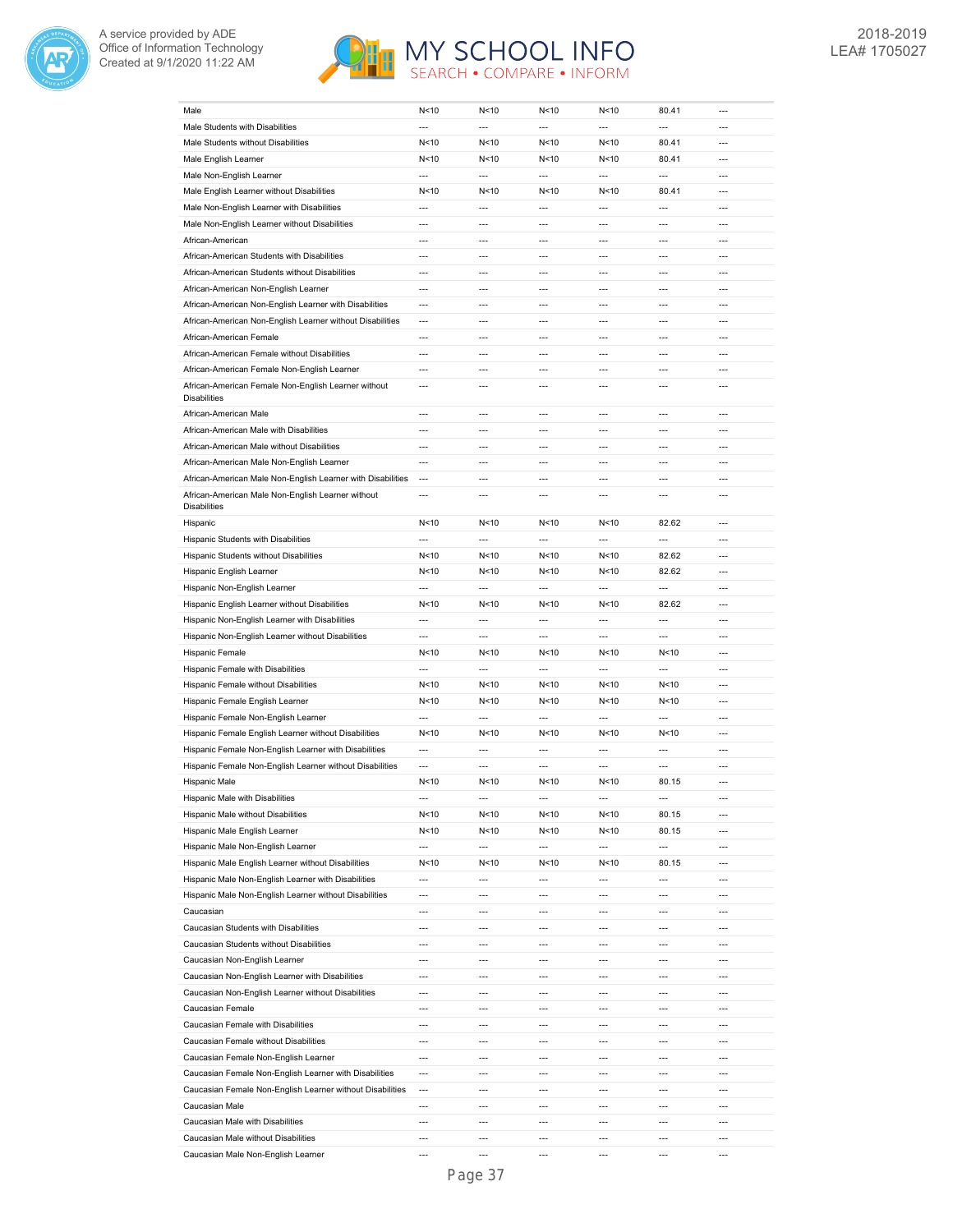



| Caucasian Male Non-English Learner with Disabilities                       | $---$                   |                 |                               | $---$                         | ---                    | ---                          |
|----------------------------------------------------------------------------|-------------------------|-----------------|-------------------------------|-------------------------------|------------------------|------------------------------|
| Caucasian Male Non-English Learner without Disabilities                    |                         | $-$ --          | $-$ --                        | $\overline{a}$                |                        | $-$ --                       |
|                                                                            | <b>Mean Math</b><br>VAS | Mean ELA<br>VAS | Mean<br>Content<br><b>VAS</b> | Mean<br>Science<br><b>VAS</b> | <b>Mean ELP</b><br>VAS | Mean<br>Content<br>w/ELP VAS |
| <b>All Grades</b>                                                          |                         |                 |                               |                               |                        |                              |
| All                                                                        | 80.15                   | 78.83           | 79.49                         | 80.63                         | 86.57                  | 80.58                        |
| Students with Disabilities                                                 | 76.77                   | 79.62           | 78.2                          | 82.04                         | N<10                   | $\overline{a}$               |
| <b>Students without Disabilities</b>                                       | 80.5                    | 78.75           | 79.62                         | 80.49                         | 86.57                  | 80.79                        |
| English Learner                                                            | 82.34                   | 80.59           | 81.46                         | 80.33                         | 86.57                  | 85.22                        |
| Non-English Learner                                                        | 80                      | 78.71           | 79.35                         | 80.65                         | N<10                   | $\overline{a}$               |
| English Learner Students without Disabilities                              | 82.34                   | 80.59           | 81.46                         | 80.33                         | 86.57                  | 85.22                        |
| Non-English Learner Students with Disabilities                             | 76.77                   | 79.62           | 78.2                          | 82.04                         | N < 10                 | ---                          |
| Non-English Learner Students without Disabilities                          | 80.36                   | 78.6            | 79.48                         | 80.5                          | N<10                   | $\overline{a}$               |
| Female                                                                     | 81.19                   | 79.79           | 80.49                         | 80.94                         | 87.17                  | 81.53                        |
| Female Students with Disabilities                                          | 78.13                   | 84.1            | 81.12                         | 84.11                         | N<10                   | ---                          |
| Female Students without Disabilities                                       | 81.4                    | 79.49           | 80.45                         | 80.72                         | 87.17                  | 81.55                        |
| Female English Learner                                                     | 83.61                   | 82.69           | 83.15                         | 74.44                         | 87.17                  | 86.06                        |
| Female Non-English Learner                                                 | 81.01                   | 79.57           | 80.29                         | 81.44                         | N < 10                 | ---                          |
|                                                                            |                         | 82.69           | 83.15                         | 74.44                         | 87.17                  | 86.06                        |
| Female English Learner without Disabilities                                | 83.61                   |                 |                               |                               |                        |                              |
| Female Non-English Learner with Disabilities                               | 78.13                   | 84.1            | 81.12                         | 84.11                         | N < 10                 | ---                          |
| Female Non-English Learner without Disabilities                            | 81.23                   | 79.23           | 80.23                         | 81.24                         | N < 10                 | ---                          |
| Male                                                                       | 79.18                   | 77.93           | 78.55                         | 80.34                         | 86                     | 79.7                         |
| Male Students with Disabilities                                            | 76.09                   | 77.38           | 76.73                         | 80.96                         | N<10                   | $\overline{\phantom{a}}$     |
| Male Students without Disabilities                                         | 79.6                    | 78.01           | 78.81                         | 80.26                         | 86                     | 80.04                        |
| Male English Learner                                                       | 80.96                   | 78.32           | 79.64                         | 86.71                         | 86                     | 84.41                        |
| Male Non-English Learner                                                   | 79.06                   | 77.91           | 78.48                         | 79.93                         | N<10                   | $\overline{a}$               |
| Male English Learner without Disabilities                                  | 80.96                   | 78.32           | 79.64                         | 86.71                         | 86                     | 84.41                        |
| Male Non-English Learner with Disabilities                                 | 76.09                   | 77.38           | 76.73                         | 80.96                         | N<10                   | $\overline{a}$               |
| Male Non-English Learner without Disabilities                              | 79.5                    | 77.99           | 78.74                         | 79.78                         | N<10                   | ---                          |
| African-American                                                           | 82.13                   | 75.94           | 79.03                         | 81.31                         | N<10                   | $\overline{a}$               |
| African-American Students with Disabilities                                | N<10                    | N < 10          | N < 10                        | N<10                          | N<10                   | $\overline{a}$               |
| African-American Students without Disabilities                             | N<10                    | N < 10          | N < 10                        | N<10                          | N<10                   | ---                          |
| African-American Non-English Learner                                       | 82.13                   | 75.94           | 79.03                         | 81.31                         | N<10                   | $\overline{a}$               |
| African-American Non-English Learner with Disabilities                     | N<10                    | N<10            | N<10                          | N<10                          | N < 10                 | ---                          |
| African-American Non-English Learner without Disabilities                  | N <sub>10</sub>         | N<10            | N<10                          | N<10                          | N < 10                 | ---                          |
| African-American Female                                                    | N<10                    | N<10            | N<10                          | N<10                          | N < 10                 | ---                          |
| African-American Female without Disabilities                               | N<10                    | N < 10          | N<10                          | N<10                          | N < 10                 | ---                          |
| African-American Female Non-English Learner                                | N < 10                  | N < 10          | N<10                          | N<10                          | N<10                   | ---                          |
| African-American Female Non-English Learner without<br><b>Disabilities</b> | N < 10                  | N < 10          | N<10                          | N < 10                        | N<10                   | ---                          |
| African-American Male                                                      | N<10                    | N < 10          | N < 10                        | N<10                          | N < 10                 | $\overline{a}$               |
| African-American Male with Disabilities                                    | N<10                    | N < 10          | N<10                          | N<10                          | N < 10                 | ---                          |
| African-American Male without Disabilities                                 | N<10                    | N<10            | N<10                          | N<10                          | N<10                   | ---                          |
| African-American Male Non-English Learner                                  | N < 10                  | N < 10          | N <sub>10</sub>               | N < 10                        | N<10                   | $\overline{\phantom{a}}$     |
| African-American Male Non-English Learner with Disabilities                | N < 10                  | N < 10          | N<10                          | N<10                          | N <sub>10</sub>        | ---                          |
| African-American Male Non-English Learner without<br>Disabilities          | N<10                    | N <sub>10</sub> | N<10                          | N<10                          | N <sub>10</sub>        | ---                          |
| Hispanic                                                                   | 79.55                   | 80.15           | 79.85                         | 80.2                          | 86.49                  | 82.63                        |
| Hispanic Students with Disabilities                                        | N<10                    | N<10            | N<10                          | N<10                          | N<10                   | ---                          |
| Hispanic Students without Disabilities                                     | 80.01                   | 80.33           | 80.17                         | 80.19                         | 86.49                  | 82.98                        |
| Hispanic English Learner                                                   | 80.83                   | 81.47           | 81.15                         | 78.71                         | 86.49                  | 85.13                        |
| Hispanic Non-English Learner                                               | 79.13                   | 79.72           | 79.43                         | 80.69                         | N<10                   | ---                          |
| Hispanic English Learner without Disabilities                              | 80.83                   | 81.47           | 81.15                         | 78.71                         | 86.49                  | 85.13                        |
| Hispanic Non-English Learner with Disabilities                             | N<10                    | N <sub>10</sub> | N<10                          | N<10                          | N<10                   | $\overline{\phantom{a}}$     |
| Hispanic Non-English Learner without Disabilities                          | 79.69                   | 79.9            | 79.8                          | 80.75                         | N <sub>10</sub>        | ---                          |
| Hispanic Female                                                            | 81.19                   | 82.27           | 81.73                         | 79.75                         | 86.99                  | 83.98                        |
| Hispanic Female with Disabilities                                          | N<10                    | N<10            | N<10                          | N<10                          | N<10                   | ---                          |
| Hispanic Female without Disabilities                                       | 81.49                   | 81.82           | 81.66                         | 79.42                         | 86.99                  | 84.04                        |
| Hispanic Female English Learner                                            | 83.61                   | 82.69           | 83.15                         | 74.44                         | 86.99                  | 85.9                         |
| Hispanic Female Non-English Learner                                        | 80.18                   | 82.09           | 81.14                         | 81.98                         | N<10                   | ---                          |
| Hispanic Female English Learner without Disabilities                       | 83.61                   | 82.69           |                               | 74.44                         | 86.99                  |                              |
|                                                                            |                         |                 | 83.15                         |                               |                        | 85.9                         |
| Hispanic Female Non-English Learner with Disabilities                      | N<10                    | N<10            | N<10                          | N<10                          | N<10                   | ---                          |
| Hispanic Female Non-English Learner without Disabilities                   | 80.51                   | 81.42           | 80.97                         | 81.73                         | N<10                   | ---                          |
| Hispanic Male                                                              | 77.95                   | 78.09           | 78.02                         | 80.64                         | 85.97                  | 81.26                        |
| Hispanic Male with Disabilities                                            | N<10                    | N <sub>10</sub> | N<10                          | N<10                          | N<10                   | ---                          |